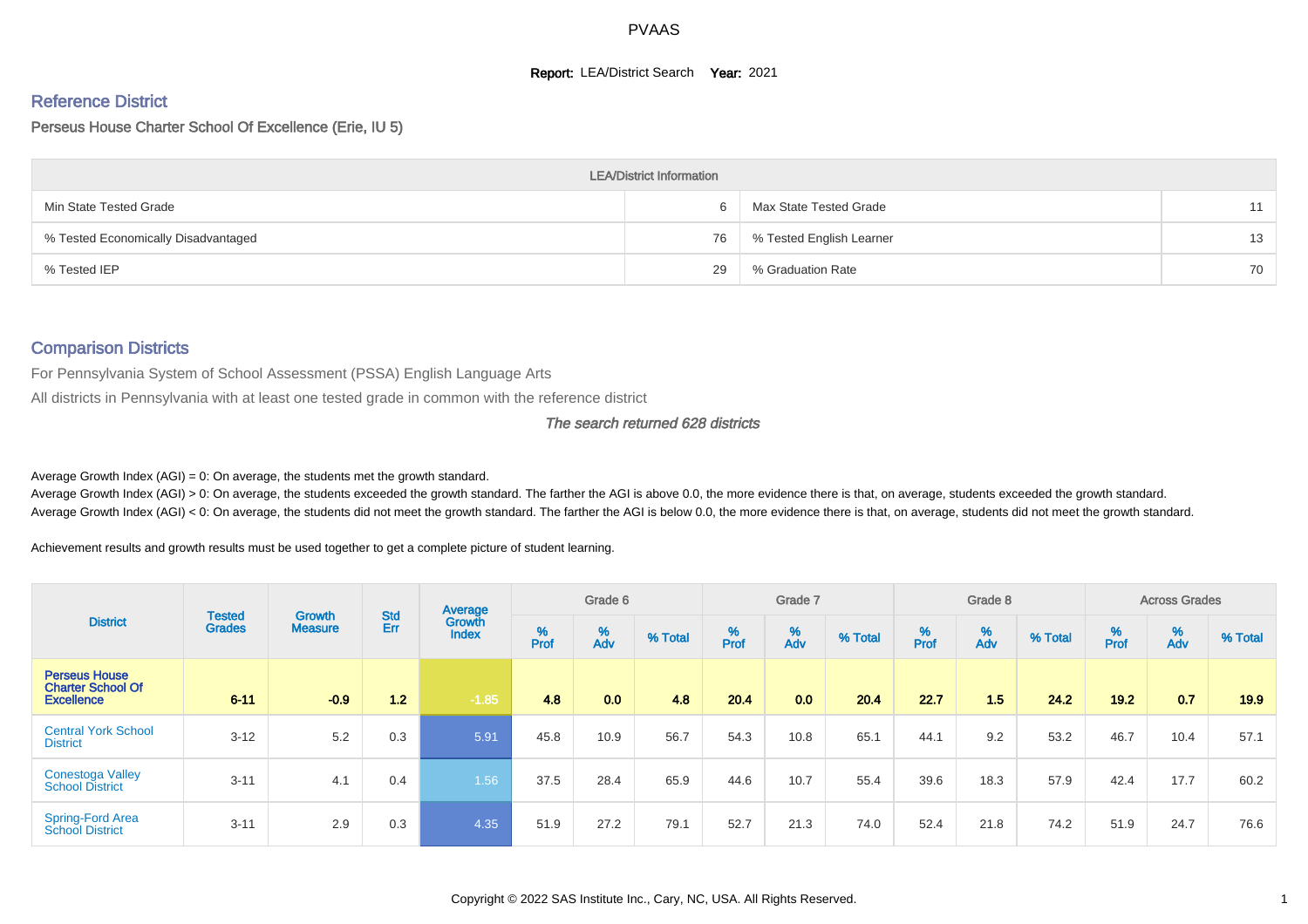|                                                                       |                                | <b>Growth</b>  | <b>Std</b> |                                          |              | Grade 6  |         |                  | Grade 7  |         |           | Grade 8  |         |           | <b>Across Grades</b> |         |
|-----------------------------------------------------------------------|--------------------------------|----------------|------------|------------------------------------------|--------------|----------|---------|------------------|----------|---------|-----------|----------|---------|-----------|----------------------|---------|
| <b>District</b>                                                       | <b>Tested</b><br><b>Grades</b> | <b>Measure</b> | Err        | <b>Average</b><br>Growth<br><b>Index</b> | $\%$<br>Prof | %<br>Adv | % Total | %<br><b>Prof</b> | %<br>Adv | % Total | %<br>Prof | %<br>Adv | % Total | %<br>Prof | %<br>Adv             | % Total |
| <b>Perseus House</b><br><b>Charter School Of</b><br><b>Excellence</b> | $6 - 11$                       | $-0.9$         | $1.2$      | $-1.85$                                  | 4.8          | 0.0      | 4.8     | 20.4             | 0.0      | 20.4    | 22.7      | 1.5      | 24.2    | $19.2$    | 0.7                  | 19.9    |
| <b>North Penn School</b><br><b>District</b>                           | $3 - 11$                       | 1.5            | 0.2        | $-4.25$                                  | 41.4         | 33.0     | 74.4    | 53.7             | 13.2     | 66.9    | 48.2      | 18.4     | 66.7    | 47.4      | 19.9                 | 67.3    |
| <b>Armstrong School</b><br><b>District</b>                            | $3 - 11$                       | 3.2            | 0.3        | 3.22                                     | 44.4         | 17.4     | 61.8    | 48.7             | 8.8      | 57.5    | 45.3      | 11.5     | 56.8    | 45.4      | 12.6                 | 58.0    |
| Upper Saint Clair<br>School District                                  | $3 - 11$                       | 2.6            | 0.4        | $-1.04$                                  | 47.4         | 39.0     | 86.5    | 58.5             | 31.1     | 89.6    | 48.7      | 42.2     | 90.9    | 46.0      | 42.0                 | 88.0    |
| <b>Circle Of Seasons</b><br><b>Charter School</b>                     | $3-8$                          | 11.4           | 1.3        | 3.16                                     | 50.0         | 20.0     | 70.0    | 44.4             | 19.4     | 63.9    |           |          |         | 50.8      | 18.6                 | 69.5    |
| <b>Bedford Area School</b><br><b>District</b>                         | $3 - 11$                       | 5.0            | 0.6        | 3.94                                     | 37.1         | 16.4     | 53.4    | 44.8             | 13.8     | 58.6    | 42.8      | 12.2     | 55.0    | 46.2      | 12.2                 | 58.4    |
| <b>Wissahickon School</b><br><b>District</b>                          | $3 - 10$                       | 2.9            | 0.3        | 1.29                                     | 42.2         | 37.2     | 79.4    | 56.8             | 19.3     | 76.1    | 49.3      | 28.5     | 77.8    | 49.2      | 28.7                 | 77.9    |
| <b>Memphis Street</b><br><b>Academy Charter</b><br>School @ JP Jones  | $5-8$                          | 4.3            | 0.8        | $-0.02$                                  | 12.9         | 0.0      | 12.9    | 21.3             | 1.6      | 23.0    | 18.0      | 0.0      | 18.0    | 16.6      | 0.6                  | 17.2    |
| Canon-Mcmillan<br><b>School District</b>                              | $3 - 11$                       | $2.0\,$        | 0.3        | $-0.84$                                  | 41.6         | 31.2     | 72.8    | 51.6             | 18.2     | 69.7    | 56.9      | 17.7     | 74.6    | 50.9      | 21.6                 | 72.5    |
| <b>Line Mountain School</b><br><b>District</b>                        | $3 - 11$                       | 5.9            | 0.7        | 1.90                                     | 43.1         | 23.6     | 66.7    | 48.0             | 21.4     | 69.4    | 43.7      | 11.3     | 54.9    | 43.0      | 17.5                 | 60.5    |
| <b>Eastern York School</b><br><b>District</b>                         | $3 - 11$                       | 3.8            | 0.5        | 0.25                                     | 49.3         | 23.0     | 72.3    | 49.4             | 23.9     | 73.3    | 50.0      | 16.1     | 66.1    | 48.6      | 16.2                 | 64.8    |
| <b>Littlestown Area</b><br><b>School District</b>                     | $3 - 11$                       | 4.6            | 0.6        | 1.56                                     | 50.8         | 15.6     | 66.4    | 37.0             | 7.4      | 44.4    | 55.6      | 6.4      | 61.9    | 45.7      | 9.8                  | 55.5    |
| <b>Bradford Area School</b><br><b>District</b>                        | $3 - 12$                       | 3.9            | 0.5        | 2.51                                     | 40.7         | 19.2     | 59.9    | 47.0             | 11.6     | 58.6    | 46.2      | 16.0     | 62.2    | 45.7      | 15.1                 | 60.8    |
| <b>Crawford Central</b><br><b>School District</b>                     | $3 - 11$                       | 3.3            | 0.4        | 1.65                                     | 37.2         | 13.2     | 50.4    | 40.0             | 13.1     | 53.1    | 42.5      | 12.0     | 54.5    | 40.4      | 10.5                 | 50.9    |
| <b>South Eastern School</b><br><b>District</b>                        | $3 - 11$                       | 2.3            | 0.5        | $-2.60$                                  | 42.2         | 16.2     | 58.4    | 48.3             | 12.9     | 61.2    | 43.6      | 10.5     | 54.1    | 46.7      | 14.1                 | 60.8    |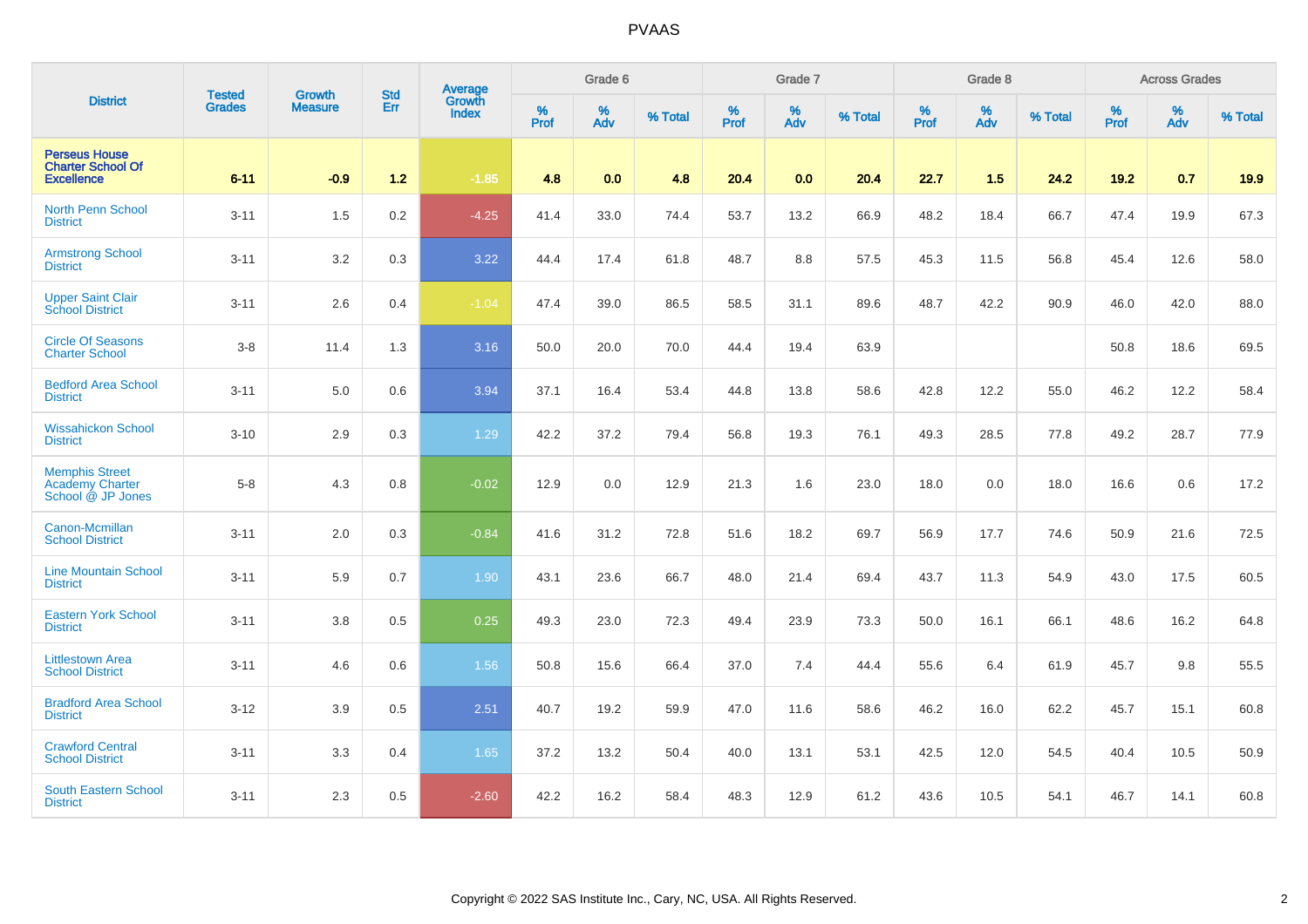| <b>District</b>                                                       |                                |                                 |                   | Average                |              | Grade 6     |         |           | Grade 7  |         |              | Grade 8  |         |           | <b>Across Grades</b> |         |
|-----------------------------------------------------------------------|--------------------------------|---------------------------------|-------------------|------------------------|--------------|-------------|---------|-----------|----------|---------|--------------|----------|---------|-----------|----------------------|---------|
|                                                                       | <b>Tested</b><br><b>Grades</b> | <b>Growth</b><br><b>Measure</b> | <b>Std</b><br>Err | Growth<br><b>Index</b> | $\%$<br>Prof | $\%$<br>Adv | % Total | %<br>Prof | %<br>Adv | % Total | $\%$<br>Prof | %<br>Adv | % Total | %<br>Prof | $\%$<br>Adv          | % Total |
| <b>Perseus House</b><br><b>Charter School Of</b><br><b>Excellence</b> | $6 - 11$                       | $-0.9$                          | $1.2$             | $-1.85$                | 4.8          | 0.0         | 4.8     | 20.4      | 0.0      | 20.4    | 22.7         | 1.5      | 24.2    | 19.2      | 0.7                  | 19.9    |
| <b>Folk Arts-Cultural</b><br><b>Treasures Charter</b><br>School       | $3 - 7$                        | 7.1                             | 1.0               | 5.64                   | 42.2         | 37.8        | 80.0    | 52.3      | 11.4     | 63.6    |              |          |         | 46.5      | 14.6                 | 61.1    |
| <b>Upper Merion Area</b><br><b>School District</b>                    | $3 - 11$                       | 3.6                             | 0.5               | 3.05                   | 45.2         | 26.4        | 71.6    | 53.5      | 10.8     | 64.3    | 43.3         | 14.0     | 57.3    | 47.7      | 19.3                 | 67.0    |
| <b>Homer-Center School</b><br><b>District</b>                         | $3 - 11$                       | 6.3                             | 0.8               | 1.89                   | 47.7         | 13.6        | 61.4    | 48.0      | 8.2      | 56.2    | 50.8         | 14.9     | 65.7    | 45.3      | 11.7                 | 56.9    |
| <b>Mifflin County School</b><br><b>District</b>                       | $3 - 11$                       | 2.7                             | 0.4               | 1.34                   | 35.1         | 15.2        | 50.3    | 45.2      | $7.3$    | 52.5    | 40.4         | 4.9      | 45.3    | 40.4      | 9.0                  | 49.4    |
| <b>Exeter Township</b><br><b>School District</b>                      | $3 - 11$                       | 3.1                             | 0.4               | $-0.09$                | 44.2         | 26.3        | 70.5    | 49.4      | 9.5      | 58.9    | 44.3         | 14.6     | 59.0    | 46.4      | 15.0                 | 61.4    |
| <b>Curwensville Area</b><br><b>School District</b>                    | $3 - 11$                       | 4.2                             | 0.8               | $-2.07$                | 40.0         | 30.0        | 70.0    | 43.7      | 18.3     | 62.0    | 62.0         | 8.4      | 70.4    | 48.5      | 17.9                 | 66.4    |
| <b>West Perry School</b><br><b>District</b>                           | $3 - 11$                       | 3.7                             | 0.5               | 1.36                   | 41.7         | 21.8        | 63.5    | 44.2      | 7.9      | 52.1    | 53.3         | 13.3     | 66.7    | 44.0      | 14.2                 | 58.2    |
| <b>Glendale School</b><br><b>District</b>                             | $3 - 10$                       | 3.8                             | 0.9               | $-1.43$                | 40.7         | 24.1        | 64.8    | 44.6      | 20.0     | 64.6    | 44.9         | 14.3     | 59.2    | 47.2      | 15.2                 | 62.4    |
| <b>Smethport Area</b><br><b>School District</b>                       | $3 - 12$                       | 6.2                             | 0.8               | 2.05                   | 43.3         | 21.7        | 65.0    | 33.8      | 9.2      | 43.1    | 46.9         | 12.5     | 59.4    | 41.6      | 15.0                 | 56.6    |
| <b>New Hope-Solebury</b><br><b>School District</b>                    | $3 - 11$                       | 2.7                             | 0.6               | $-0.64$                | 46.1         | 25.5        | 71.6    | 50.0      | 22.9     | 72.9    | 60.2         | 25.9     | 86.1    | 51.8      | 23.2                 | 75.0    |
| <b>Montour School</b><br><b>District</b>                              | $3 - 11$                       | 2.4                             | 0.5               | $-2.17$                | 49.0         | 25.0        | 74.0    | 46.2      | 29.7     | 75.9    | 51.0         | 22.5     | 73.5    | 49.5      | 25.4                 | 74.9    |
| <b>Harrisburg City School</b><br><b>District</b>                      | $3 - 11$                       | 1.6                             | 0.4               | $-0.18$                | 14.5         | 1.7         | 16.2    | 15.4      | 1.9      | 17.3    | 20.3         | 2.1      | 22.4    | 12.6      | 1.0                  | 13.6    |
| <b>Penncrest School</b><br><b>District</b>                            | $3 - 11$                       | 2.8                             | 0.5               | $-2.07$                | 39.5         | 19.2        | 58.7    | 38.5      | 6.5      | 45.0    | 35.0         | 10.2     | 45.2    | 39.6      | 11.2                 | 50.7    |
| <b>Central Dauphin</b><br><b>School District</b>                      | $3 - 11$                       | 1.6                             | 0.2               | 0.79                   | 40.5         | 15.0        | 55.5    | 41.1      | 7.5      | 48.6    | 39.4         | 10.3     | 49.7    | 41.3      | 11.4                 | 52.8    |
| <b>Lewisburg Area</b><br><b>School District</b>                       | $3 - 11$                       | 4.0                             | 0.6               | 2.23                   | 38.8         | 38.8        | 77.7    | 42.6      | 30.9     | 73.5    | 43.0         | 31.1     | 74.1    | 44.8      | 30.1                 | 74.9    |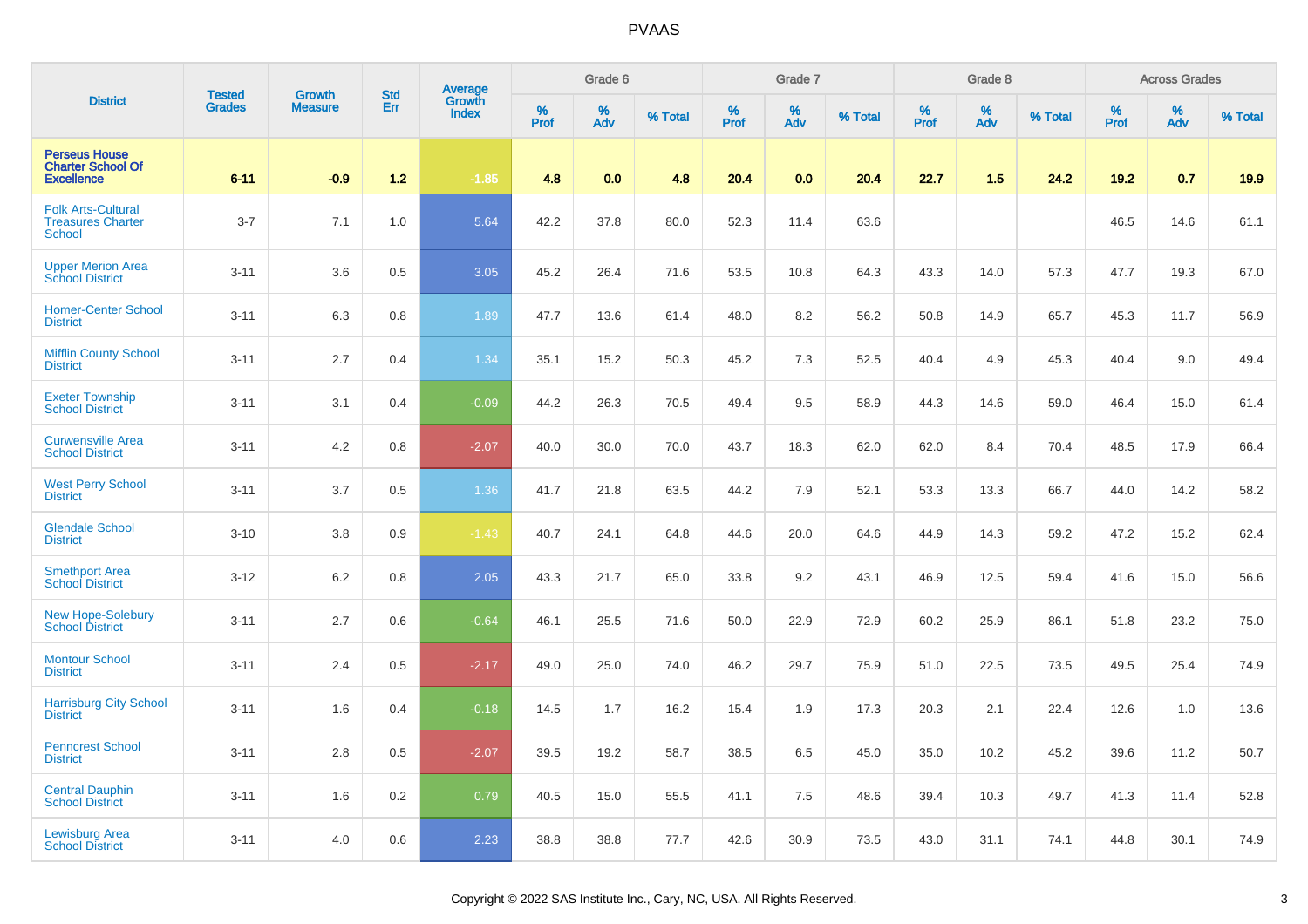| <b>District</b>                                                       | <b>Tested</b> | <b>Growth</b>  | <b>Std</b> | <b>Average</b><br>Growth |                     | Grade 6     |         |                     | Grade 7  |         |                  | Grade 8  |         |              | <b>Across Grades</b> |         |
|-----------------------------------------------------------------------|---------------|----------------|------------|--------------------------|---------------------|-------------|---------|---------------------|----------|---------|------------------|----------|---------|--------------|----------------------|---------|
|                                                                       | <b>Grades</b> | <b>Measure</b> | Err        | <b>Index</b>             | $\%$<br><b>Prof</b> | $\%$<br>Adv | % Total | $\%$<br><b>Prof</b> | %<br>Adv | % Total | %<br><b>Prof</b> | %<br>Adv | % Total | $\%$<br>Prof | %<br>Adv             | % Total |
| <b>Perseus House</b><br><b>Charter School Of</b><br><b>Excellence</b> | $6 - 11$      | $-0.9$         | $1.2$      | $-1.85$                  | 4.8                 | 0.0         | 4.8     | 20.4                | 0.0      | 20.4    | 22.7             | 1.5      | 24.2    | $19.2$       | 0.7                  | 19.9    |
| <b>Hempfield School</b><br><b>District</b>                            | $3 - 11$      | 2.2            | 0.3        | 1.72                     | 44.6                | 23.5        | 68.1    | 43.1                | 21.1     | 64.2    | 46.0             | 20.1     | 66.1    | 45.8         | 20.4                 | 66.2    |
| <b>Richard Allen</b><br><b>Preparatory Charter</b><br>School          | $5 - 8$       | 4.8            | 0.7        | 2.77                     | 16.1                | 0.0         | 16.1    | 16.7                | 1.8      | 18.5    | 19.1             | 1.8      | 20.9    | 16.4         | 1.1                  | 17.5    |
| <b>Unionville-Chadds</b><br><b>Ford School District</b>               | $3 - 11$      | 0.8            | 0.4        | $-2.11$                  | 48.8                | 36.0        | 84.8    | 54.4                | 26.8     | 81.2    | 45.3             | 38.9     | 84.2    | 48.0         | 37.1                 | 85.2    |
| <b>Universal Alcorn</b><br><b>Charter School</b>                      | $3 - 8$       | 6.0            | 0.9        | 1.47                     | 34.0                | 6.0         | 40.0    | 37.5                | 3.6      | 41.1    | 28.2             | 0.0      | 28.2    | 29.2         | 4.4                  | 33.6    |
| <b>Penns Valley Area</b><br><b>School District</b>                    | $3 - 12$      | 2.5            | 0.6        | $-1.18$                  | 41.8                | 33.0        | 74.8    | 45.7                | 1.9      | 47.6    | 35.8             | 8.5      | 44.3    | 44.5         | 13.0                 | 57.5    |
| Southern Columbia<br><b>Area School District</b>                      | $3 - 11$      | 1.6            | 0.7        | $-4.85$                  | 46.9                | 25.0        | 71.9    | 51.5                | 14.8     | 66.3    | 39.4             | 11.7     | 51.1    | 47.9         | 16.1                 | 64.0    |
| <b>Saucon Valley School</b><br><b>District</b>                        | $3 - 11$      | 3.7            | 0.6        | $-0.12$                  | 43.6                | 21.5        | 65.1    | 42.4                | 18.0     | 60.4    | 50.0             | 20.2     | 70.2    | 42.6         | 23.9                 | 66.5    |
| <b>Southern Lehigh</b><br><b>School District</b>                      | $3 - 11$      | 0.9            | 0.5        | $-4.48$                  | 37.4                | 44.8        | 82.2    | 55.9                | 17.4     | 73.2    | 56.4             | 16.7     | 73.1    | 51.9         | 24.2                 | 76.1    |
| <b>Moshannon Valley</b><br><b>School District</b>                     | $3 - 10$      | 5.6            | 0.8        | 2.17                     | 24.1                | 22.2        | 46.3    | 45.2                | 1.6      | 46.8    | 41.8             | 6.0      | 47.8    | 39.6         | 7.8                  | 47.4    |
| Philadelphia Academy<br><b>Charter School</b>                         | $3 - 11$      | 1.9            | 0.8        | 0.01                     | 48.0                | 28.6        | 76.6    | 51.5                | 19.1     | 70.6    | 42.6             | 16.7     | 59.3    | 45.5         | 14.9                 | 60.4    |
| <b>Bangor Area School</b><br><b>District</b>                          | $3 - 12$      | 3.3            | 0.5        | 1.42                     | 45.3                | 16.7        | 62.0    | 47.3                | 9.5      | 56.8    | 43.3             | 8.0      | 51.3    | 44.8         | 13.6                 | 58.4    |
| Solanco School<br><b>District</b>                                     | $3 - 11$      | 2.8            | 0.4        | 2.52                     | 52.1                | 16.9        | 69.0    | 37.0                | 14.8     | 51.7    | 40.8             | 15.0     | 55.9    | 43.0         | 14.5                 | 57.5    |
| <b>Bear Creek</b><br><b>Community Charter</b><br><b>School</b>        | $3 - 8$       | 5.5            | 0.9        | 2.43                     | 47.1                | 19.6        | 66.7    | 42.3                | 7.7      | 50.0    | 34.7             | 10.2     | 44.9    | 45.2         | 12.1                 | 57.4    |
| Philadelphia<br><b>Performing Arts</b><br><b>Charter School</b>       | $3-9$         | 4.0            | 0.8        | 2.28                     | 54.6                | 18.2        | 72.7    | 52.9                | 20.7     | 73.6    | 58.8             | 11.8     | 70.6    | 50.6         | 15.6                 | 66.2    |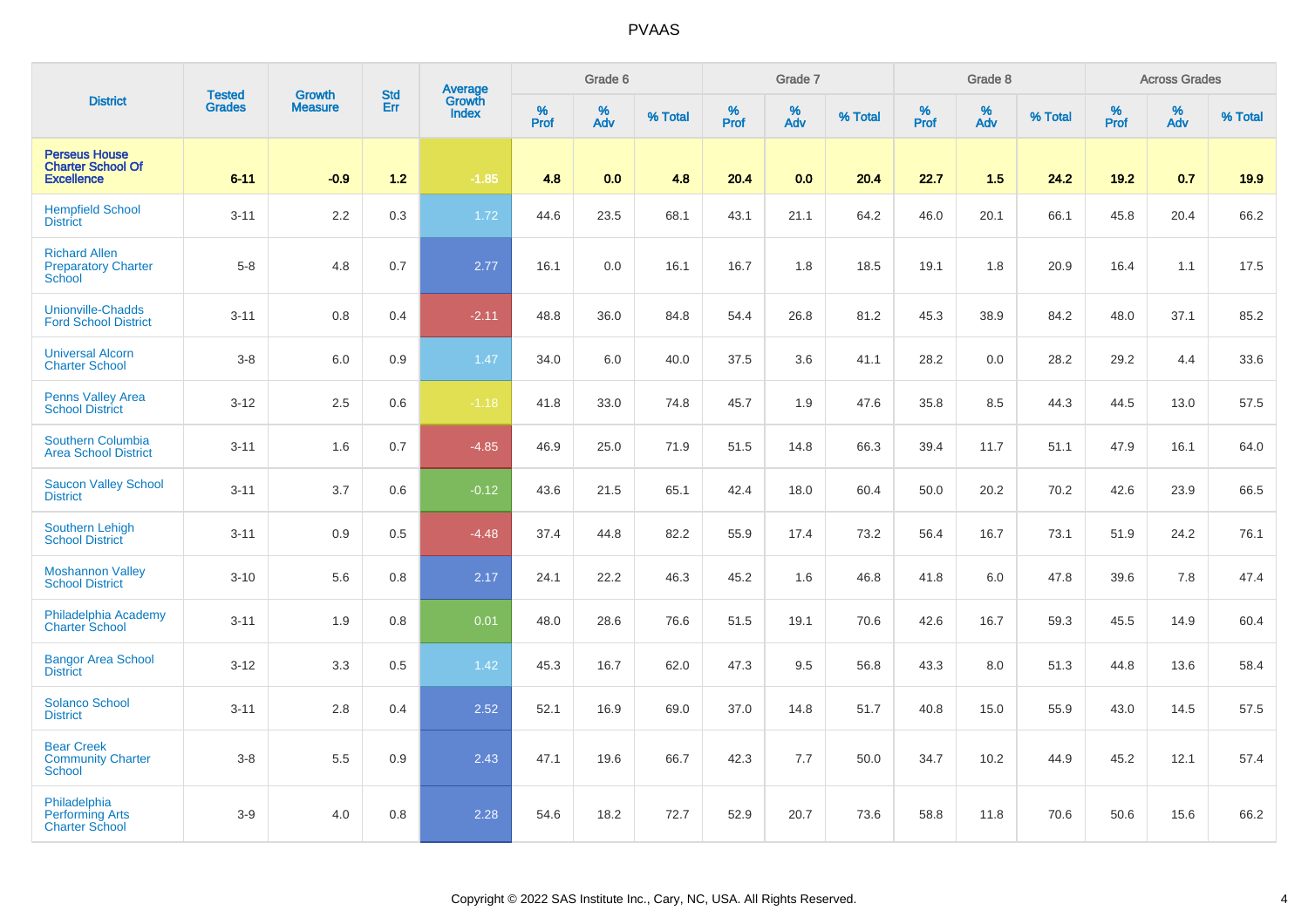|                                                                       | <b>Tested</b> | <b>Growth</b>  | <b>Std</b> |                                          |           | Grade 6  |         |           | Grade 7  |         |           | Grade 8  |         |           | <b>Across Grades</b> |         |
|-----------------------------------------------------------------------|---------------|----------------|------------|------------------------------------------|-----------|----------|---------|-----------|----------|---------|-----------|----------|---------|-----------|----------------------|---------|
| <b>District</b>                                                       | <b>Grades</b> | <b>Measure</b> | Err        | <b>Average</b><br>Growth<br><b>Index</b> | %<br>Prof | %<br>Adv | % Total | %<br>Prof | %<br>Adv | % Total | %<br>Prof | %<br>Adv | % Total | %<br>Prof | %<br>Adv             | % Total |
| <b>Perseus House</b><br><b>Charter School Of</b><br><b>Excellence</b> | $6 - 11$      | $-0.9$         | $1.2$      | $-1.85$                                  | 4.8       | 0.0      | 4.8     | 20.4      | 0.0      | 20.4    | 22.7      | 1.5      | 24.2    | 19.2      | 0.7                  | 19.9    |
| <b>Universal Institute</b><br><b>Charter School</b>                   | $3 - 8$       | 2.4            | 0.7        | 0.43                                     | 21.9      | 1.4      | 23.3    | 28.6      | $0.0\,$  | 28.6    | 35.2      | 3.4      | 38.6    | 26.8      | 1.5                  | 28.3    |
| <b>Warwick School</b><br><b>District</b>                              | $3 - 11$      | 0.0            | 0.4        | $-4.21$                                  | 39.4      | 26.3     | 65.7    | 46.2      | $8.0\,$  | 54.2    | 50.3      | 9.6      | 59.9    | 45.6      | 12.6                 | 58.2    |
| <b>Central Columbia</b><br><b>School District</b>                     | $3 - 12$      | 3.0            | 0.5        | 0.57                                     | 32.1      | 33.6     | 65.7    | 56.3      | 16.9     | 73.2    | 53.8      | 24.1     | 77.9    | 48.9      | 24.7                 | 73.6    |
| <b>Dubois Area School</b><br><b>District</b>                          | $3 - 11$      | $-0.6$         | 0.4        | $-2.50$                                  | 39.4      | 17.4     | 56.8    | 43.4      | 8.5      | 51.8    | 36.6      | 8.8      | 45.4    | 42.2      | 13.1                 | 55.3    |
| <b>Hermitage School</b><br><b>District</b>                            | $3 - 12$      | 2.9            | 0.5        | 0.20                                     | 33.3      | 40.3     | 73.6    | 50.4      | 24.5     | 74.8    | 51.0      | 19.3     | 70.3    | 47.0      | 22.0                 | 69.0    |
| <b>Millcreek Township</b><br><b>School District</b>                   | $3 - 11$      | 2.0            | 0.3        | $-0.09$                                  | 43.6      | 22.3     | 66.0    | 46.9      | 17.3     | 64.2    | 44.9      | 17.2     | 62.1    | 45.8      | 19.9                 | 65.8    |
| <b>Chester Community</b><br><b>Charter School</b>                     | $3 - 8$       | 3.8            | 0.6        | 2.71                                     | 11.9      | 1.8      | 13.8    | 15.2      | 1.0      | 16.2    | 14.8      | 0.0      | 14.8    | 13.2      | 0.7                  | 13.9    |
| <b>Juniata County School</b><br><b>District</b>                       | $3 - 12$      | 2.7            | 0.5        | 1.00                                     | 31.9      | 6.2      | 38.1    | 36.6      | 5.5      | 42.1    | 36.5      | 8.4      | 44.9    | 36.0      | 7.7                  | 43.7    |
| <b>Ad Prima Charter</b><br><b>School</b>                              | $3 - 8$       | 2.7            | 0.8        | 1.40                                     | 34.7      | 16.3     | 51.0    | 36.1      | 3.3      | 39.3    | 27.4      | 4.8      | 32.3    | 33.2      | 4.8                  | 38.1    |
| Greencastle-Antrim<br><b>School District</b>                          | $3 - 11$      | 2.7            | 0.4        | 1.86                                     | 41.0      | 28.2     | 69.2    | 45.4      | 20.7     | 66.1    | 51.7      | 14.7     | 66.4    | 44.6      | 20.8                 | 65.4    |
| <b>Athens Area School</b><br><b>District</b>                          | $3 - 11$      | 3.5            | 0.6        | 0.71                                     | 39.6      | 18.7     | 58.2    | 56.9      | 5.1      | 62.0    | 45.3      | 7.2      | 52.5    | 45.8      | 12.8                 | 58.6    |
| <b>Jersey Shore Area</b><br><b>School District</b>                    | $3 - 11$      | 1.7            | 0.5        | $-5.21$                                  | 45.6      | 24.8     | 70.4    | 46.3      | $8.0\,$  | 54.3    | 39.6      | 7.7      | 47.2    | 45.3      | 13.4                 | 58.7    |
| <b>Penn Manor School</b><br><b>District</b>                           | $3 - 11$      | 2.1            | 0.3        | 2.32                                     | 46.5      | 23.0     | 69.5    | 48.2      | 16.2     | 64.4    | 43.7      | 15.4     | 59.1    | 46.8      | 18.7                 | 65.6    |
| <b>Brockway Area School</b><br><b>District</b>                        | $3 - 11$      | 4.2            | 0.7        | 1.96                                     | 40.6      | 34.8     | 75.4    | 44.4      | 9.9      | 54.3    | 50.0      | 9.7      | 59.7    | 46.6      | 17.4                 | 64.0    |
| <b>Warrior Run School</b><br><b>District</b>                          | $3 - 11$      | 2.6            | 0.6        | 2.82                                     | 42.2      | 19.3     | 61.5    | 46.3      | 15.7     | 62.0    | 42.2      | 10.0     | 52.2    | 43.0      | 12.6                 | 55.6    |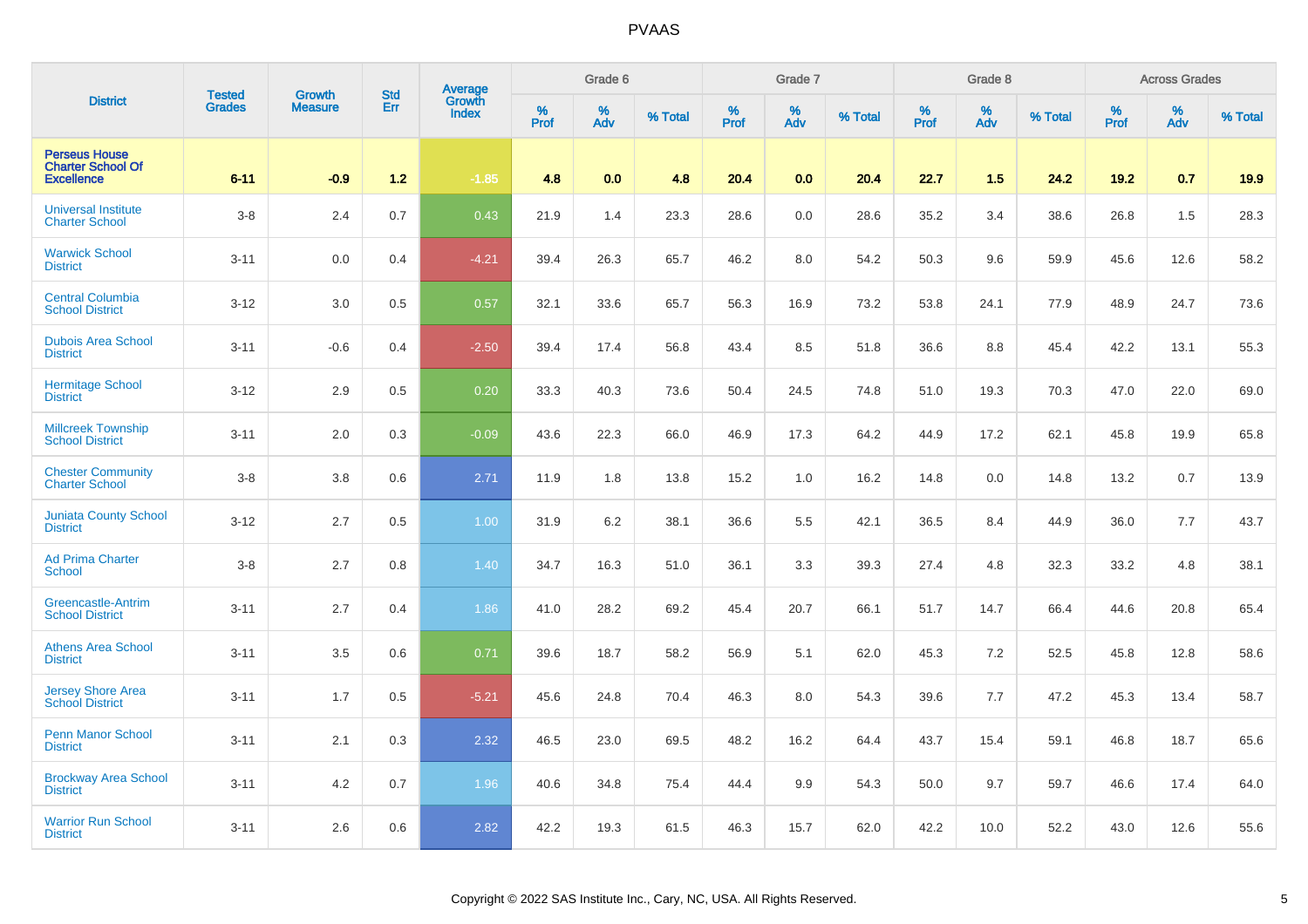|                                                                       | <b>Tested</b> | <b>Growth</b>  | <b>Std</b> |                                          |           | Grade 6  |         |           | Grade 7  |         |              | Grade 8  |         |           | <b>Across Grades</b> |         |
|-----------------------------------------------------------------------|---------------|----------------|------------|------------------------------------------|-----------|----------|---------|-----------|----------|---------|--------------|----------|---------|-----------|----------------------|---------|
| <b>District</b>                                                       | <b>Grades</b> | <b>Measure</b> | Err        | <b>Average</b><br>Growth<br><b>Index</b> | %<br>Prof | %<br>Adv | % Total | %<br>Prof | %<br>Adv | % Total | $\%$<br>Prof | %<br>Adv | % Total | %<br>Prof | %<br>Adv             | % Total |
| <b>Perseus House</b><br><b>Charter School Of</b><br><b>Excellence</b> | $6 - 11$      | $-0.9$         | $1.2$      | $-1.85$                                  | 4.8       | 0.0      | 4.8     | 20.4      | 0.0      | 20.4    | 22.7         | 1.5      | 24.2    | 19.2      | 0.7                  | 19.9    |
| <b>Richland School</b><br><b>District</b>                             | $3 - 11$      | 3.6            | 0.6        | $-0.07$                                  | 54.7      | 20.0     | 74.7    | 51.6      | 14.1     | 65.6    | 53.8         | 15.1     | 68.9    | 51.0      | 18.8                 | 69.8    |
| <b>Sayre Area School</b><br><b>District</b>                           | $3 - 11$      | 4.2            | 0.8        | $-2.23$                                  | 51.8      | 19.8     | 71.6    | 47.6      | $8.3\,$  | 56.0    | 39.0         | 4.9      | 43.9    | 44.6      | 10.7                 | 55.4    |
| <b>Gettysburg Area</b><br><b>School District</b>                      | $3 - 11$      | 2.5            | 0.4        | 1.99                                     | 42.6      | 22.5     | 65.1    | 48.1      | 11.6     | 59.7    | 44.9         | 10.3     | 55.1    | 45.0      | 16.0                 | 61.0    |
| <b>Carlisle Area School</b><br><b>District</b>                        | $3 - 11$      | 1.8            | 0.4        | $-1.81$                                  | 38.1      | 20.2     | 58.2    | 42.0      | 13.0     | 55.0    | 42.1         | 10.7     | 52.8    | 40.4      | 15.3                 | 55.7    |
| <b>Wayne Highlands</b><br><b>School District</b>                      | $3 - 11$      | 2.9            | 0.5        | 1.22                                     | 49.3      | 20.3     | 69.6    | 46.4      | 19.6     | 66.1    | 49.7         | 14.1     | 63.8    | 47.2      | 17.9                 | 65.1    |
| <b>Milton Area School</b><br><b>District</b>                          | $3 - 11$      | 3.2            | 0.6        | 0.69                                     | 40.3      | 12.4     | 52.7    | 48.9      | 13.3     | 62.2    | 40.9         | 16.5     | 57.5    | 42.3      | 13.0                 | 55.3    |
| Northern Tioga School<br><b>District</b>                              | $3 - 12$      | 3.0            | 0.5        | 1.88                                     | 48.2      | 9.8      | 58.0    | 41.7      | 7.0      | 48.7    | 51.2         | 8.4      | 59.5    | 44.8      | 9.6                  | 54.4    |
| <b>Greenwood School</b><br><b>District</b>                            | $3 - 11$      | 4.5            | 0.8        | 1.52                                     | 45.3      | 28.3     | 73.6    | 43.6      | 9.1      | 52.7    | 51.8         | 31.5     | 83.3    | 47.9      | 19.4                 | 67.3    |
| John B. Stetson<br><b>Charter School</b>                              | $5-8$         | 3.5            | 0.6        | 2.23                                     | 6.4       | 0.0      | 6.4     | 10.2      | 0.0      | 10.2    | 10.5         | 1.6      | 12.1    | 8.5       | 0.5                  | 8.9     |
| <b>Beaver Area School</b><br><b>District</b>                          | $3 - 10$      | $-1.0$         | 0.6        | $-4.92$                                  | 40.0      | 48.3     | 88.3    | 65.5      | 12.9     | 78.4    | 53.6         | 16.1     | 69.6    | 50.4      | 29.6                 | 79.9    |
| <b>Upper Dublin School</b><br><b>District</b>                         | $3 - 12$      | 2.0            | 0.4        | 0.86                                     | 45.4      | 34.4     | 79.8    | 59.5      | 20.0     | 79.5    | 55.3         | 21.9     | 77.2    | 51.4      | 27.8                 | 79.3    |
| <b>Lower Merion School</b><br><b>District</b>                         | $3 - 11$      | 1.5            | 0.3        | $-0.93$                                  | 43.9      | 40.6     | 84.5    | 54.5      | 29.1     | 83.6    | 49.4         | 29.4     | 78.8    | 47.8      | 36.9                 | 84.6    |
| <b>Red Lion Area School</b><br><b>District</b>                        | $3 - 11$      | 0.6            | 0.4        | $-0.57$                                  | 38.1      | 15.8     | 54.0    | 41.4      | 10.4     | 51.9    | 38.8         | 7.5      | 46.3    | 40.6      | 9.4                  | 50.0    |
| <b>Twin Valley School</b><br><b>District</b>                          | $3 - 12$      | 2.3            | 0.5        | 2.56                                     | 41.4      | 26.0     | 67.3    | 39.6      | 19.3     | 58.9    | 54.2         | 16.1     | 70.2    | 45.6      | 20.6                 | 66.2    |
| <b>Midd-West School</b><br><b>District</b>                            | $3 - 11$      | 1.2            | 0.6        | $-2.83$                                  | 42.5      | 9.7      | 52.2    | 51.0      | 5.1      | 56.1    | 48.8         | 8.0      | 56.8    | 46.3      | 8.6                  | 55.0    |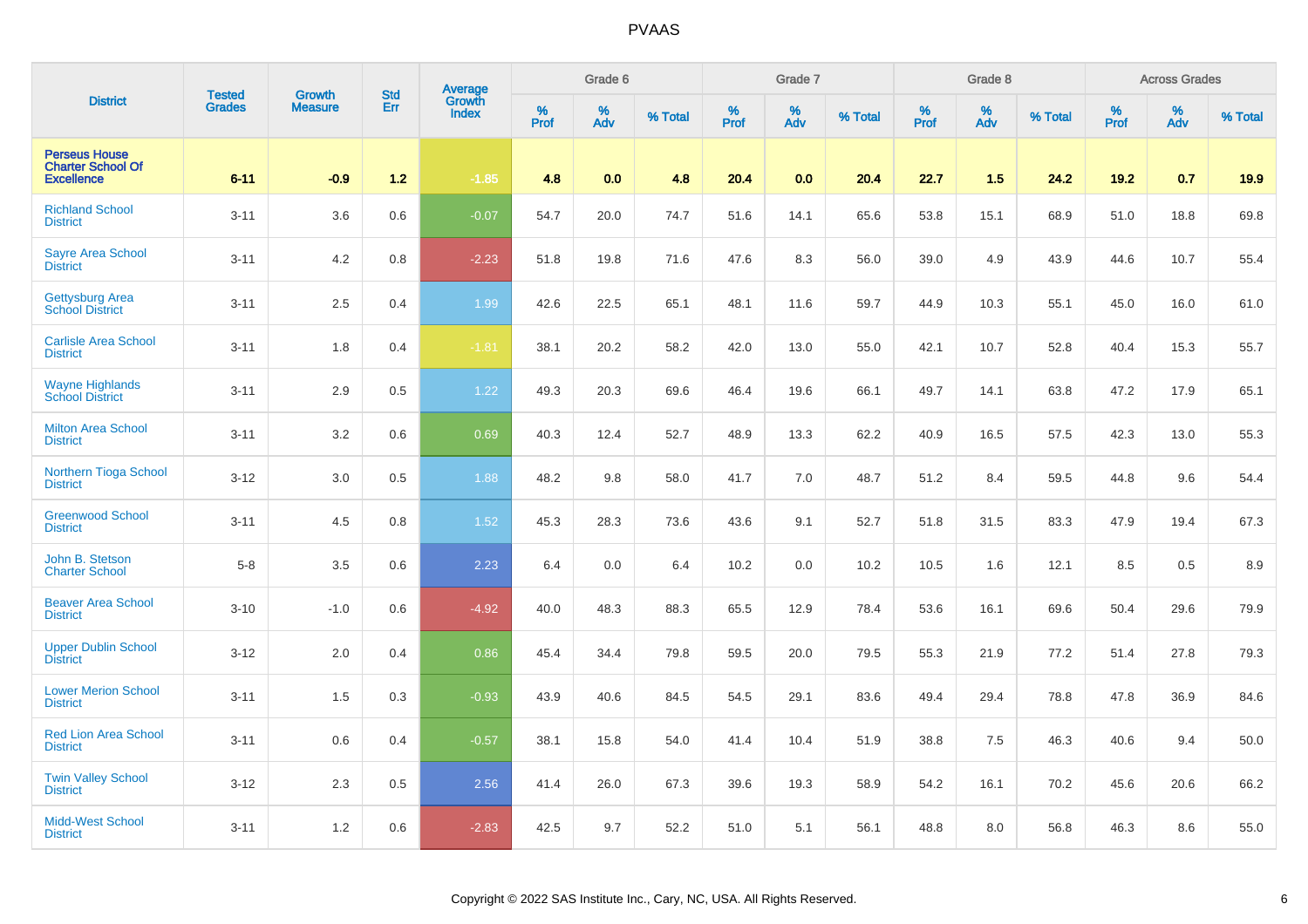| <b>District</b>                                                       |                                |                                 |                   |                                          |                     | Grade 6     |         |                     | Grade 7  |         |                     | Grade 8  |         |                  | <b>Across Grades</b> |         |
|-----------------------------------------------------------------------|--------------------------------|---------------------------------|-------------------|------------------------------------------|---------------------|-------------|---------|---------------------|----------|---------|---------------------|----------|---------|------------------|----------------------|---------|
|                                                                       | <b>Tested</b><br><b>Grades</b> | <b>Growth</b><br><b>Measure</b> | <b>Std</b><br>Err | <b>Average</b><br>Growth<br><b>Index</b> | $\%$<br><b>Prof</b> | $\%$<br>Adv | % Total | $\%$<br><b>Prof</b> | %<br>Adv | % Total | $\%$<br><b>Prof</b> | %<br>Adv | % Total | %<br><b>Prof</b> | $\%$<br>Adv          | % Total |
| <b>Perseus House</b><br><b>Charter School Of</b><br><b>Excellence</b> | $6 - 11$                       | $-0.9$                          | $1.2$             | $-1.85$                                  | 4.8                 | 0.0         | 4.8     | 20.4                | 0.0      | 20.4    | 22.7                | 1.5      | 24.2    | 19.2             | 0.7                  | 19.9    |
| <b>Upper Perkiomen</b><br><b>School District</b>                      | $3 - 11$                       | 0.7                             | 0.4               | $-1.43$                                  | 45.7                | 12.0        | 57.7    | 48.7                | 11.5     | 60.2    | 46.0                | 12.4     | 58.4    | 45.9             | 9.5                  | 55.3    |
| <b>Bucks County</b><br><b>Montessori Charter</b><br>School            | $3-6$                          | 10.3                            | 1.9               | 3.15                                     | 35.7                | 57.1        | 92.9    |                     |          |         |                     |          |         | 51.1             | 35.1                 | 86.2    |
| <b>Wyalusing Area</b><br><b>School District</b>                       | $3 - 12$                       | 1.0                             | 0.7               | $-1.78$                                  | 43.1                | 13.7        | 56.9    | 43.5                | 12.0     | 55.4    | 36.8                | 3.8      | 40.6    | 39.8             | 9.9                  | 49.6    |
| <b>Millville Area School</b><br><b>District</b>                       | $3 - 12$                       | 5.0                             | 1.0               | 2.72                                     | 43.4                | 22.6        | 66.0    | 44.4                | 13.3     | 57.8    | 52.6                | 10.5     | 63.2    | 50.2             | 13.2                 | 63.4    |
| <b>Delaware Valley</b><br><b>School District</b>                      | $3 - 11$                       | 1.2                             | 0.4               | 0.83                                     | 46.5                | 15.6        | 62.1    | 50.6                | 14.8     | 65.4    | 44.7                | 16.5     | 61.2    | 48.8             | 17.1                 | 65.9    |
| <b>Belmont Charter</b><br><b>School</b>                               | $3 - 10$                       | 2.8                             | 0.9               | $-1.72$                                  | 25.5                | 2.0         | 27.4    | 22.9                | 0.0      | 22.9    | 28.0                | 0.0      | 28.0    | 18.0             | 1.9                  | 19.9    |
| <b>Otto-Eldred School</b><br><b>District</b>                          | $3 - 11$                       | 5.1                             | 1.0               | 2.45                                     | 47.5                | 15.0        | 62.5    | 42.2                | 11.1     | 53.3    | 35.4                | 12.5     | 47.9    | 43.8             | 11.1                 | 54.9    |
| <b>Towanda Area School</b><br><b>District</b>                         | $3 - 11$                       | 0.7                             | 0.6               | $-2.19$                                  | 36.4                | 19.6        | 56.1    | 37.3                | 5.9      | 43.2    | 40.5                | 7.8      | 48.3    | 36.0             | 10.8                 | 46.7    |
| <b>Pennsbury School</b><br><b>District</b>                            | $3 - 11$                       | 0.6                             | 0.3               | $-2.67$                                  | 48.5                | 21.9        | 70.3    | 52.0                | 14.7     | 66.7    | 49.3                | 18.0     | 67.3    | 49.0             | 20.2                 | 69.1    |
| <b>Southern York County</b><br><b>School District</b>                 | $3 - 11$                       | $-0.7$                          | 0.5               | $-2.42$                                  | 50.6                | 24.4        | 75.0    | 42.2                | 9.2      | 51.5    | 49.2                | 8.5      | 57.7    | 44.9             | 13.5                 | 58.4    |
| <b>Mercer Area School</b><br><b>District</b>                          | $3 - 11$                       | 1.5                             | 0.8               | $-2.57$                                  | 31.3                | 35.8        | 67.2    | 46.8                | 14.3     | 61.0    | 61.3                | 8.0      | 69.3    | 46.7             | 16.6                 | 63.3    |
| <b>North Allegheny</b><br><b>School District</b>                      | $3 - 11$                       | 1.3                             | 0.3               | $-3.02$                                  | 44.4                | 33.0        | 77.4    | 51.9                | 28.9     | 80.8    | 55.5                | 24.5     | 80.0    | 48.3             | 33.7                 | 82.0    |
| <b>Hollidaysburg Area</b><br>School District                          | $3 - 11$                       | 1.1                             | 0.4               | $-5.69$                                  | 40.4                | 26.5        | 67.0    | 47.0                | 17.2     | 64.2    | 45.4                | 11.8     | 57.2    | 45.9             | 17.3                 | 63.2    |
| <b>Penn-Delco School</b><br><b>District</b>                           | $3 - 11$                       | 1.3                             | 0.4               | $-2.22$                                  | 40.8                | 17.9        | 58.7    | 48.7                | 16.8     | 65.4    | 45.6                | 6.2      | 51.8    | 46.1             | 12.9                 | 59.0    |
| <b>Universal Vare Charter</b><br><b>School</b>                        | $6 - 8$                        | 6.8                             | 1.3               | 2.67                                     | 11.8                | 17.6        | 29.4    | 16.7                | 0.0      | 16.7    | 28.6                | 1.6      | 30.2    | 22.7             | 3.6                  | 26.4    |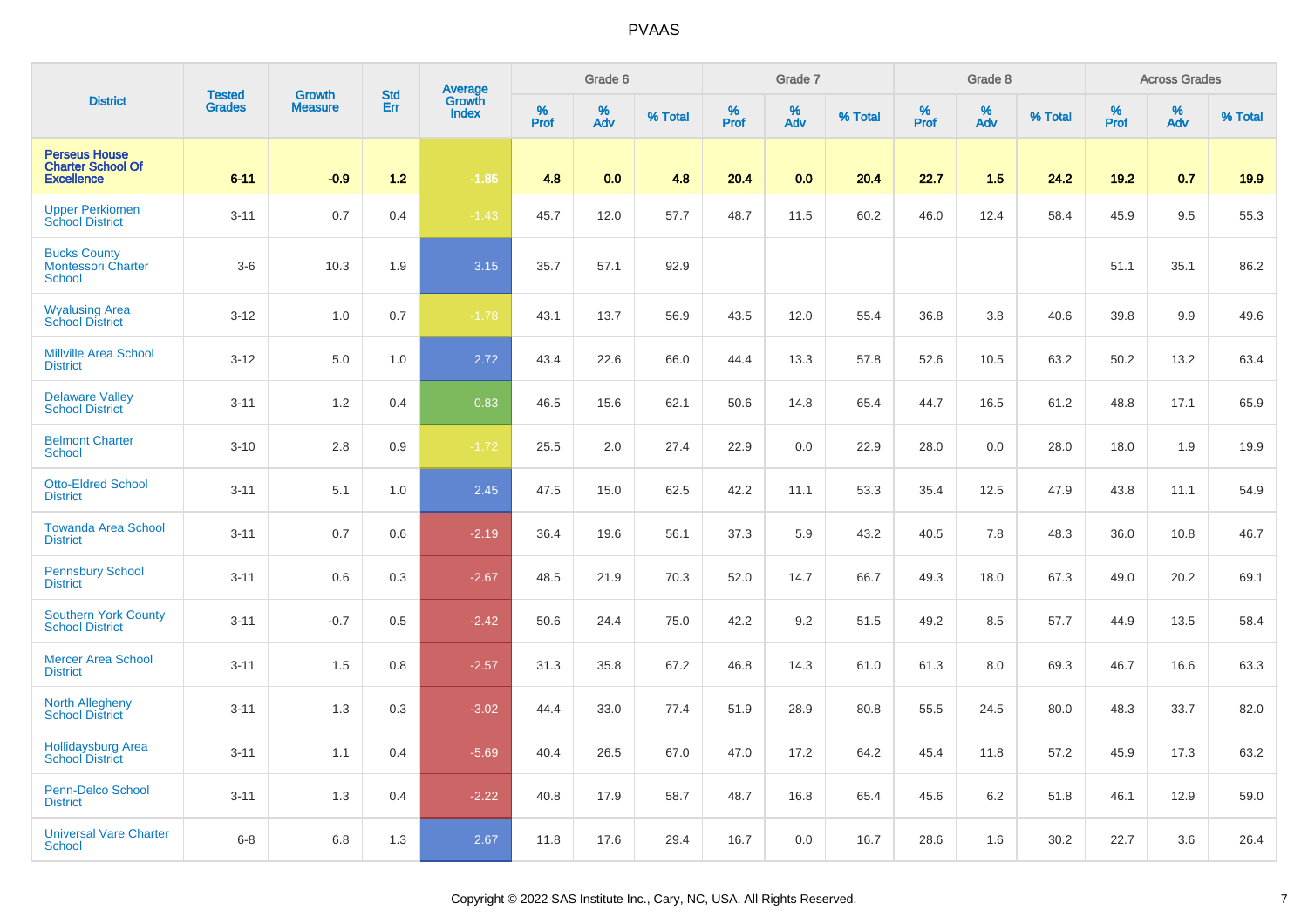|                                                                       | <b>Tested</b> | <b>Growth</b>  | <b>Std</b> | <b>Average</b><br>Growth |          | Grade 6  |         |          | Grade 7  |         |           | Grade 8  |         |           | <b>Across Grades</b> |         |
|-----------------------------------------------------------------------|---------------|----------------|------------|--------------------------|----------|----------|---------|----------|----------|---------|-----------|----------|---------|-----------|----------------------|---------|
| <b>District</b>                                                       | <b>Grades</b> | <b>Measure</b> | Err        | <b>Index</b>             | $%$ Prof | %<br>Adv | % Total | $%$ Prof | %<br>Adv | % Total | %<br>Prof | %<br>Adv | % Total | %<br>Prof | %<br>Adv             | % Total |
| <b>Perseus House</b><br><b>Charter School Of</b><br><b>Excellence</b> | $6 - 11$      | $-0.9$         | $1.2$      | $-1.85$                  | 4.8      | 0.0      | 4.8     | 20.4     | 0.0      | 20.4    | 22.7      | 1.5      | 24.2    | 19.2      | 0.7                  | 19.9    |
| <b>Universal Daroff</b><br><b>Charter School</b>                      | $3 - 8$       | 4.3            | 0.8        | 2.37                     | 20.4     | 1.8      | 22.2    | 12.5     | 2.1      | 14.6    | 21.8      | 0.0      | 21.8    | 15.2      | 1.3                  | 16.5    |
| <b>Cambria Heights</b><br><b>School District</b>                      | $3 - 10$      | 1.6            | 0.6        | $-2.34$                  | 42.6     | 24.8     | 67.3    | 51.0     | 5.2      | 56.2    | 48.2      | 13.4     | 61.6    | 49.1      | 11.7                 | 60.8    |
| <b>Reading School</b><br><b>District</b>                              | $3 - 11$      | 1.5            | 0.4        | 1.45                     | 15.2     | 2.2      | 17.4    | 16.6     | 1.3      | 17.9    | 16.7      | 0.4      | 17.0    | 16.0      | 1.2                  | 17.2    |
| <b>Discovery Charter</b><br><b>School</b>                             | $3 - 8$       | 4.6            | 0.9        | 2.43                     | 27.3     | 9.1      | 36.4    | 35.6     | 3.4      | 39.0    | 45.7      | 5.7      | 51.4    | 29.8      | 3.4                  | 33.2    |
| <b>Franklin Regional</b><br><b>School District</b>                    | $3 - 11$      | 1.8            | 0.4        | $-0.30$                  | 36.5     | 42.3     | 78.8    | 55.2     | 18.9     | 74.1    | 46.1      | 16.8     | 62.8    | 47.8      | 29.9                 | 77.6    |
| <b>Keystone Central</b><br>School District                            | $3 - 11$      | 1.9            | 0.4        | 1.92                     | 38.1     | 13.8     | 52.0    | 33.4     | 4.4      | 37.8    | 37.3      | 3.6      | 40.9    | 36.9      | 7.7                  | 44.6    |
| <b>Quaker Valley School</b><br><b>District</b>                        | $3 - 11$      | 2.7            | 0.6        | 1.67                     | 33.6     | 45.4     | 79.0    | 53.5     | 25.7     | 79.2    | 57.6      | 23.5     | 81.1    | 47.9      | 33.9                 | 81.8    |
| Lake-Lehman School<br><b>District</b>                                 | $3 - 11$      | 2.0            | 0.6        | $-0.06$                  | 42.9     | 10.5     | 53.3    | 53.0     | 9.6      | 62.6    | 52.2      | 8.7      | 60.9    | 48.7      | 10.4                 | 59.1    |
| <b>South Fayette</b><br><b>Township School</b><br><b>District</b>     | $3 - 11$      | 1.9            | 0.4        | $-1.71$                  | 44.7     | 39.0     | 83.7    | 56.4     | 27.0     | 83.4    | 46.8      | 40.6     | 87.4    | 49.6      | 35.9                 | 85.4    |
| <b>Danville Area School</b><br><b>District</b>                        | $3 - 11$      | 2.1            | 0.5        | $-1.17$                  | 41.0     | 27.1     | 68.1    | 52.9     | 20.3     | 73.2    | 43.3      | 21.7     | 65.0    | 46.6      | 21.7                 | 68.3    |
| Esperanza Academy<br><b>Charter School</b>                            | $4 - 11$      | 1.2            | 0.5        | $-2.91$                  | 17.4     | 0.5      | 17.9    | 22.3     | 1.4      | 23.6    | 18.9      | 0.5      | 19.4    | 19.0      | 0.9                  | 19.9    |
| <b>Oxford Area School</b><br><b>District</b>                          | $3 - 11$      | $-1.2$         | 0.4        | $-9.53$                  | 41.5     | 17.6     | 59.0    | 44.6     | $7.0$    | 51.6    | 30.2      | 3.9      | 34.2    | 39.6      | 10.3                 | 49.9    |
| <b>Wattsburg Area</b><br>School District                              | $3 - 11$      | 3.0            | 0.6        | 0.15                     | 52.1     | 18.1     | 70.2    | 46.2     | 13.2     | 59.3    | 60.8      | 5.9      | 66.7    | 48.4      | 12.4                 | 60.8    |
| <b>Williamsport Area</b><br><b>School District</b>                    | $3 - 11$      | $-1.3$         | 0.4        | $-6.70$                  | 43.8     | 8.8      | 52.5    | 34.6     | 4.8      | 39.4    | 26.0      | 5.8      | 31.8    | 37.7      | 8.5                  | 46.2    |
| <b>Somerset Area School</b><br><b>District</b>                        | $3 - 11$      | 0.7            | 0.6        | $-3.09$                  | 42.4     | 28.8     | 71.2    | 46.7     | 17.5     | 64.2    | 52.5      | 12.8     | 65.2    | 45.3      | 16.7                 | 62.0    |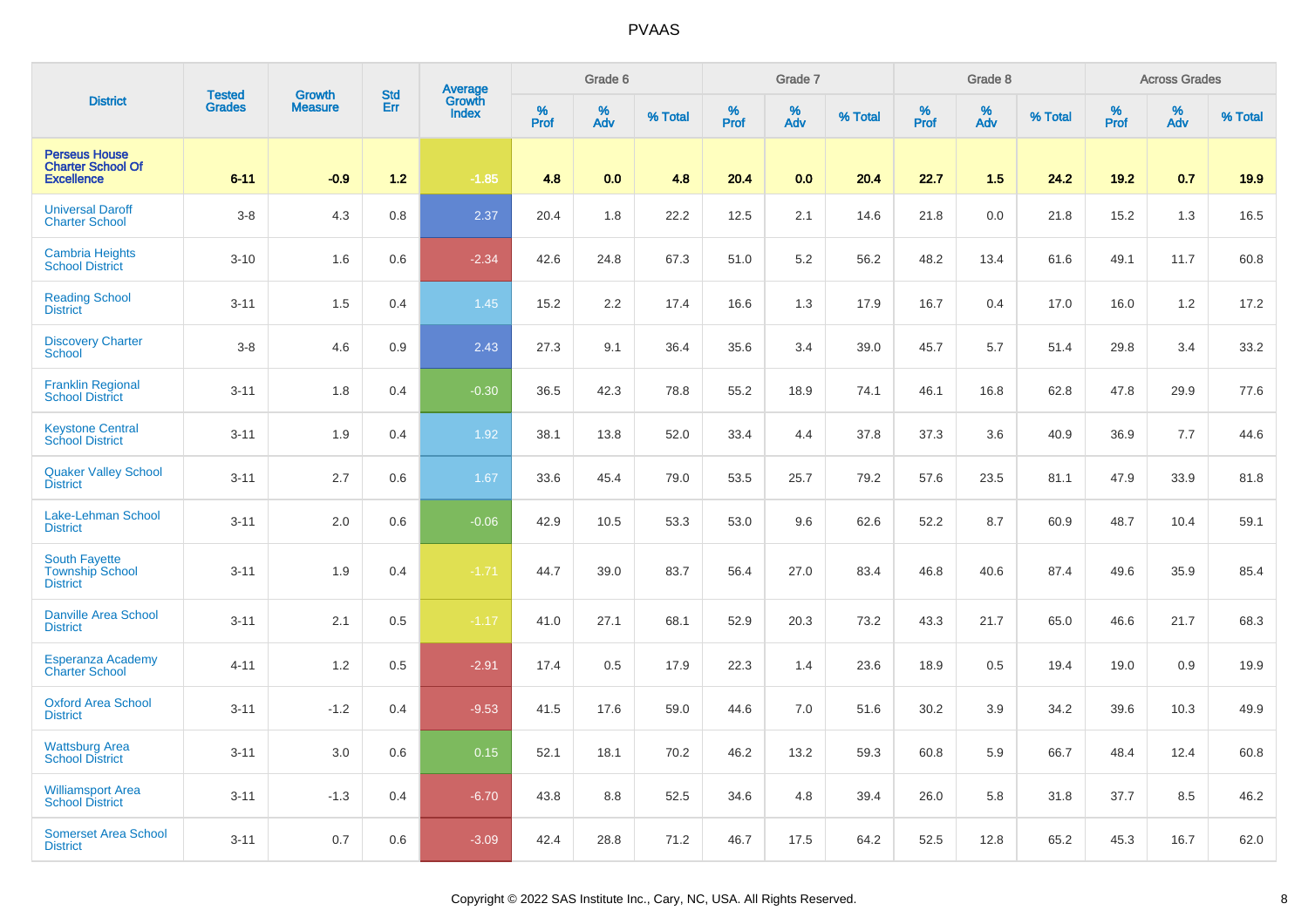|                                                                       | <b>Tested</b> | <b>Growth</b>  | <b>Std</b> | <b>Average</b><br>Growth |          | Grade 6  |         |          | Grade 7  |         |           | Grade 8  |         |           | <b>Across Grades</b> |         |
|-----------------------------------------------------------------------|---------------|----------------|------------|--------------------------|----------|----------|---------|----------|----------|---------|-----------|----------|---------|-----------|----------------------|---------|
| <b>District</b>                                                       | <b>Grades</b> | <b>Measure</b> | Err        | <b>Index</b>             | $%$ Prof | %<br>Adv | % Total | $%$ Prof | %<br>Adv | % Total | %<br>Prof | %<br>Adv | % Total | %<br>Prof | %<br>Adv             | % Total |
| <b>Perseus House</b><br><b>Charter School Of</b><br><b>Excellence</b> | $6 - 11$      | $-0.9$         | $1.2$      | $-1.85$                  | 4.8      | 0.0      | 4.8     | 20.4     | 0.0      | 20.4    | 22.7      | 1.5      | 24.2    | 19.2      | 0.7                  | 19.9    |
| <b>Hanover Public School</b><br><b>District</b>                       | $3 - 11$      | 1.6            | 0.6        | 0.21                     | 42.4     | 9.4      | 51.8    | 45.4     | 6.2      | 51.5    | 38.7      | 7.3      | 46.0    | 42.0      | 12.7                 | 54.7    |
| <b>Oil City Area School</b><br><b>District</b>                        | $3 - 11$      | 2.6            | 0.6        | 0.83                     | 41.1     | 9.7      | 50.8    | 32.8     | 4.7      | 37.5    | 42.0      | 7.6      | 49.6    | 39.2      | 7.8                  | 47.0    |
| <b>Avella Area School</b><br><b>District</b>                          | $3 - 12$      | 2.7            | 1.1        | 0.79                     | 42.4     | 18.2     | 60.6    | 60.0     | 5.7      | 65.7    | 63.0      | 18.5     | 81.5    | 46.7      | 12.6                 | 59.3    |
| Pennsylvania Distance<br><b>Learning Charter</b><br><b>School</b>     | $3 - 12$      | $0.0\,$        | 0.7        | $-1.90$                  | 16.2     | 4.0      | 20.3    | 25.6     | 1.2      | 26.7    | 33.3      | 2.3      | 35.6    | 25.8      | $3.0\,$              | 28.8    |
| <b>Universal Creighton</b><br><b>Charter School</b>                   | $3 - 8$       | $-0.0$         | 0.7        | $-3.71$                  | 25.6     | 2.3      | 27.9    | 15.4     | 4.6      | 20.0    | 34.9      | 5.8      | 40.7    | 28.8      | 4.7                  | 33.5    |
| <b>Freire Charter School</b>                                          | $5 - 11$      | 1.6            | 0.7        | $-0.46$                  | 31.4     | 1.4      | 32.9    | 28.3     | 2.0      | 30.3    | 33.6      | 3.7      | 37.4    | 27.6      | 1.9                  | 29.5    |
| <b>State College Area</b><br><b>School District</b>                   | $3 - 11$      | 1.7            | 0.4        | $-0.30$                  | 47.1     | 26.1     | 73.2    | 62.2     | 15.2     | 77.4    | 47.5      | 16.5     | 64.0    | 50.8      | 22.8                 | 73.6    |
| <b>Tussey Mountain</b><br><b>School District</b>                      | $3 - 12$      | 1.8            | 0.8        | 0.21                     | 46.3     | 8.5      | 54.9    | 45.2     | 0.0      | 45.2    | 47.2      | 2.8      | 50.0    | 40.7      | 6.3                  | 47.0    |
| <b>Kane Area School</b><br><b>District</b>                            | $3 - 10$      | 3.4            | 0.7        | 0.64                     | 40.6     | 15.6     | 56.2    | 50.8     | 6.0      | 56.7    | 50.0      | 9.8      | 59.8    | 44.4      | 10.2                 | 54.6    |
| <b>Riverside School</b><br><b>District</b>                            | $3 - 11$      | 2.8            | 0.6        | 0.20                     | 45.4     | 13.1     | 58.6    | 43.7     | 11.6     | 55.3    | 45.0      | 8.3      | 53.2    | 44.3      | 10.7                 | 55.0    |
| <b>Tacony Academy</b><br><b>Charter School</b>                        | $3 - 11$      | $-3.1$         | 0.8        | $-5.44$                  | 21.7     | 4.4      | 26.1    | 48.0     | 1.4      | 49.3    | 17.1      | 5.7      | 22.9    | 25.6      | 2.4                  | 28.0    |
| Williamsburg<br><b>Community School</b><br><b>District</b>            | $3 - 11$      | 3.1            | 1.1        | 1.91                     | 51.4     | 17.1     | 68.6    | 47.6     | 9.5      | 57.1    | 43.8      | 12.5     | 56.2    | 43.4      | 15.8                 | 59.1    |
| <b>Spring Cove School</b><br><b>District</b>                          | $3 - 11$      | 0.1            | 0.6        | $-1.43$                  | 42.1     | 13.5     | 55.6    | 48.8     | 6.3      | 55.1    | 34.6      | 11.8     | 46.5    | 40.5      | 10.8                 | 51.3    |
| Annville-Cleona<br><b>School District</b>                             | $3 - 12$      | $-0.3$         | 0.6        | $-3.96$                  | 39.6     | 21.9     | 61.5    | 54.0     | 12.6     | 66.7    | 32.4      | 17.6     | 50.0    | 44.0      | 15.5                 | 59.5    |
| <b>Old Forge School</b><br><b>District</b>                            | $3 - 12$      | 0.5            | 0.8        | $-3.24$                  | 41.1     | 17.9     | 58.9    | 33.3     | 24.2     | 57.6    | 44.1      | 6.8      | 50.8    | 40.1      | 9.2                  | 49.3    |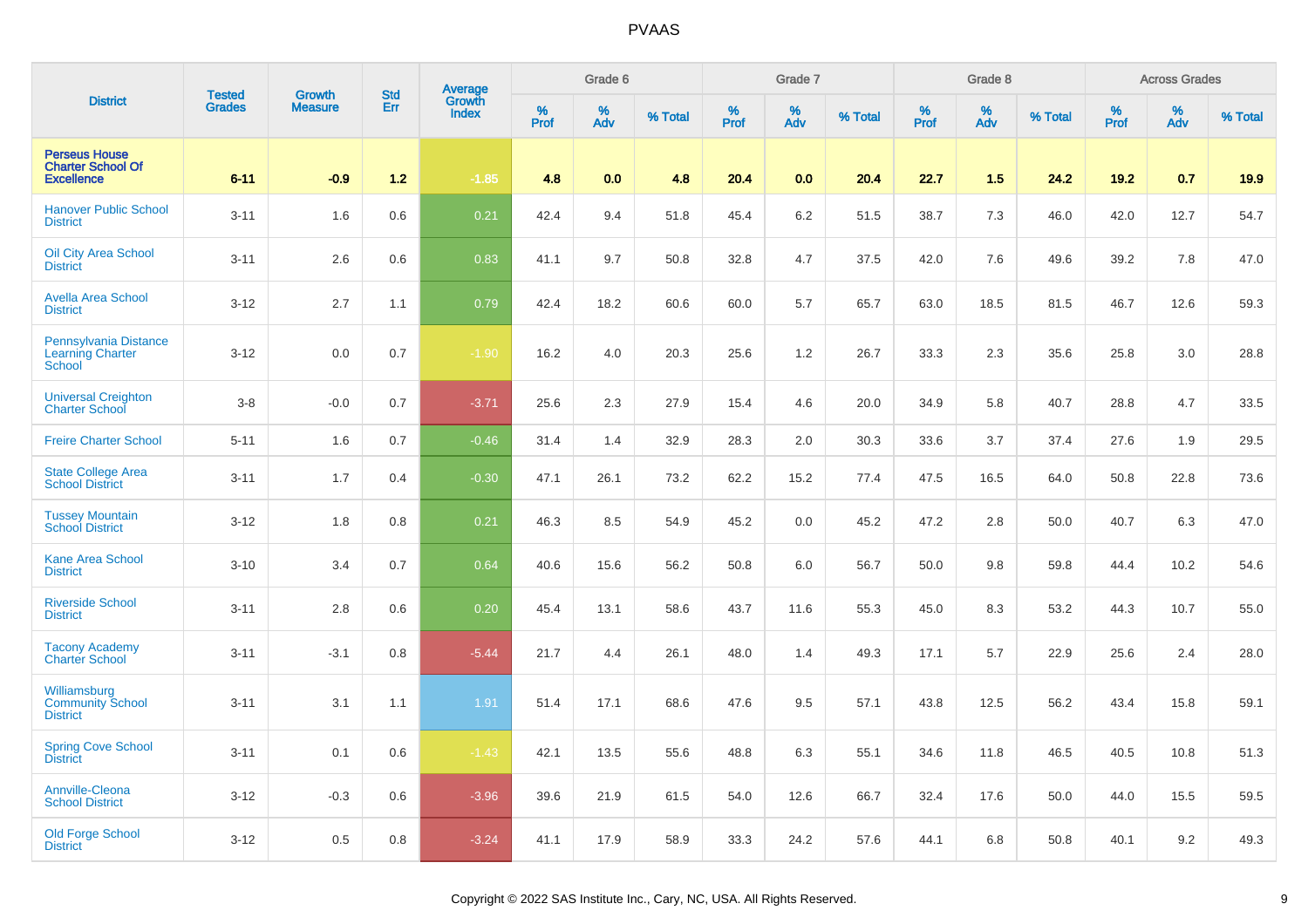| <b>District</b>                                                       | <b>Tested</b> | <b>Growth</b>  | <b>Std</b> | Average<br>Growth |              | Grade 6     |         |                     | Grade 7  |         |              | Grade 8  |         |           | <b>Across Grades</b> |         |
|-----------------------------------------------------------------------|---------------|----------------|------------|-------------------|--------------|-------------|---------|---------------------|----------|---------|--------------|----------|---------|-----------|----------------------|---------|
|                                                                       | <b>Grades</b> | <b>Measure</b> | Err        | <b>Index</b>      | $\%$<br>Prof | $\%$<br>Adv | % Total | $\%$<br><b>Prof</b> | %<br>Adv | % Total | $\%$<br>Prof | %<br>Adv | % Total | %<br>Prof | %<br>Adv             | % Total |
| <b>Perseus House</b><br><b>Charter School Of</b><br><b>Excellence</b> | $6 - 11$      | $-0.9$         | $1.2$      | $-1.85$           | 4.8          | 0.0         | 4.8     | 20.4                | 0.0      | 20.4    | 22.7         | 1.5      | 24.2    | 19.2      | 0.7                  | 19.9    |
| <b>Daniel Boone Area</b><br><b>School District</b>                    | $3 - 12$      | 0.9            | 0.5        | 0.62              | 31.7         | 16.1        | 47.8    | 46.1                | 7.4      | 53.4    | 42.8         | 9.2      | 52.0    | 42.6      | 10.0                 | 52.6    |
| Jefferson-Morgan<br><b>School District</b>                            | $3 - 10$      | 2.7            | 0.9        | 0.87              | 40.0         | 7.3         | 47.3    | 41.8                | 5.4      | 47.3    | 44.4         | 6.7      | 51.1    | 41.7      | 6.6                  | 48.2    |
| <b>Jeannette City School</b><br><b>District</b>                       | $3 - 11$      | 3.5            | 0.8        | 1.53              | 33.3         | 18.5        | 51.8    | 44.6                | 9.2      | 53.8    | 48.1         | 7.7      | 55.8    | 40.4      | 8.2                  | 48.6    |
| <b>Provident Charter</b><br><b>School</b>                             | $3-8$         | 4.1            | 1.1        | $-1.11$           | 15.8         | 5.3         | 21.0    | 13.6                | 0.0      | 13.6    | 17.2         | 3.4      | 20.7    | 16.4      | 2.9                  | 19.3    |
| <b>Corry Area School</b><br><b>District</b>                           | $3 - 11$      | 2.4            | 0.6        | 0.99              | 40.5         | 16.2        | 56.8    | 42.0                | 6.5      | 48.6    | 33.8         | 9.5      | 43.2    | 40.3      | 11.8                 | 52.1    |
| Pennsylvania Cyber<br><b>Charter School</b>                           | $3 - 11$      | 2.1            | 0.5        | 2.03              | 39.5         | 11.2        | 50.7    | 42.9                | 3.4      | 46.4    | 39.5         | 2.6      | 42.0    | 40.1      | 7.4                  | 47.5    |
| <b>Radnor Township</b><br><b>School District</b>                      | $3 - 12$      | 1.9            | 0.4        | 0.63              | 53.9         | 37.8        | 91.7    | 48.0                | 32.3     | 80.3    | 51.4         | 36.7     | 88.1    | 49.6      | 36.7                 | 86.4    |
| <b>Elk Lake School</b><br><b>District</b>                             | $3 - 11$      | 2.6            | 0.7        | $-0.65$           | 35.8         | 21.0        | 56.8    | 39.8                | 11.4     | 51.1    | 35.8         | 6.2      | 42.0    | 38.3      | 11.7                 | 50.0    |
| <b>Pine Grove Area</b><br><b>School District</b>                      | $3 - 11$      | 0.9            | 0.6        | $-0.48$           | 41.0         | 14.5        | 55.6    | 44.7                | 0.8      | 45.5    | 45.5         | 6.2      | 51.8    | 46.5      | 10.4                 | 56.9    |
| <b>East Lycoming School</b><br><b>District</b>                        | $3 - 11$      | $-0.6$         | 0.6        | $-4.76$           | 45.3         | 24.5        | 69.8    | 57.8                | 10.7     | 68.6    | 43.0         | 12.4     | 55.4    | 47.7      | 14.9                 | 62.6    |
| <b>Muncy School District</b>                                          | $3 - 11$      | 0.3            | 0.7        | $-3.30$           | 48.7         | 30.8        | 79.5    | 58.0                | 8.7      | 66.7    | 44.4         | 12.2     | 56.7    | 49.3      | 16.0                 | 65.3    |
| Shenandoah Valley<br><b>School District</b>                           | $3 - 11$      | 1.7            | 0.9        | $-3.50$           | 31.4         | 9.8         | 41.2    | 36.2                | 1.7      | 37.9    | 26.3         | 0.0      | 26.3    | 34.3      | 5.0                  | 39.4    |
| <b>Palmerton Area</b><br><b>School District</b>                       | $3 - 11$      | 1.6            | 0.6        | $-0.73$           | 47.3         | 14.6        | 61.8    | 42.6                | 11.6     | 54.3    | 38.3         | 11.2     | 49.5    | 45.2      | 11.6                 | 56.8    |
| <b>Pottsgrove School</b><br><b>District</b>                           | $3 - 11$      | $-0.4$         | 0.5        | $-2.94$           | 42.3         | 6.4         | 48.7    | 53.1                | 9.1      | 62.3    | 40.4         | 3.7      | 44.2    | 43.1      | 7.6                  | 50.7    |
| <b>Pleasant Valley School</b><br><b>District</b>                      | $3 - 11$      | 1.4            | 0.5        | 1.41              | 50.0         | 8.3         | 58.3    | 47.0                | 10.5     | 57.5    | 51.9         | 7.6      | 59.5    | 48.1      | 6.4                  | 54.6    |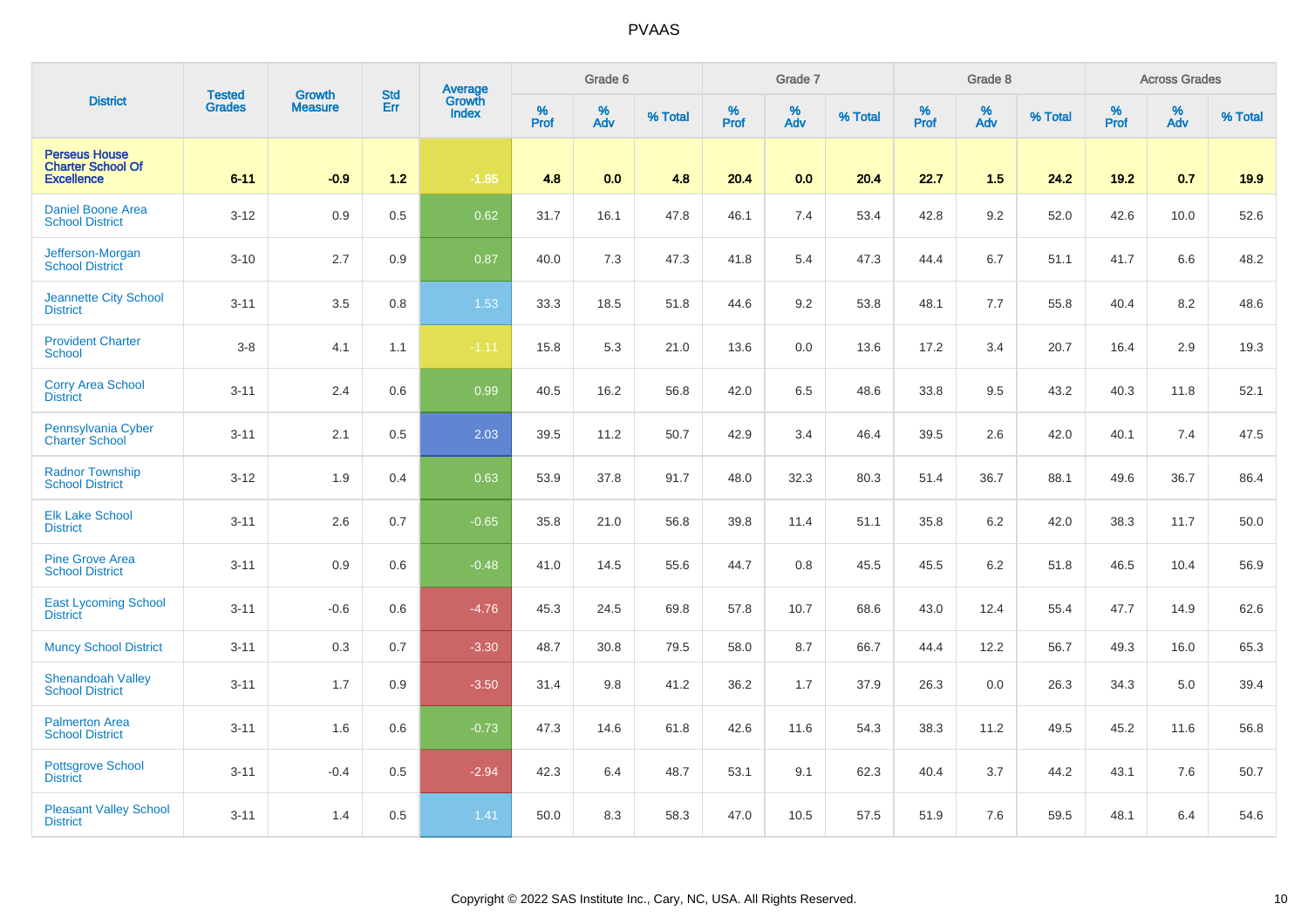| <b>District</b>                                                           | <b>Tested</b> | <b>Growth</b>  | <b>Std</b> | <b>Average</b><br>Growth |           | Grade 6  |         |           | Grade 7  |         |           | Grade 8  |         |           | <b>Across Grades</b> |         |
|---------------------------------------------------------------------------|---------------|----------------|------------|--------------------------|-----------|----------|---------|-----------|----------|---------|-----------|----------|---------|-----------|----------------------|---------|
|                                                                           | <b>Grades</b> | <b>Measure</b> | Err        | <b>Index</b>             | %<br>Prof | %<br>Adv | % Total | %<br>Prof | %<br>Adv | % Total | %<br>Prof | %<br>Adv | % Total | %<br>Prof | %<br>Adv             | % Total |
| <b>Perseus House</b><br><b>Charter School Of</b><br><b>Excellence</b>     | $6 - 11$      | $-0.9$         | $1.2$      | $-1.85$                  | 4.8       | 0.0      | 4.8     | 20.4      | 0.0      | 20.4    | 22.7      | 1.5      | 24.2    | 19.2      | 0.7                  | 19.9    |
| <b>Rose Tree Media</b><br><b>School District</b>                          | $3 - 10$      | 0.1            | 0.4        | $-2.51$                  | 41.0      | 44.4     | 85.4    | 51.8      | 27.0     | 78.8    | 56.2      | 22.8     | 79.0    | 51.9      | 27.9                 | 79.8    |
| <b>Abington School</b><br><b>District</b>                                 | $3 - 10$      | $-2.8$         | 0.3        | $-9.26$                  | 44.9      | 27.5     | 72.5    | 49.5      | 11.6     | 61.1    | 41.4      | 10.4     | 51.8    | 44.9      | 18.8                 | 63.8    |
| <b>Wellsboro Area School</b><br><b>District</b>                           | $3 - 11$      | $-0.6$         | 0.6        | $-4.07$                  | 41.8      | 15.3     | 57.1    | 46.6      | 15.2     | 61.9    | 44.3      | 15.5     | 59.8    | 45.8      | 12.9                 | 58.7    |
| <b>Moon Area School</b><br><b>District</b>                                | $3 - 11$      | $-0.1$         | 0.4        | $-6.46$                  | 49.6      | 19.3     | 68.9    | 51.6      | 10.8     | 62.4    | 52.0      | 17.4     | 69.4    | 51.5      | 19.8                 | 71.3    |
| <b>Robert Benjamin Wiley</b><br><b>Community Charter</b><br><b>School</b> | $3 - 8$       | 3.6            | 0.9        | 2.78                     | 23.4      | 4.3      | 27.7    | 28.1      | 1.8      | 29.8    | 31.1      | 0.0      | 31.1    | 24.2      | 2.4                  | 26.5    |
| <b>Laboratory Charter</b><br>School                                       | $3 - 8$       | 3.4            | 1.2        | 2.35                     | 26.2      | 7.1      | 33.3    | 52.0      | 0.0      | 52.0    | 33.3      | 4.8      | 38.1    | 27.2      | 2.4                  | 29.6    |
| <b>California Area School</b><br><b>District</b>                          | $3 - 10$      | 1.5            | 0.8        | $-1.20$                  | 39.4      | 9.1      | 48.5    | 46.4      | 17.9     | 64.3    | 50.0      | 18.5     | 68.5    | 45.7      | 14.1                 | 59.8    |
| <b>Mid Valley School</b><br><b>District</b>                               | $3 - 10$      | $-0.4$         | 0.6        | $-5.84$                  | 48.8      | 10.4     | 59.2    | 38.6      | 2.4      | 40.9    | 26.2      | 2.7      | 28.9    | 38.8      | 7.4                  | 46.2    |
| <b>Union School District</b>                                              | $3 - 12$      | 2.7            | 1.0        | $-0.02$                  | 40.9      | 20.4     | 61.4    | 40.5      | 0.0      | 40.5    | 40.0      | 6.7      | 46.7    | 37.0      | 8.4                  | 45.4    |
| <b>Bethel Park School</b><br><b>District</b>                              | $3 - 11$      | 0.5            | 0.4        | $-0.91$                  | 44.6      | 30.2     | 74.9    | 57.6      | 17.0     | 74.5    | 54.5      | 19.6     | 74.1    | 52.1      | 24.5                 | 76.6    |
| <b>Eastern Lancaster</b><br><b>County School District</b>                 | $3 - 12$      | 1.1            | 0.5        | $-1.40$                  | 38.7      | 12.0     | 50.8    | 35.4      | 4.6      | 39.9    | 38.0      | 15.5     | 53.5    | 39.2      | 9.3                  | 48.5    |
| <b>Chestnut Ridge School</b><br><b>District</b>                           | $3 - 12$      | 1.2            | 0.7        | 1.05                     | 42.0      | 19.8     | 61.7    | 57.9      | 3.2      | 61.0    | 50.5      | 6.2      | 56.7    | 47.9      | 11.6                 | 59.5    |
| <b>Riverside Beaver</b><br><b>County School District</b>                  | $3 - 11$      | 2.3            | 0.6        | $-2.61$                  | 37.0      | 36.0     | 73.0    | 48.8      | 12.5     | 61.2    | 51.6      | 15.8     | 67.4    | 45.6      | 22.4                 | 68.1    |
| <b>East Pennsboro Area</b><br><b>School District</b>                      | $3 - 11$      | 1.2            | 0.5        | $-0.26$                  | 35.0      | 18.1     | 53.1    | 50.6      | 10.0     | 60.6    | 47.1      | 8.2      | 55.3    | 44.2      | 11.4                 | 55.5    |
| <b>Big Spring School</b><br><b>District</b>                               | $3 - 11$      | $-0.3$         | 0.5        | $-3.93$                  | 45.6      | 12.0     | 57.6    | 52.2      | 8.8      | 61.0    | 49.7      | 9.2      | 58.9    | 47.8      | 15.2                 | 63.0    |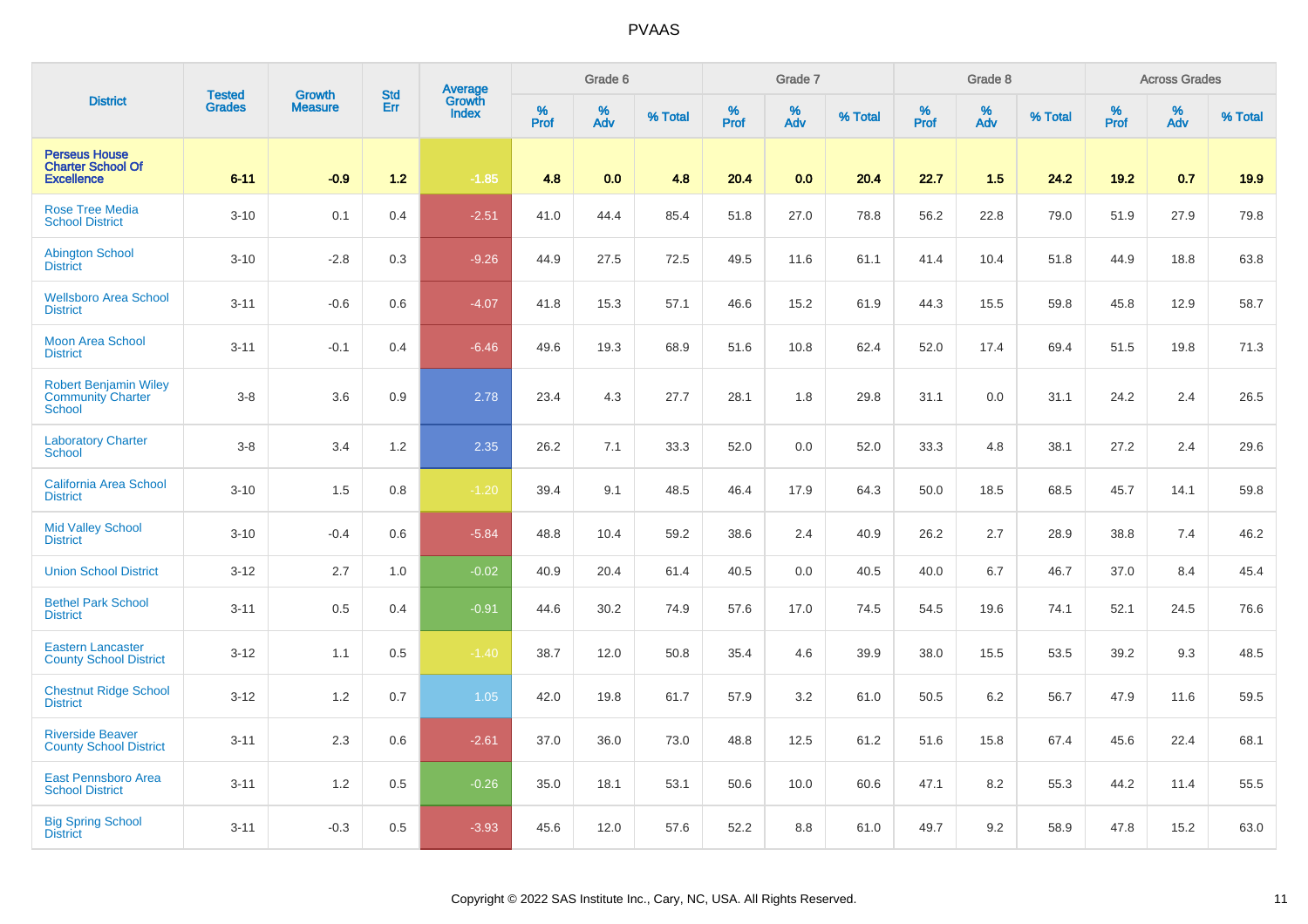| <b>District</b>                                                       | <b>Tested</b> | <b>Growth</b>  | <b>Std</b> | Average<br>Growth |          | Grade 6  |         |           | Grade 7  |         |           | Grade 8  |         |           | <b>Across Grades</b> |         |
|-----------------------------------------------------------------------|---------------|----------------|------------|-------------------|----------|----------|---------|-----------|----------|---------|-----------|----------|---------|-----------|----------------------|---------|
|                                                                       | <b>Grades</b> | <b>Measure</b> | Err        | <b>Index</b>      | $%$ Prof | %<br>Adv | % Total | %<br>Prof | %<br>Adv | % Total | %<br>Prof | %<br>Adv | % Total | %<br>Prof | %<br>Adv             | % Total |
| <b>Perseus House</b><br><b>Charter School Of</b><br><b>Excellence</b> | $6 - 11$      | $-0.9$         | $1.2$      | $-1.85$           | 4.8      | 0.0      | 4.8     | 20.4      | 0.0      | 20.4    | 22.7      | 1.5      | 24.2    | 19.2      | 0.7                  | 19.9    |
| <b>KIPP Philadelphia</b><br><b>Charter School</b>                     | $3-8$         | 2.8            | 0.9        | 0.52              | 28.0     | 0.0      | 28.0    | 29.0      | 0.0      | 29.0    | 25.6      | 0.0      | 25.6    | 21.5      | 0.4                  | 21.9    |
| <b>People For People</b><br><b>Charter School</b>                     | $3 - 12$      | 3.5            | 1.0        | 1.73              | 19.4     | 0.0      | 19.4    | 23.1      | $0.0\,$  | 23.1    | $6.8\,$   | 0.0      | 6.8     | 13.2      | 0.4                  | 13.6    |
| <b>Grove City Area</b><br><b>School District</b>                      | $3 - 12$      | 1.6            | 0.6        | $-1.18$           | 36.9     | 23.8     | 60.7    | 58.9      | 16.1     | 75.0    | 47.1      | 12.6     | 59.7    | 45.7      | 20.1                 | 65.8    |
| <b>Russell Byers Charter</b><br><b>School</b>                         | $3 - 8$       | 1.4            | 0.9        | $-0.79$           | 36.8     | 0.0      | 36.8    | 28.1      | 0.0      | 28.1    | 14.3      | 2.0      | 16.3    | 22.4      | 3.0                  | 25.3    |
| <b>Wyoming Valley West</b><br><b>School District</b>                  | $3 - 11$      | 0.9            | 0.5        | 0.17              | 32.6     | 7.6      | 40.3    | 40.5      | 4.2      | 44.6    | 30.1      | 12.1     | 42.2    | 35.8      | 6.9                  | 42.7    |
| <b>Southern Fulton</b><br><b>School District</b>                      | $3 - 11$      | 0.0            | 0.9        | $-1.09$           | 41.4     | 15.5     | 56.9    | 40.4      | 0.0      | 40.4    | 32.0      | 8.0      | 40.0    | 43.4      | 7.9                  | 51.3    |
| Altoona Area School<br><b>District</b>                                | $3 - 12$      | 1.1            | 0.3        | $-1.92$           | 30.6     | 11.2     | 41.8    | 38.3      | 4.3      | 42.6    | 43.8      | 7.2      | 51.0    | 37.4      | 6.8                  | 44.1    |
| Pen Argyl Area School<br><b>District</b>                              | $3 - 12$      | 2.2            | 0.6        | $-0.55$           | 43.9     | 13.4     | 57.3    | 44.6      | 9.1      | 53.6    | 44.7      | 4.8      | 49.5    | 46.0      | 11.3                 | 57.2    |
| <b>Derry Area School</b><br><b>District</b>                           | $3 - 11$      | 2.2            | 0.6        | $-0.34$           | 44.4     | 29.1     | 73.5    | 49.6      | 17.1     | 66.7    | 43.1      | 12.9     | 56.0    | 44.1      | 17.4                 | 61.5    |
| <b>Mastery Charter</b><br>School - Gratz<br>Campus                    | $7 - 10$      | 5.0            | 1.4        | 1.26              |          |          |         | 19.4      | 0.0      | 19.4    | 7.3       | 0.0      | 7.3     | 13.0      | 0.0                  | 13.0    |
| <b>Wallenpaupack Area</b><br><b>School District</b>                   | $3 - 11$      | 1.8            | 0.5        | $-0.06$           | 52.1     | 8.5      | 60.6    | 49.3      | 12.8     | 62.2    | 40.4      | 6.8      | 47.3    | 47.2      | 10.0                 | 57.2    |
| <b>Bald Eagle Area<br/>School District</b>                            | $3 - 11$      | 0.1            | 0.6        | $-2.50$           | 41.6     | 7.9      | 49.5    | 32.2      | 2.5      | 34.8    | 34.2      | 14.0     | 48.2    | 39.5      | 10.5                 | 50.0    |
| <b>Souderton Charter</b><br><b>School Collaborative</b>               | $3-8$         | 4.3            | 1.3        | $-0.07$           | 48.0     | 48.0     | 96.0    | 33.3      | 61.9     | 95.2    | 47.1      | 41.2     | 88.2    | 50.7      | 40.8                 | 91.6    |
| Ridgway Area School<br><b>District</b>                                | $3 - 11$      | 2.8            | 0.8        | $-0.56$           | 45.9     | 32.8     | 78.7    | 48.3      | 8.3      | 56.7    | 57.4      | 8.2      | 65.6    | 51.0      | 16.6                 | 67.6    |
| Hatboro-Horsham<br><b>School District</b>                             | $3 - 11$      | 1.3            | 0.4        | $-0.67$           | 49.0     | 19.5     | 68.5    | 52.9      | 10.9     | 63.8    | 51.3      | 9.1      | 60.5    | 49.9      | 13.8                 | 63.7    |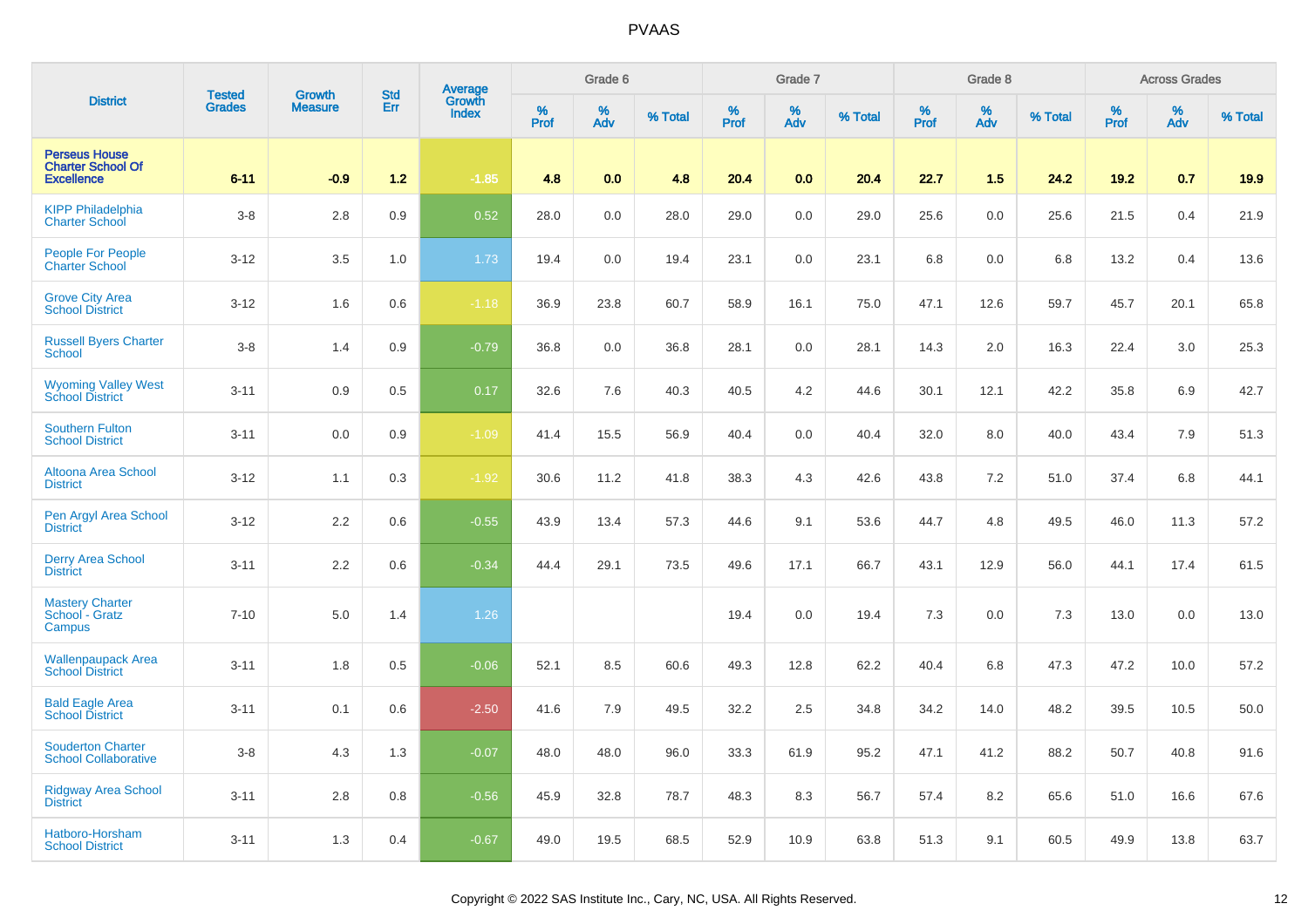| <b>District</b>                                                       | <b>Tested</b> | <b>Growth</b>  | <b>Std</b> | Average<br>Growth |           | Grade 6  |         |           | Grade 7  |         |           | Grade 8  |         |           | <b>Across Grades</b> |         |
|-----------------------------------------------------------------------|---------------|----------------|------------|-------------------|-----------|----------|---------|-----------|----------|---------|-----------|----------|---------|-----------|----------------------|---------|
|                                                                       | <b>Grades</b> | <b>Measure</b> | Err        | <b>Index</b>      | %<br>Prof | %<br>Adv | % Total | %<br>Prof | %<br>Adv | % Total | %<br>Prof | %<br>Adv | % Total | %<br>Prof | %<br>Adv             | % Total |
| <b>Perseus House</b><br><b>Charter School Of</b><br><b>Excellence</b> | $6 - 11$      | $-0.9$         | $1.2$      | $-1.85$           | 4.8       | 0.0      | 4.8     | 20.4      | 0.0      | 20.4    | 22.7      | 1.5      | 24.2    | 19.2      | 0.7                  | 19.9    |
| <b>Sharon City School</b><br><b>District</b>                          | $3 - 11$      | 1.0            | 0.6        | $-2.38$           | 30.8      | 15.0     | 45.8    | 33.3      | 1.8      | 35.2    | 42.1      | 6.4      | 48.4    | 34.2      | 6.1                  | 40.2    |
| <b>Riverview School</b><br><b>District</b>                            | $3 - 11$      | $-2.8$         | 0.8        | $-4.29$           | 39.7      | 29.5     | 69.2    | 54.8      | 1.6      | 56.4    | 38.0      | 10.1     | 48.1    | 48.9      | 19.2                 | 68.1    |
| <b>Portage Area School</b><br><b>District</b>                         | $3 - 10$      | $1.0$          | 0.9        | $-2.55$           | 52.0      | 28.0     | 80.0    | 54.0      | 3.2      | 57.1    | 49.1      | 7.6      | 56.6    | 51.5      | 15.6                 | 67.2    |
| Susquehanna<br><b>Township School</b><br><b>District</b>              | $3 - 12$      | $-0.5$         | 0.5        | $-2.27$           | 30.8      | 2.0      | 32.8    | 27.1      | 2.8      | 29.9    | 33.8      | 6.1      | 39.9    | 34.8      | 4.8                  | 39.6    |
| <b>Clairton City School</b><br><b>District</b>                        | $3 - 11$      | 0.7            | 0.8        | $-1.61$           | 22.1      | 5.9      | 27.9    | 17.7      | 0.0      | 17.7    | 25.5      | 0.0      | 25.5    | 19.3      | 1.5                  | 20.8    |
| <b>Sto-Rox School</b><br><b>District</b>                              | $3 - 10$      | $-0.0$         | 0.9        | $-1.18$           | 27.9      | 1.2      | 29.1    | 0.0       | 0.0      | 0.0     | 2.9       | 0.0      | 2.9     | 16.8      | 1.0                  | 17.9    |
| <b>Hampton Township</b><br><b>School District</b>                     | $3 - 11$      | 1.7            | 0.5        | $-3.34$           | 35.6      | 44.2     | 79.8    | 54.6      | 26.3     | 81.0    | 46.9      | 34.3     | 81.1    | 44.1      | 38.5                 | 82.7    |
| <b>Centennial School</b><br><b>District</b>                           | $3 - 10$      | 1.2            | 0.3        | 0.36              | 41.7      | 11.3     | 53.0    | 46.4      | 7.1      | 53.6    | 43.6      | 5.1      | 48.7    | 44.3      | 10.2                 | 54.4    |
| <b>Pottsville Area School</b><br><b>District</b>                      | $3 - 12$      | $-1.5$         | 0.5        | $-5.24$           | 39.2      | 7.7      | 46.8    | 34.4      | 4.9      | 39.3    | 40.4      | 4.1      | 44.4    | 39.7      | 6.1                  | 45.8    |
| <b>Loyalsock Township</b><br><b>School District</b>                   | $3 - 12$      | 1.2            | 0.6        | $-1.86$           | 43.9      | 17.4     | 61.2    | 50.8      | 7.0      | 57.8    | 51.0      | 5.0      | 56.0    | 45.5      | 13.2                 | 58.7    |
| <b>Easton Area School</b><br><b>District</b>                          | $3 - 12$      | 0.1            | 0.4        | $-1.51$           | 33.8      | 7.9      | 41.8    | 40.1      | 7.2      | 47.2    | 35.4      | 6.0      | 41.4    | 36.9      | 7.9                  | 44.8    |
| <b>Jamestown Area</b><br><b>School District</b>                       | $3 - 11$      | 2.7            | 1.2        | $-0.42$           | 30.6      | 19.4     | 50.0    | 41.4      | 6.9      | 48.3    | 54.6      | 0.0      | 54.6    | 41.2      | 7.9                  | 49.1    |
| <b>Girard School District</b>                                         | $3 - 11$      | 1.9            | 0.6        | $-2.29$           | 38.1      | 22.9     | 61.0    | 47.8      | 16.2     | 64.0    | 54.1      | 7.3      | 61.5    | 45.5      | 17.8                 | 63.3    |
| <b>Mastery Charter</b><br>School - Shoemaker<br>Campus                | $7 - 10$      | 5.8            | 1.6        | 1.55              |           |          |         | 26.7      | 6.7      | 33.3    | 25.9      | 0.0      | 25.9    | 26.3      | 3.5                  | 29.8    |
| <b>Elizabethtown Area</b><br><b>School District</b>                   | $3 - 12$      | $-0.8$         | 0.4        | $-6.77$           | 38.8      | 26.9     | 65.8    | 46.4      | 4.7      | 51.2    | 44.1      | 10.0     | 54.2    | 44.6      | 17.9                 | 62.5    |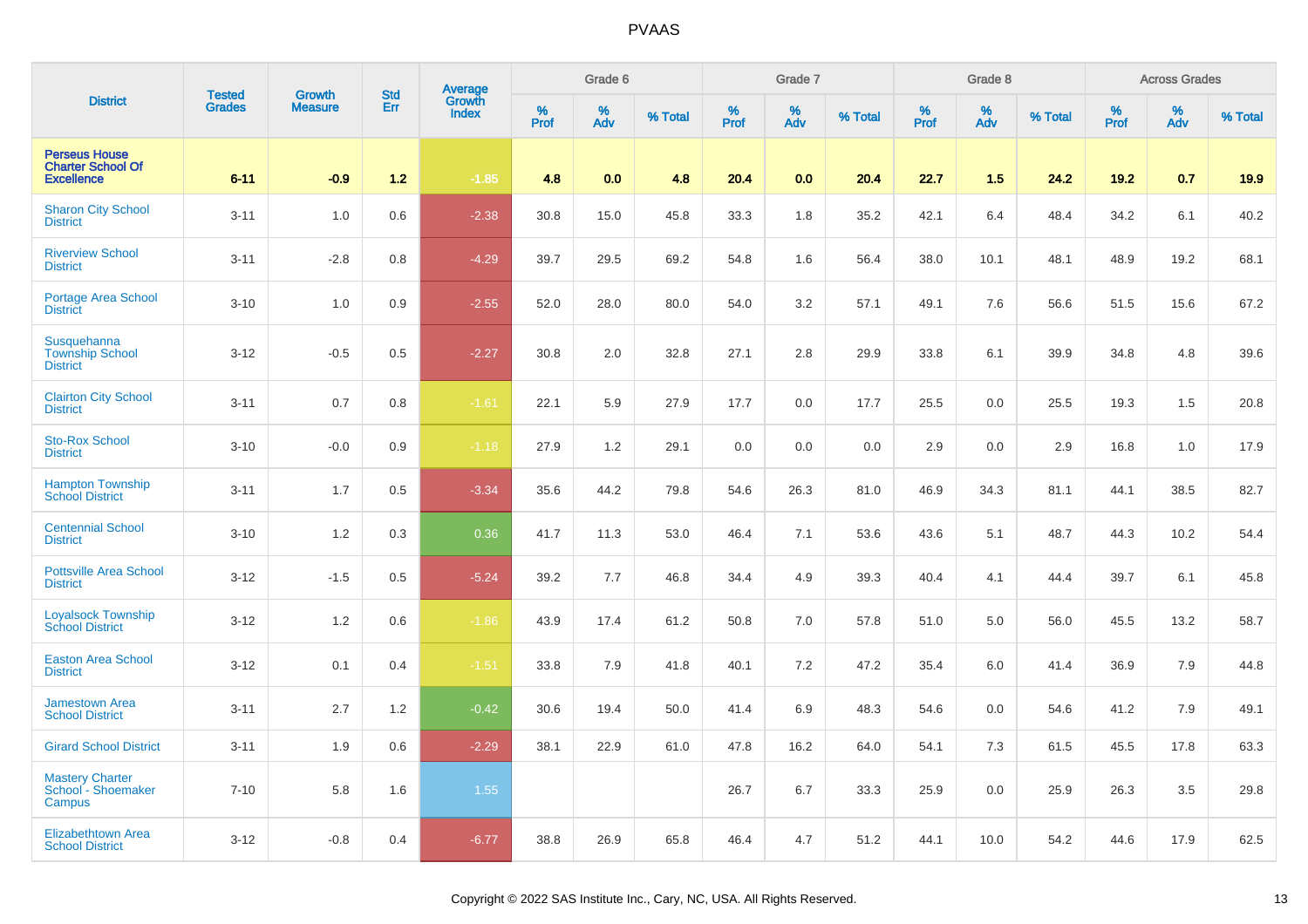| <b>District</b>                                                       | <b>Tested</b> | <b>Growth</b>  | <b>Std</b> |                                   |           | Grade 6  |         |           | Grade 7  |         |           | Grade 8  |         |           | <b>Across Grades</b> |         |
|-----------------------------------------------------------------------|---------------|----------------|------------|-----------------------------------|-----------|----------|---------|-----------|----------|---------|-----------|----------|---------|-----------|----------------------|---------|
|                                                                       | <b>Grades</b> | <b>Measure</b> | Err        | Average<br>Growth<br><b>Index</b> | %<br>Prof | %<br>Adv | % Total | %<br>Prof | %<br>Adv | % Total | %<br>Prof | %<br>Adv | % Total | %<br>Prof | %<br>Adv             | % Total |
| <b>Perseus House</b><br><b>Charter School Of</b><br><b>Excellence</b> | $6 - 11$      | $-0.9$         | $1.2$      | $-1.85$                           | 4.8       | 0.0      | 4.8     | 20.4      | 0.0      | 20.4    | 22.7      | 1.5      | 24.2    | 19.2      | 0.7                  | 19.9    |
| Northeastern York<br><b>School District</b>                           | $3 - 11$      | 1.5            | 0.4        | $-0.02$                           | 45.0      | 21.5     | 66.5    | 48.5      | 11.0     | 59.5    | 43.2      | 18.2     | 61.5    | 46.8      | 17.3                 | 64.1    |
| <b>East Penn School</b><br><b>District</b>                            | $3 - 11$      | 1.0            | 0.3        | $-0.16$                           | 45.2      | 18.0     | 63.2    | 52.5      | 15.0     | 67.5    | 53.3      | 14.4     | 67.7    | 49.9      | 15.8                 | 65.7    |
| <b>Troy Area School</b><br><b>District</b>                            | $3 - 10$      | 0.2            | 0.6        | $-2.10$                           | 25.5      | 5.9      | 31.4    | 45.6      | 6.5      | 52.2    | 42.4      | 10.2     | 52.5    | 39.4      | 6.6                  | 46.0    |
| <b>Owen J Roberts</b><br><b>School District</b>                       | $3 - 11$      | $-2.3$         | 0.3        | $-11.48$                          | 41.4      | 38.7     | 80.1    | 56.3      | 10.6     | 67.0    | 51.6      | 11.0     | 62.6    | 50.6      | 21.3                 | 71.8    |
| Claysburg-Kimmel<br><b>School District</b>                            | $3 - 11$      | 2.9            | 0.8        | 1.05                              | 34.6      | 15.4     | 50.0    | 35.1      | 8.8      | 43.9    | 43.9      | 7.0      | 50.9    | 43.5      | 8.7                  | 52.2    |
| <b>Tredyffrin-Easttown</b><br><b>School District</b>                  | $3 - 10$      | 0.5            | 0.4        | $-1.20$                           | 47.7      | 39.5     | 87.2    | 56.5      | 29.3     | 85.8    | 48.6      | 39.7     | 88.4    | 52.0      | 36.6                 | 88.6    |
| <b>Stroudsburg Area</b><br><b>School District</b>                     | $3 - 11$      | 1.1            | 0.4        | 1.41                              | 39.0      | 11.2     | 50.2    | 46.4      | 8.5      | 54.9    | 48.9      | 7.8      | 56.7    | 40.7      | 9.2                  | 49.9    |
| <b>Peters Township</b><br><b>School District</b>                      | $3 - 11$      | $-0.2$         | 0.4        | $-2.58$                           | 48.1      | 33.6     | 81.7    | 57.8      | 25.7     | 83.5    | 63.8      | 20.1     | 83.9    | 52.4      | 33.7                 | 86.1    |
| <b>Millersburg Area</b><br><b>School District</b>                     | $3 - 11$      | $-0.2$         | 0.8        | $-2.79$                           | 41.5      | 0.0      | 41.5    | 51.6      | 3.1      | 54.7    | 40.3      | 3.2      | 43.6    | 44.2      | 7.4                  | 51.5    |
| <b>Susquenita School</b><br><b>District</b>                           | $3 - 11$      | 0.7            | 0.6        | $-1.50$                           | 45.3      | 8.5      | 53.8    | 38.0      | 7.4      | 45.4    | 42.1      | 6.5      | 48.6    | 43.0      | 11.2                 | 54.2    |
| <b>Central Fulton School</b><br><b>District</b>                       | $3 - 11$      | 0.7            | 0.8        | $-1.60$                           | 36.2      | 8.7      | 44.9    | 42.7      | 2.7      | 45.3    | 53.6      | 16.1     | 69.6    | 45.7      | 8.1                  | 53.8    |
| <b>Ellwood City Area</b><br><b>School District</b>                    | $3 - 11$      | 0.6            | 0.6        | $-2.25$                           | 47.0      | 14.8     | 61.7    | 43.0      | 10.7     | 53.7    | 41.3      | 8.3      | 49.5    | 45.3      | 10.3                 | 55.6    |
| <b>Punxsutawney Area</b><br><b>School District</b>                    | $3 - 11$      | 1.1            | 0.6        | $-0.16$                           | 54.9      | 13.3     | 68.1    | 36.8      | 5.6      | 42.4    | 40.0      | 5.4      | 45.4    | 41.5      | 12.4                 | 53.8    |
| <b>Greater Johnstown</b><br><b>School District</b>                    | $3 - 11$      | $-0.2$         | 0.5        | $-3.14$                           | 21.0      | 2.7      | 23.6    | 26.7      | 0.6      | 27.3    | 23.4      | 0.6      | 24.0    | 21.6      | 1.8                  | 23.4    |
| <b>Northern Bedford</b><br><b>County School District</b>              | $3 - 11$      | $-0.1$         | 0.8        | $-2.76$                           | 57.6      | 28.8     | 86.4    | 43.1      | 17.2     | 60.3    | 50.0      | 15.6     | 65.6    | 46.8      | 20.5                 | 67.3    |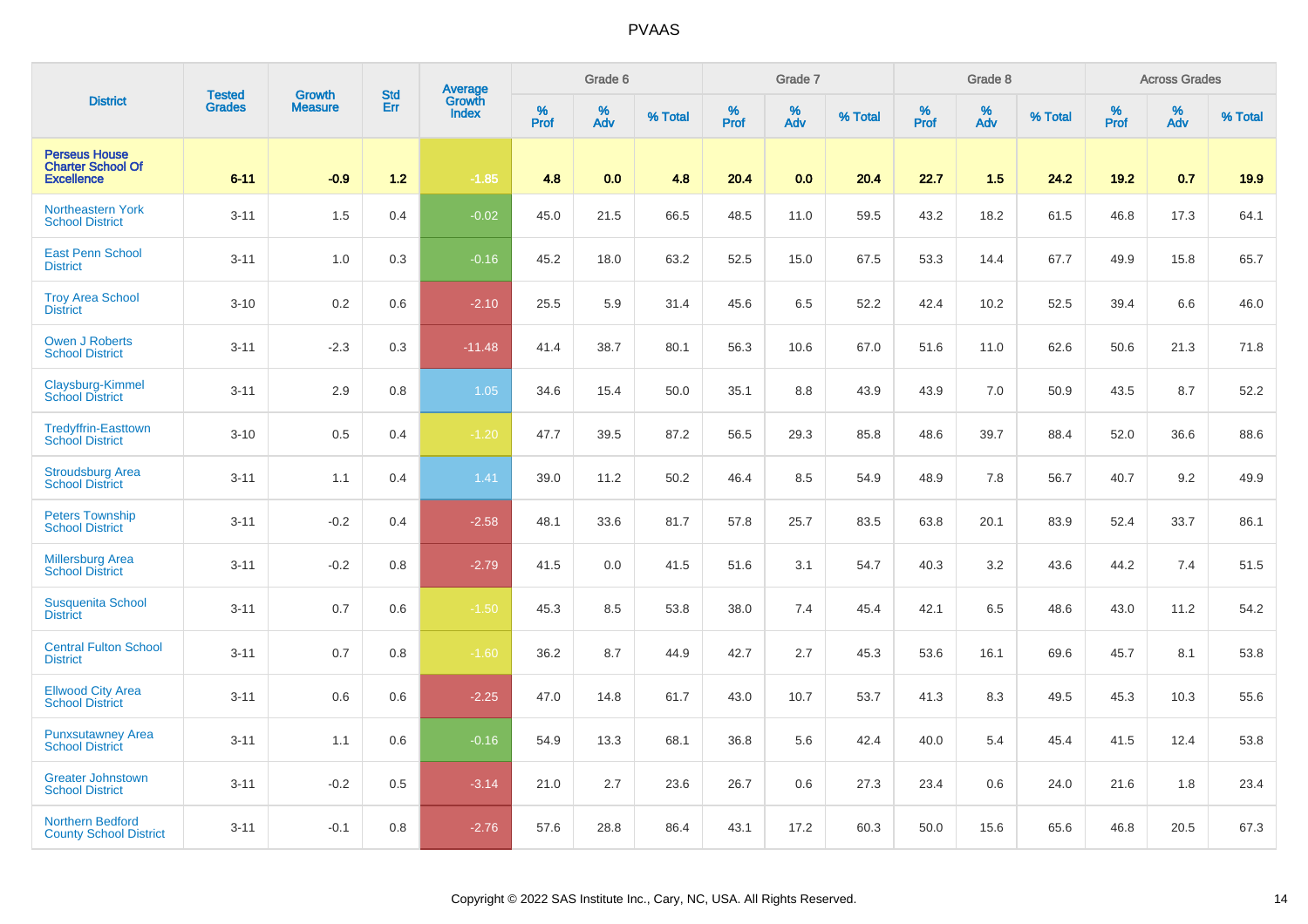|                                                                       |                                | <b>Growth</b>  | <b>Std</b> |                                   |           | Grade 6  |         |           | Grade 7  |         |                  | Grade 8  |         |           | <b>Across Grades</b> |         |
|-----------------------------------------------------------------------|--------------------------------|----------------|------------|-----------------------------------|-----------|----------|---------|-----------|----------|---------|------------------|----------|---------|-----------|----------------------|---------|
| <b>District</b>                                                       | <b>Tested</b><br><b>Grades</b> | <b>Measure</b> | Err        | Average<br>Growth<br><b>Index</b> | %<br>Prof | %<br>Adv | % Total | %<br>Prof | %<br>Adv | % Total | %<br><b>Prof</b> | %<br>Adv | % Total | %<br>Prof | %<br>Adv             | % Total |
| <b>Perseus House</b><br><b>Charter School Of</b><br><b>Excellence</b> | $6 - 11$                       | $-0.9$         | $1.2$      | $-1.85$                           | 4.8       | 0.0      | 4.8     | 20.4      | 0.0      | 20.4    | 22.7             | 1.5      | 24.2    | 19.2      | 0.7                  | 19.9    |
| <b>Karns City Area</b><br><b>School District</b>                      | $3 - 11$                       | $-0.9$         | 0.6        | $-3.82$                           | 46.6      | 14.8     | 61.4    | 47.4      | 1.7      | 49.1    | 40.7             | 1.8      | 42.6    | 44.7      | 6.8                  | 51.5    |
| <b>Wilkinsburg Borough</b><br><b>School District</b>                  | $3-6$                          | 4.8            | 1.4        | 0.90                              | 25.6      | 2.3      | 27.9    |           |          |         |                  |          |         | 23.5      | 1.0                  | 24.5    |
| <b>Boys Latin Of</b><br>Philadelphia Charter<br><b>School</b>         | $6 - 12$                       | 2.7            | $0.8\,$    | 1.58                              | 9.0       | 1.5      | 10.4    | 18.1      | 1.2      | 19.3    | 22.6             | 1.1      | 23.7    | 17.3      | 1.2                  | 18.5    |
| <b>Kennett Consolidated</b><br><b>School District</b>                 | $3 - 11$                       | 1.3            | 0.4        | $-1.36$                           | 35.8      | 24.1     | 59.9    | 44.2      | 15.1     | 59.4    | 45.0             | 5.7      | 50.7    | 40.9      | 17.5                 | 58.4    |
| <b>York City School</b><br><b>District</b>                            | $3 - 12$                       | 1.0            | 0.3        | 0.87                              | 17.2      | 1.8      | 19.1    | 14.9      | $0.0\,$  | 14.9    | 16.0             | 0.2      | 16.2    | 15.3      | 0.7                  | 15.9    |
| <b>Mifflinburg Area</b><br><b>School District</b>                     | $3 - 11$                       | 1.9            | 0.6        | $-2.04$                           | 47.8      | 20.7     | 68.5    | 47.1      | 5.8      | 52.9    | 53.8             | 8.6      | 62.5    | 49.7      | 13.0                 | 62.7    |
| <b>Western Beaver</b><br><b>County School District</b>                | $3 - 11$                       | $-1.5$         | 1.2        | $-1.62$                           | 57.1      | 31.0     | 88.1    | 52.1      | 8.3      | 60.4    | 52.8             | 5.6      | 58.3    | 50.0      | 17.8                 | 67.8    |
| Pennsylvania Virtual<br><b>Charter School</b>                         | $3 - 11$                       | 2.2            | 0.7        | 2.03                              | 41.9      | 14.0     | 55.9    | 38.4      | 13.1     | 51.5    | 43.8             | 9.0      | 52.8    | 42.3      | 11.6                 | 53.9    |
| <b>Young Scholars Of</b><br><b>Central PA Charter</b><br>School       | $3 - 8$                        | 3.9            | 1.2        | $-0.10$                           | 28.0      | 12.0     | 40.0    | 50.0      | 14.3     | 64.3    | 43.8             | 0.0      | 43.8    | 42.6      | 11.6                 | 54.2    |
| <b>Northeast Bradford</b><br><b>School District</b>                   | $3 - 10$                       | 3.0            | 0.9        | 1.47                              | 37.8      | 11.1     | 48.9    | 39.6      | 11.3     | 50.9    | 40.4             | 7.0      | 47.4    | 45.2      | 9.9                  | 55.1    |
| <b>Weatherly Area School</b><br><b>District</b>                       | $3 - 11$                       | 0.6            | 1.1        | $-1.95$                           | 48.5      | 15.2     | 63.6    | 53.3      | 3.3      | 56.7    | 29.7             | 13.5     | 43.2    | 41.9      | 6.9                  | 48.8    |
| <b>Redbank Valley</b><br><b>School District</b>                       | $3 - 11$                       | 2.3            | 0.7        | 1.01                              | 38.8      | 13.8     | 52.5    | 54.6      | 12.5     | 67.0    | 55.4             | 15.4     | 70.8    | 50.6      | 13.7                 | 64.4    |
| <b>Conemaugh Township</b><br><b>Area School District</b>              | $3 - 12$                       | 2.5            | 0.8        | $-1.19$                           | 36.1      | 36.1     | 72.1    | 62.5      | 18.1     | 80.6    | 50.7             | 16.4     | 67.1    | 50.9      | 24.8                 | 75.7    |
| <b>Pan American</b><br><b>Academy Charter</b><br><b>School</b>        | $3 - 8$                        | 0.9            | 0.8        | 0.71                              | 17.1      | 0.0      | 17.1    | 28.1      | 1.8      | 29.8    | 21.3             | 1.6      | 23.0    | 19.6      | 2.0                  | 21.5    |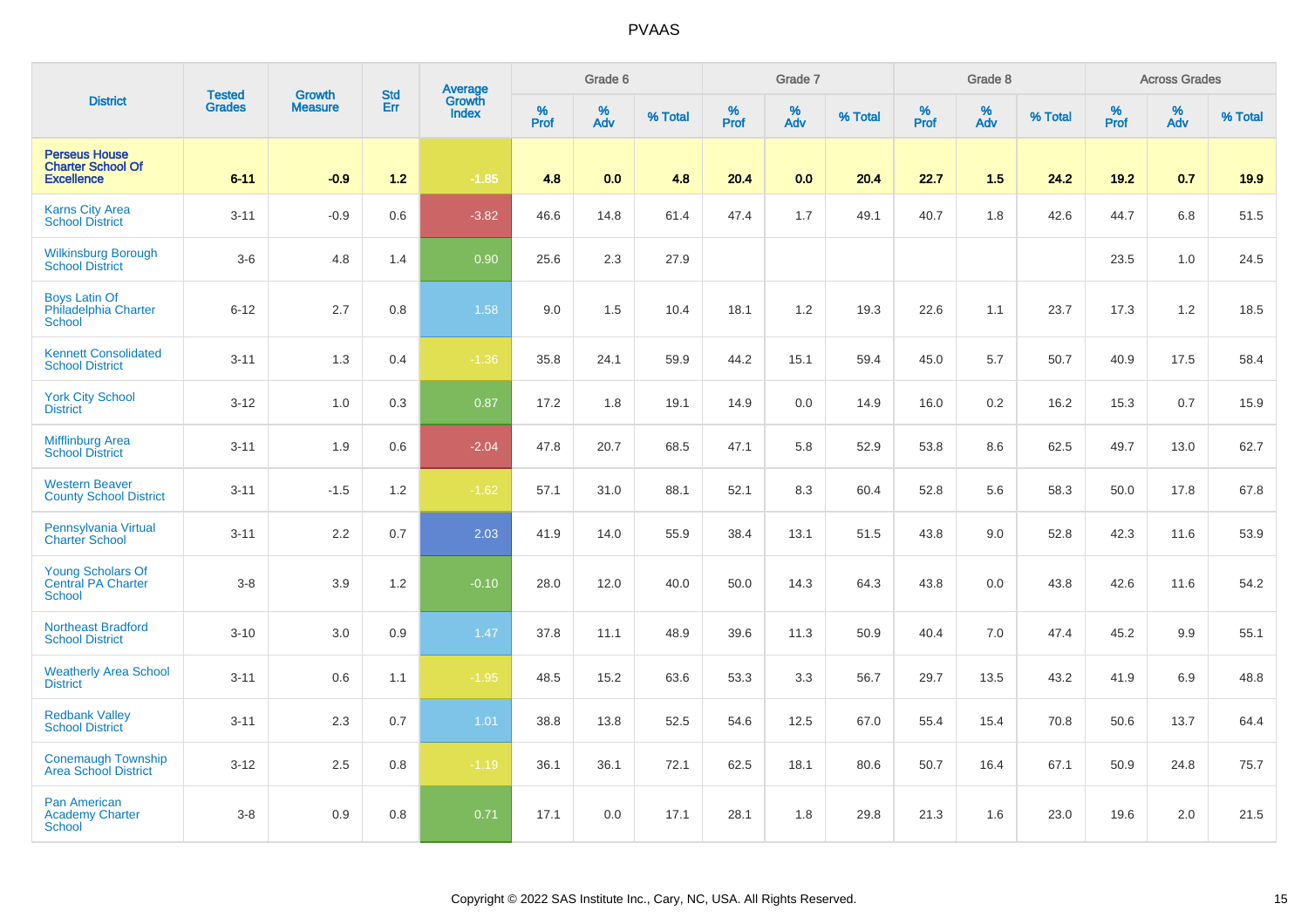| <b>District</b>                                                       | <b>Tested</b> | <b>Growth</b>  | <b>Std</b> | <b>Average</b><br>Growth |           | Grade 6  |         |           | Grade 7  |         |           | Grade 8  |         |           | <b>Across Grades</b> |         |
|-----------------------------------------------------------------------|---------------|----------------|------------|--------------------------|-----------|----------|---------|-----------|----------|---------|-----------|----------|---------|-----------|----------------------|---------|
|                                                                       | <b>Grades</b> | <b>Measure</b> | Err        | <b>Index</b>             | %<br>Prof | %<br>Adv | % Total | %<br>Prof | %<br>Adv | % Total | %<br>Prof | %<br>Adv | % Total | %<br>Prof | %<br>Adv             | % Total |
| <b>Perseus House</b><br><b>Charter School Of</b><br><b>Excellence</b> | $6 - 11$      | $-0.9$         | $1.2$      | $-1.85$                  | 4.8       | 0.0      | 4.8     | 20.4      | 0.0      | 20.4    | 22.7      | 1.5      | 24.2    | 19.2      | 0.7                  | 19.9    |
| Huntingdon Area<br><b>School District</b>                             | $3 - 11$      | 1.8            | 0.6        | $-3.99$                  | 33.0      | 11.9     | 44.9    | 34.5      | 7.9      | 42.4    | 34.9      | 7.1      | 42.1    | 37.2      | 10.0                 | 47.2    |
| <b>Pequea Valley School</b><br><b>District</b>                        | $3 - 11$      | 1.3            | 0.6        | 0.94                     | 36.6      | 7.5      | 44.1    | 43.0      | 4.7      | 47.7    | 37.9      | 6.8      | 44.7    | 37.7      | 6.5                  | 44.2    |
| <b>United School District</b>                                         | $3 - 11$      | 0.7            | 0.8        | $-1.09$                  | 54.0      | 14.3     | 68.2    | 52.3      | 7.7      | 60.0    | 35.8      | 16.4     | 52.2    | 47.1      | 12.4                 | 59.5    |
| <b>Donegal School</b><br><b>District</b>                              | $3 - 12$      | 1.3            | 0.5        | 0.56                     | 40.9      | 18.8     | 59.7    | 44.4      | 12.4     | 56.8    | 32.4      | 16.2     | 48.6    | 39.5      | 16.0                 | 55.5    |
| <b>Slippery Rock Area</b><br><b>School District</b>                   | $3 - 11$      | 0.3            | 0.6        | $-2.10$                  | 42.1      | 32.3     | 74.4    | 51.6      | 6.6      | 58.2    | 47.2      | 18.1     | 65.4    | 47.2      | 24.9                 | 72.1    |
| <b>Bellwood-Antis School</b><br><b>District</b>                       | $3 - 10$      | 1.5            | 0.7        | 0.45                     | 34.4      | 16.7     | 51.1    | 44.0      | 10.7     | 54.8    | 41.3      | 26.1     | 67.4    | 41.8      | 16.7                 | 58.6    |
| <b>Lincoln Leadership</b><br><b>Academy Charter</b><br>School         | $3 - 12$      | 1.6            | 0.9        | $-0.39$                  | 25.0      | 12.5     | 37.5    | 24.5      | 5.7      | 30.2    | 22.0      | 2.4      | 24.4    | 28.4      | 5.4                  | 33.8    |
| <b>Hopewell Area School</b><br><b>District</b>                        | $3 - 11$      | $-0.3$         | 0.6        | $-1.79$                  | 50.4      | 19.0     | 69.4    | 48.3      | 10.7     | 59.1    | 42.6      | 6.6      | 49.2    | 48.2      | 11.9                 | 60.1    |
| Spring Grove Area<br>School District                                  | $3 - 11$      | $-0.1$         | 0.4        | $-4.54$                  | 40.9      | 25.0     | 65.9    | 47.4      | 15.5     | 63.0    | 50.4      | 6.8      | 57.2    | 46.5      | 19.3                 | 65.8    |
| <b>Mechanicsburg Area</b><br><b>School District</b>                   | $3 - 11$      | 0.3            | 0.4        | $-2.81$                  | 45.6      | 16.3     | 61.9    | 46.2      | 12.4     | 58.6    | 52.3      | 8.7      | 61.0    | 46.4      | 13.9                 | 60.2    |
| <b>West Allegheny</b><br><b>School District</b>                       | $3 - 12$      | 0.3            | 0.4        | $-4.74$                  | 44.4      | 28.3     | 72.6    | 56.6      | 17.0     | 73.6    | 50.7      | 12.1     | 62.8    | 50.7      | 26.1                 | 76.8    |
| <b>William Penn School</b><br><b>District</b>                         | $3 - 12$      | 1.4            | 0.5        | 0.71                     | 31.6      | 2.8      | 34.5    | 30.8      | 0.6      | 31.4    | 21.8      | 2.4      | 24.2    | 26.1      | 2.5                  | 28.6    |
| <b>North Pocono School</b><br><b>District</b>                         | $3 - 11$      | 0.3            | 0.6        | $-0.95$                  | 57.8      | 12.1     | 69.8    | 61.3      | 16.0     | 77.3    | 48.7      | 12.4     | 61.1    | 54.2      | 17.4                 | 71.6    |
| <b>Bentworth School</b><br><b>District</b>                            | $3 - 11$      | 2.1            | 0.7        | 1.13                     | 46.1      | 6.7      | 52.8    | 52.5      | 20.0     | 72.5    | 43.3      | 11.9     | 55.2    | 52.1      | 16.1                 | 68.2    |
| <b>Marion Center Area</b><br><b>School District</b>                   | $3 - 10$      | 2.0            | 0.7        | 0.03                     | 45.6      | 22.3     | 68.0    | 52.9      | 5.9      | 58.8    | 49.5      | 7.4      | 56.8    | 49.1      | 13.2                 | 62.3    |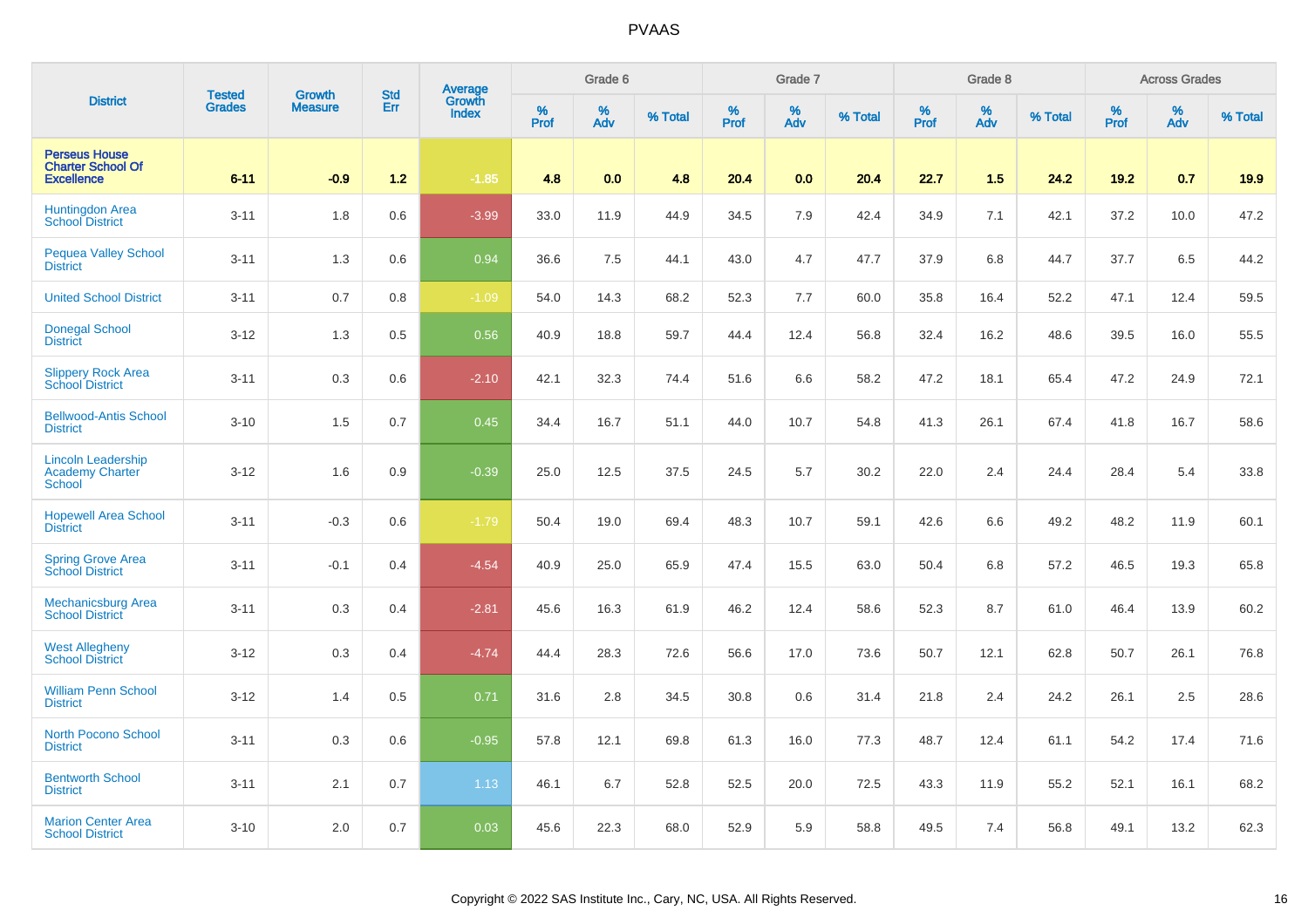| <b>District</b>                                                       | <b>Tested</b> | <b>Growth</b>  | <b>Std</b> | Average<br>Growth |          | Grade 6  |         |           | Grade 7  |         |           | Grade 8  |         |           | <b>Across Grades</b> |         |
|-----------------------------------------------------------------------|---------------|----------------|------------|-------------------|----------|----------|---------|-----------|----------|---------|-----------|----------|---------|-----------|----------------------|---------|
|                                                                       | <b>Grades</b> | <b>Measure</b> | Err        | <b>Index</b>      | $%$ Prof | %<br>Adv | % Total | %<br>Prof | %<br>Adv | % Total | %<br>Prof | %<br>Adv | % Total | %<br>Prof | %<br>Adv             | % Total |
| <b>Perseus House</b><br><b>Charter School Of</b><br><b>Excellence</b> | $6 - 11$      | $-0.9$         | $1.2$      | $-1.85$           | 4.8      | 0.0      | 4.8     | 20.4      | 0.0      | 20.4    | 22.7      | 1.5      | 24.2    | 19.2      | 0.7                  | 19.9    |
| Selinsgrove Area<br><b>School District</b>                            | $3 - 12$      | $-1.5$         | 0.5        | $-3.62$           | 46.4     | 19.0     | 65.4    | 39.7      | 16.7     | 56.4    | 47.6      | 12.6     | 60.2    | 44.8      | 15.2                 | 60.0    |
| <b>Manchester Academic</b><br><b>Charter School</b>                   | $3 - 8$       | 2.1            | 1.1        | 1.75              | 35.7     | 3.6      | 39.3    | 46.2      | 0.0      | 46.2    | 31.4      | 0.0      | 31.4    | 30.7      | 1.7                  | 32.4    |
| <b>Blue Ridge School</b><br><b>District</b>                           | $3 - 11$      | 2.2            | 0.8        | $-0.09$           | 46.0     | 8.1      | 54.0    | 50.0      | 16.1     | 66.1    | 47.1      | 8.6      | 55.7    | 45.4      | 10.7                 | 56.1    |
| <b>Scranton School</b><br><b>District</b>                             | $3 - 12$      | $-0.8$         | 0.5        | $-3.18$           | 29.4     | 4.2      | 33.6    | 24.9      | 2.8      | 27.7    | 26.3      | 5.8      | 32.2    | 29.5      | 4.0                  | 33.5    |
| <b>Northern Cambria</b><br><b>School District</b>                     | $3 - 11$      | 1.6            | 0.8        | $-0.85$           | 33.3     | 7.4      | 40.7    | 53.7      | 5.6      | 59.3    | 47.7      | 4.6      | 52.3    | 42.9      | 6.6                  | 49.4    |
| <b>Mastery Charter</b><br>School - Hardy<br><b>Williams</b>           | $3 - 11$      | 0.9            | 1.2        | 0.01              | 37.8     | 13.5     | 51.4    | 29.2      | 0.0      | 29.2    |           |          |         | 21.1      | 3.6                  | 24.7    |
| <b>Cornell School District</b>                                        | $3 - 11$      | $-0.8$         | 1.1        | $-2.00$           | 34.9     | 7.0      | 41.9    | 35.9      | 0.0      | 35.9    | 24.3      | 2.7      | 27.0    | 32.9      | 6.1                  | 39.0    |
| <b>Minersville Area</b><br><b>School District</b>                     | $3 - 11$      | $-1.1$         | 0.7        | $-2.58$           | 38.7     | 24.0     | 62.7    | 40.0      | 4.0      | 44.0    | 46.6      | 1.4      | 48.0    | 42.2      | 10.0                 | 52.2    |
| <b>Tidioute Community</b><br><b>Charter School</b>                    | $3 - 11$      | 2.0            | 1.5        | 0.12              | 61.1     | 5.6      | 66.7    | 26.3      | 0.0      | 26.3    | 37.0      | 0.0      | 37.0    | 43.2      | 4.0                  | 47.2    |
| <b>Avon Grove Charter</b><br><b>School</b>                            | $3 - 11$      | 1.7            | 0.6        | 0.18              | 47.4     | 18.2     | 65.7    | 51.1      | 16.3     | 67.4    | 38.6      | 9.9      | 48.5    | 42.6      | 14.8                 | 57.4    |
| <b>York Academy</b><br><b>Regional Charter</b><br>School              | $3 - 11$      | 0.3            | 0.8        | $-0.33$           | 55.9     | 11.9     | 67.8    | 47.3      | 7.3      | 54.6    | 35.1      | 12.3     | 47.4    | 40.8      | 14.1                 | 54.9    |
| <b>MaST Community</b><br><b>Charter School</b>                        | $3 - 10$      | $-4.3$         | 0.6        | $-7.06$           | 45.3     | 21.7     | 67.0    | 59.8      | 12.8     | 72.6    | 54.4      | 12.6     | 67.0    | 51.0      | 14.1                 | 65.2    |
| Apollo-Ridge School<br><b>District</b>                                | $3 - 12$      | $-2.9$         | 0.7        | $-4.42$           | 25.3     | 9.6      | 34.9    | 34.6      | 0.0      | 34.6    | 42.1      | 5.3      | 47.4    | 38.1      | 6.5                  | 44.6    |
| <b>North Clarion County</b><br><b>School District</b>                 | $3 - 12$      | 2.6            | 1.0        | $-0.17$           | 46.3     | 19.5     | 65.8    | 45.2      | 4.8      | 50.0    | 54.6      | 11.4     | 65.9    | 45.1      | 12.2                 | 57.3    |
| <b>West Middlesex Area</b><br><b>School District</b>                  | $3 - 10$      | $-1.3$         | 0.9        | $-5.66$           | 41.0     | 26.2     | 67.2    | 44.4      | 5.6      | 50.0    | 35.7      | 4.8      | 40.5    | 42.5      | 12.1                 | 54.6    |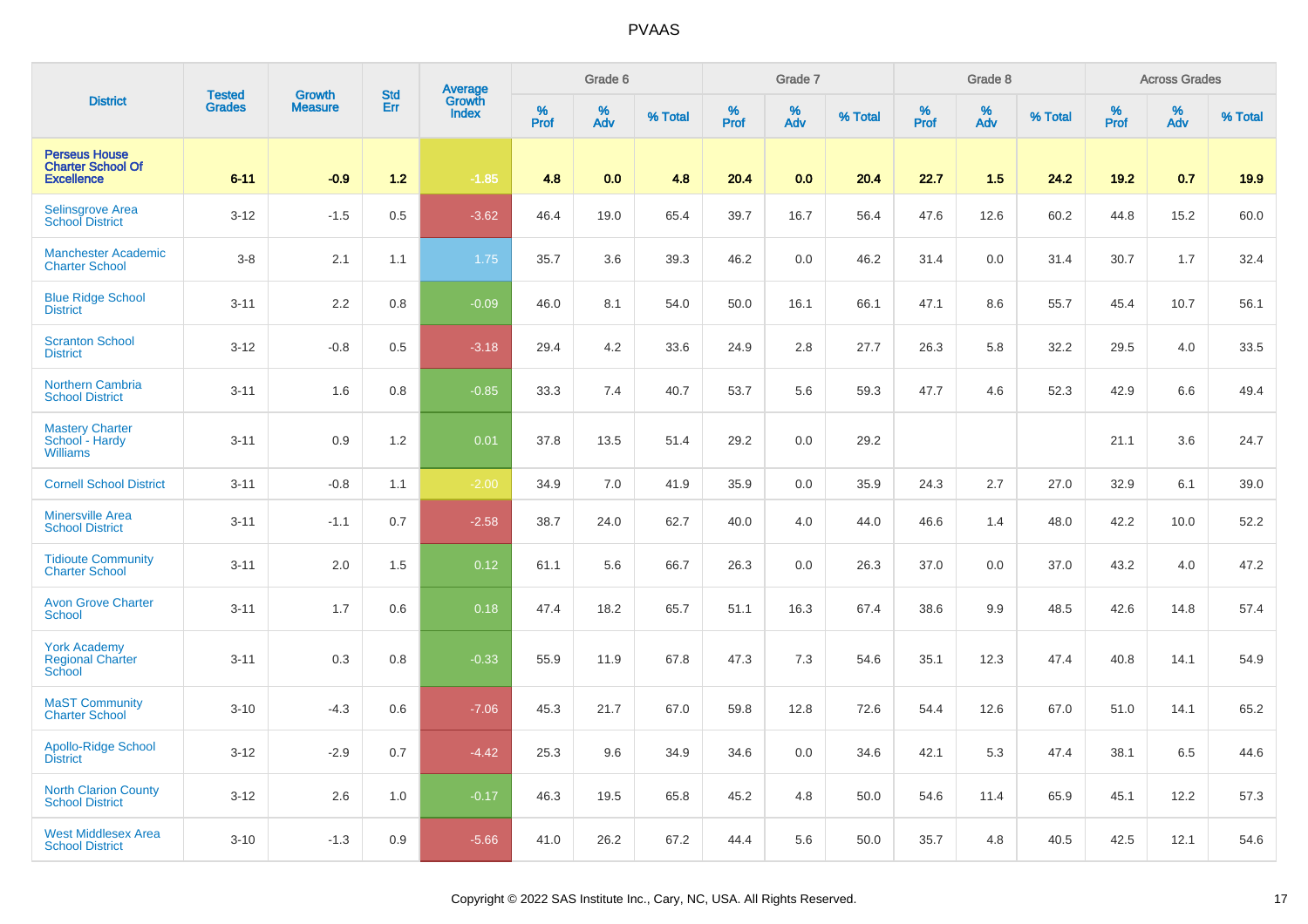| <b>District</b>                                                           | <b>Tested</b> | <b>Growth</b>  | <b>Std</b> | Average<br>Growth |          | Grade 6  |         |          | Grade 7  |         |           | Grade 8  |         |           | <b>Across Grades</b> |         |
|---------------------------------------------------------------------------|---------------|----------------|------------|-------------------|----------|----------|---------|----------|----------|---------|-----------|----------|---------|-----------|----------------------|---------|
|                                                                           | <b>Grades</b> | <b>Measure</b> | Err        | <b>Index</b>      | $%$ Prof | %<br>Adv | % Total | $%$ Prof | %<br>Adv | % Total | %<br>Prof | %<br>Adv | % Total | %<br>Prof | %<br>Adv             | % Total |
| <b>Perseus House</b><br><b>Charter School Of</b><br><b>Excellence</b>     | $6 - 11$      | $-0.9$         | $1.2$      | $-1.85$           | 4.8      | 0.0      | 4.8     | 20.4     | 0.0      | 20.4    | 22.7      | 1.5      | 24.2    | 19.2      | 0.7                  | 19.9    |
| <b>Jenkintown School</b><br><b>District</b>                               | $3 - 11$      | 1.5            | 1.0        | $-1.16$           | 54.0     | 18.9     | 73.0    | 42.9     | 35.7     | 78.6    | 60.6      | 21.2     | 81.8    | 53.1      | 25.8                 | 78.9    |
| <b>North East School</b><br><b>District</b>                               | $3 - 11$      | 0.8            | 0.6        | $-0.63$           | 44.8     | 21.6     | 66.4    | 50.0     | 9.3      | 59.3    | 56.9      | 16.8     | 73.7    | 52.6      | 15.4                 | 68.0    |
| Shenango Area<br><b>School District</b>                                   | $3 - 11$      | 1.9            | 0.7        | 1.53              | 37.5     | 25.0     | 62.5    | 45.7     | 9.6      | 55.3    | 41.1      | 18.9     | 60.0    | 42.3      | 18.7                 | 61.1    |
| Southern Tioga School<br><b>District</b>                                  | $3 - 11$      | 1.4            | 0.6        | 1.11              | 39.6     | 14.2     | 53.8    | 44.9     | 3.6      | 48.6    | 37.2      | 8.3      | 45.4    | 38.5      | 7.0                  | 45.6    |
| <b>New Foundations</b><br><b>Charter School</b>                           | $3 - 11$      | $-0.9$         | 0.8        | $-1.93$           | 38.1     | 9.5      | 47.6    | 50.8     | 3.3      | 54.1    | 36.1      | 6.0      | 42.2    | 41.1      | 6.7                  | 47.8    |
| <b>Mckeesport Area</b><br><b>School District</b>                          | $3 - 12$      | 0.3            | 0.5        | $-3.77$           | 29.1     | 1.3      | 30.4    | 24.1     | 0.0      | 24.1    | 22.6      | 1.0      | 23.7    | 25.9      | 2.4                  | 28.3    |
| <b>Everett Area School</b><br><b>District</b>                             | $3 - 11$      | $-0.2$         | 0.7        | $-3.44$           | 34.9     | 11.6     | 46.5    | 47.5     | 5.9      | 53.5    | 37.3      | 9.3      | 46.7    | 40.8      | 11.4                 | 52.2    |
| <b>Young Scholars Of</b><br>Western Pennsylvania<br><b>Charter School</b> | $3 - 8$       | 2.0            | 1.1        | 0.21              | 40.6     | 6.2      | 46.9    | 32.1     | 3.6      | 35.7    | 43.5      | 8.7      | 52.2    | 31.2      | 9.1                  | 40.3    |
| <b>Propel Charter School</b><br>- East                                    | $3 - 8$       | 1.1            | 1.0        | $-2.14$           | 34.3     | 11.4     | 45.7    | 33.3     | 9.1      | 42.4    | 29.4      | 0.0      | 29.4    | 31.6      | 4.7                  | 36.3    |
| <b>Blue Mountain School</b><br><b>District</b>                            | $3 - 10$      | 0.0            | 0.5        | $-2.39$           | 50.9     | 12.4     | 63.3    | 52.0     | 10.1     | 62.0    | 47.3      | 11.5     | 58.8    | 52.0      | 15.0                 | 67.0    |
| <b>Valley View School</b><br><b>District</b>                              | $3 - 11$      | 1.0            | 0.8        | $-2.65$           | 41.4     | 10.3     | 51.7    | 53.7     | 4.9      | 58.5    | 42.6      | 4.9      | 47.5    | 49.9      | 7.2                  | 57.1    |
| <b>Aspira Bilingual Cyber</b><br><b>Charter School</b>                    | $3 - 11$      | 2.8            | 1.6        | $-0.41$           | 12.9     | 0.0      | 12.9    | 0.0      | $0.0\,$  | 0.0     | 0.0       | 0.0      | 0.0     | 5.9       | 0.0                  | 5.9     |
| Port Allegany School<br><b>District</b>                                   | $3 - 11$      | $-1.8$         | 0.8        | $-3.92$           | 31.9     | 2.9      | 34.8    | 32.9     | 5.7      | 38.6    | 40.3      | 3.2      | 43.6    | 35.0      | 5.9                  | 40.8    |
| Downingtown Area<br><b>School District</b>                                | $3 - 11$      | $-0.3$         | 0.4        | $-6.66$           | 42.9     | 39.9     | 82.8    | 53.8     | 24.3     | 78.0    | 49.8      | 32.5     | 82.3    | 49.4      | 33.5                 | 82.9    |
| <b>North Star School</b><br><b>District</b>                               | $3 - 11$      | $-0.3$         | 0.7        | $-0.53$           | 35.9     | 17.2     | 53.1    | 44.4     | 8.3      | 52.8    | 49.5      | 17.2     | 66.7    | 44.5      | 15.3                 | 59.8    |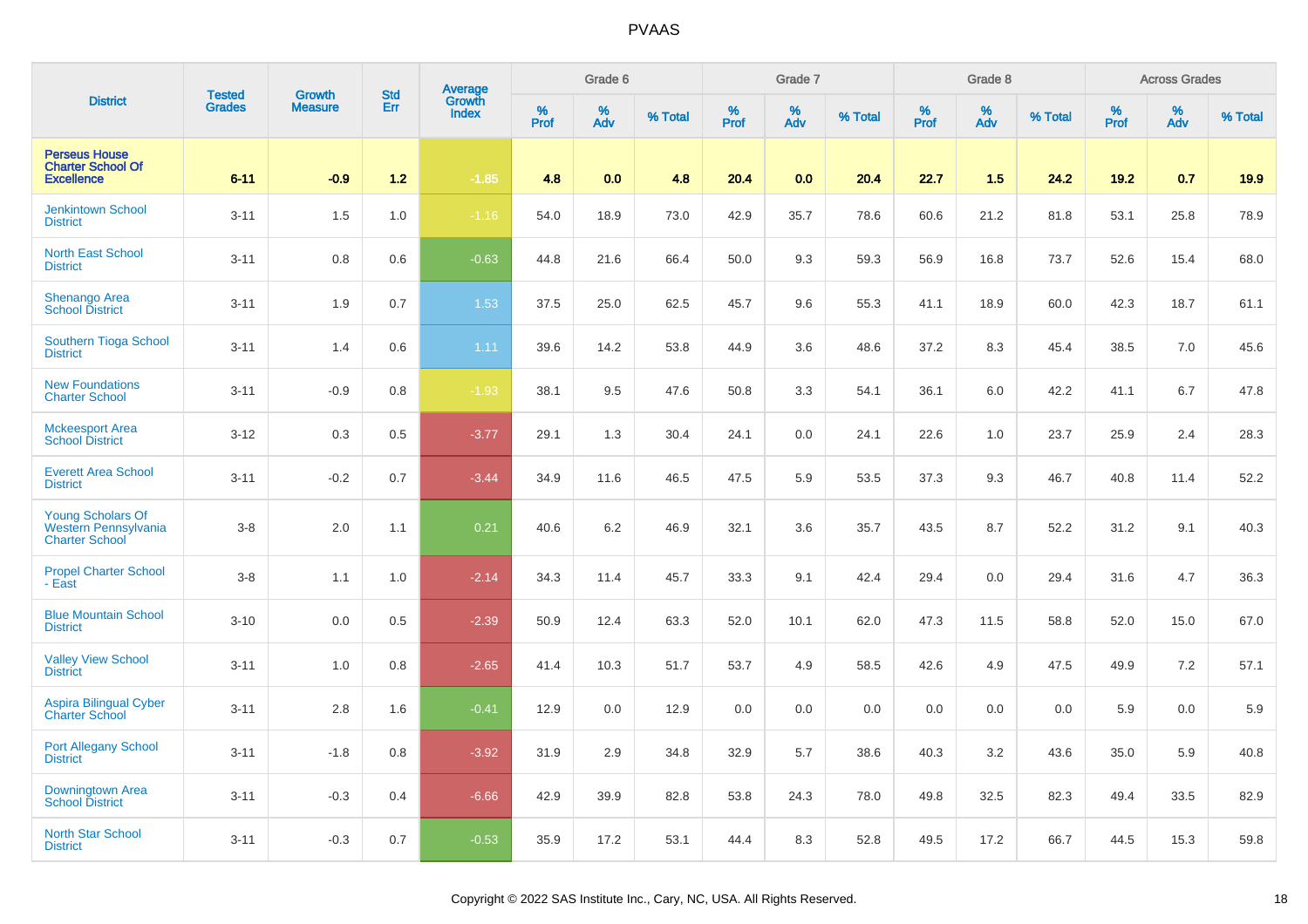| <b>District</b>                                                       | <b>Tested</b> | <b>Growth</b>  | <b>Std</b> | Average<br>Growth |           | Grade 6  |         |           | Grade 7  |         |                  | Grade 8  |         |           | <b>Across Grades</b> |         |
|-----------------------------------------------------------------------|---------------|----------------|------------|-------------------|-----------|----------|---------|-----------|----------|---------|------------------|----------|---------|-----------|----------------------|---------|
|                                                                       | Grades        | <b>Measure</b> | Err        | <b>Index</b>      | %<br>Prof | %<br>Adv | % Total | %<br>Prof | %<br>Adv | % Total | %<br><b>Prof</b> | %<br>Adv | % Total | %<br>Prof | %<br>Adv             | % Total |
| <b>Perseus House</b><br><b>Charter School Of</b><br><b>Excellence</b> | $6 - 11$      | $-0.9$         | $1.2$      | $-1.85$           | 4.8       | 0.0      | 4.8     | 20.4      | 0.0      | 20.4    | 22.7             | 1.5      | 24.2    | 19.2      | 0.7                  | 19.9    |
| <b>Albert Gallatin Area</b><br><b>School District</b>                 | $3 - 11$      | 0.4            | 0.5        | $-1.30$           | 34.0      | 8.4      | 42.4    | 39.7      | 2.2      | 41.8    | 37.8             | 5.3      | 43.0    | 38.7      | 7.6                  | 46.2    |
| <b>Clarion Area School</b><br><b>District</b>                         | $3 - 11$      | 1.1            | 0.9        | 0.05              | 46.4      | 7.1      | 53.6    | 44.8      | 4.5      | 49.2    | 39.0             | 11.9     | 50.8    | 45.1      | 10.1                 | 55.2    |
| <b>Warren County School</b><br><b>District</b>                        | $3 - 11$      | 0.2            | 0.4        | $-1.50$           | 41.0      | 8.0      | 49.0    | 33.4      | 4.1      | 37.5    | 43.1             | 4.7      | 47.8    | 38.0      | 6.9                  | 44.8    |
| <b>Palisades School</b><br><b>District</b>                            | $3 - 11$      | 0.4            | 0.6        | $-3.48$           | 48.5      | 19.2     | 67.7    | 60.2      | 10.7     | 70.9    | 43.2             | 9.1      | 52.3    | 48.5      | 17.4                 | 65.9    |
| <b>Interboro School</b><br><b>District</b>                            | $3 - 12$      | 0.3            | 0.4        | $-0.81$           | 40.0      | 11.7     | 51.7    | 44.0      | 8.7      | 52.7    | 44.2             | 7.4      | 51.6    | 41.8      | 8.7                  | 50.4    |
| <b>Gateway School</b><br><b>District</b>                              | $3 - 11$      | $-1.0$         | 0.4        | $-5.60$           | 42.7      | 10.8     | 53.5    | 49.3      | 10.8     | 60.1    | 43.7             | 14.0     | 57.7    | 45.5      | 12.1                 | 57.7    |
| <b>Dallastown Area</b><br><b>School District</b>                      | $3 - 11$      | $-2.2$         | 0.3        | $-6.90$           | 44.3      | 30.9     | 75.1    | 45.3      | 9.3      | 54.7    | 43.8             | 11.1     | 54.9    | 44.8      | 19.1                 | 63.9    |
| <b>Saint Marys Area</b><br><b>School District</b>                     | $3 - 11$      | $-1.5$         | 0.6        | $-3.55$           | 42.7      | 13.7     | 56.4    | 40.8      | 7.7      | 48.5    | 46.4             | 8.0      | 54.3    | 44.6      | 11.0                 | 55.6    |
| Southwest Leadership<br><b>Academy Charter</b><br><b>School</b>       | $3 - 8$       | 0.2            | 1.1        | 0.19              | 16.1      | 6.4      | 22.6    | 15.8      | 2.6      | 18.4    | 20.8             | 0.0      | 20.8    | 19.0      | 3.3                  | 22.3    |
| <b>Penn Cambria School</b><br><b>District</b>                         | $3 - 11$      | $-0.4$         | 0.6        | $-3.40$           | 46.5      | 7.1      | 53.5    | 58.1      | 7.7      | 65.8    | 52.3             | 7.8      | 60.2    | 48.8      | 9.2                  | 58.0    |
| <b>Farrell Area School</b><br><b>District</b>                         | $3 - 11$      | 1.3            | 1.0        | $-0.92$           | 31.7      | 2.4      | 34.2    | 20.4      | 0.0      | 20.4    | 28.2             | 0.0      | 28.2    | 25.9      | 2.3                  | 28.2    |
| <b>Greater Latrobe</b><br><b>School District</b>                      | $3 - 11$      | $-3.1$         | 0.4        | $-7.50$           | 42.2      | 21.1     | 63.2    | 49.0      | 10.1     | 59.1    | 46.2             | 20.0     | 66.2    | 46.9      | 15.6                 | 62.5    |
| Fox Chapel Area<br><b>School District</b>                             | $3 - 11$      | 1.0            | 0.4        | $-5.04$           | 34.8      | 51.8     | 86.6    | 50.0      | 27.0     | 77.0    | 52.9             | 31.4     | 84.3    | 42.6      | 42.9                 | 85.5    |
| Northwood Academy<br><b>Charter School</b>                            | $3 - 8$       | $-0.1$         | 0.7        | $-0.12$           | 44.2      | 6.5      | 50.6    | 37.5      | 5.6      | 43.1    | 29.6             | 13.0     | 42.6    | 31.0      | 5.4                  | 36.4    |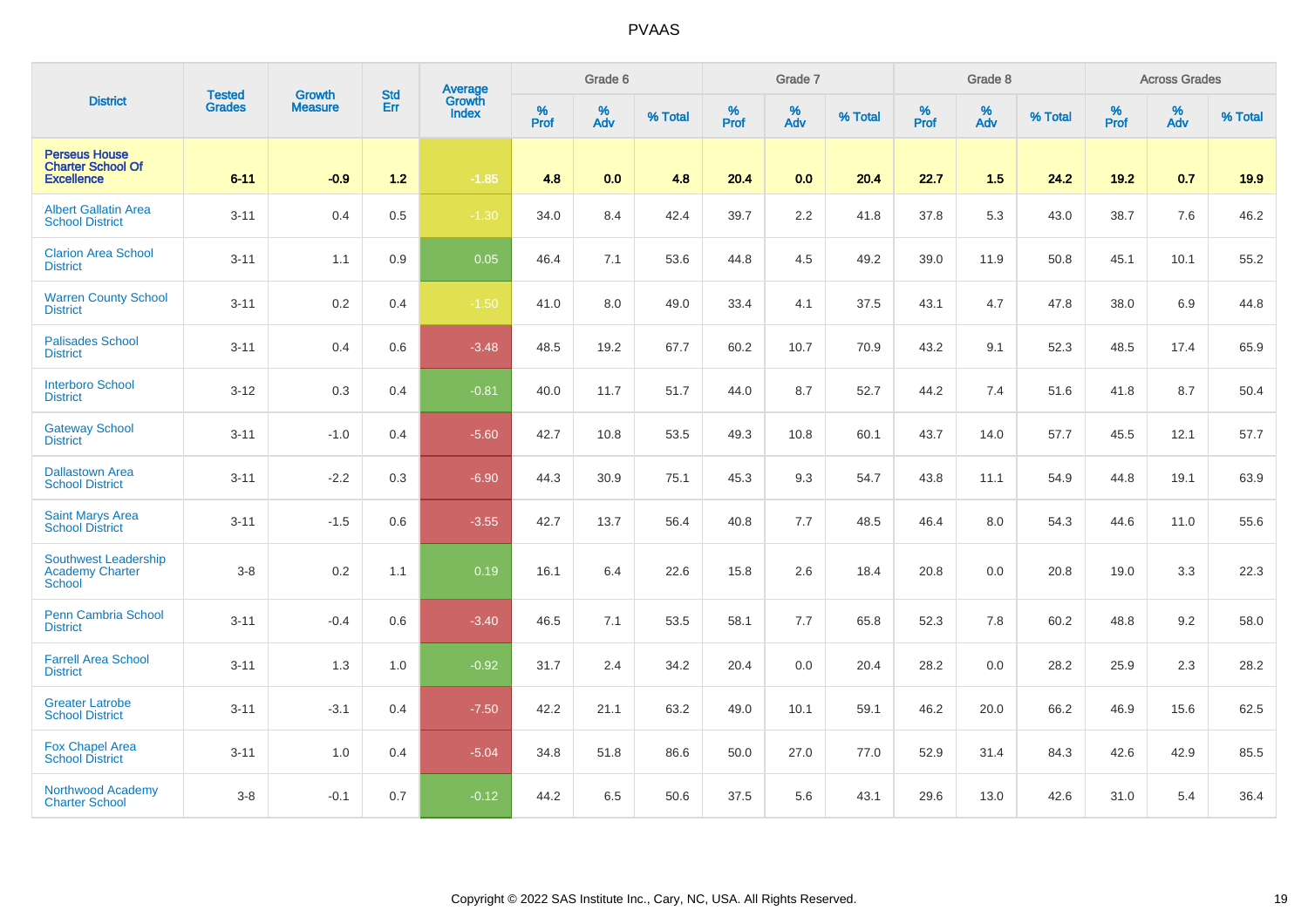| <b>District</b>                                                       | <b>Tested</b> | <b>Growth</b>  | <b>Std</b> | Average                |              | Grade 6  |         |           | Grade 7  |         |           | Grade 8  |         |           | <b>Across Grades</b> |         |
|-----------------------------------------------------------------------|---------------|----------------|------------|------------------------|--------------|----------|---------|-----------|----------|---------|-----------|----------|---------|-----------|----------------------|---------|
|                                                                       | <b>Grades</b> | <b>Measure</b> | Err        | Growth<br><b>Index</b> | $\%$<br>Prof | %<br>Adv | % Total | %<br>Prof | %<br>Adv | % Total | %<br>Prof | %<br>Adv | % Total | %<br>Prof | %<br>Adv             | % Total |
| <b>Perseus House</b><br><b>Charter School Of</b><br><b>Excellence</b> | $6 - 11$      | $-0.9$         | $1.2$      | $-1.85$                | 4.8          | 0.0      | 4.8     | 20.4      | 0.0      | 20.4    | 22.7      | 1.5      | 24.2    | $19.2$    | 0.7                  | 19.9    |
| <b>Mastery Charter</b><br>School - Harrity<br>Campus                  | $3 - 8$       | 0.5            | 1.2        | 0.04                   | 12.8         | 2.1      | 14.9    | 26.5      | $0.0\,$  | 26.5    | 11.1      | 7.4      | 18.5    | 18.2      | $2.0\,$              | 20.2    |
| <b>Philadelphia City</b><br><b>School District</b>                    | $3 - 12$      | $-0.0$         | 0.2        | $-2.50$                | 22.9         | 8.1      | 31.0    | 26.8      | 6.5      | 33.4    | 22.4      | 4.6      | 27.1    | 23.1      | 6.3                  | 29.4    |
| Allegheny-Clarion<br><b>Valley School District</b>                    | $3 - 10$      | 2.1            | 1.0        | 0.94                   | 42.1         | 15.8     | 57.9    | 43.9      | 2.4      | 46.3    | 40.0      | 0.0      | 40.0    | 40.9      | 9.1                  | 50.0    |
| <b>South Western School</b><br><b>District</b>                        | $3 - 12$      | 0.9            | 0.4        | $-4.30$                | 38.7         | 21.6     | 60.3    | 37.1      | 5.7      | 42.8    | 46.5      | 7.4      | 53.9    | 43.5      | 12.7                 | 56.2    |
| <b>Haverford Township</b><br><b>School District</b>                   | $3 - 11$      | 0.2            | 0.3        | $-2.60$                | 51.1         | 27.6     | 78.7    | 55.0      | 18.3     | 73.3    | 44.5      | 32.3     | 76.7    | 49.2      | 29.5                 | 78.6    |
| <b>Conewago Valley</b><br><b>School District</b>                      | $3 - 12$      | 0.7            | 0.4        | $-2.40$                | 44.7         | 14.0     | 58.7    | 46.4      | 8.8      | 55.2    | 46.8      | 5.7      | 52.5    | 46.9      | 10.0                 | 56.9    |
| <b>Union City Area</b><br><b>School District</b>                      | $3 - 12$      | 0.2            | 0.7        | $-1.85$                | 35.5         | 16.1     | 51.6    | 44.7      | 10.5     | 55.3    | 42.2      | 8.9      | 51.1    | 39.0      | 12.5                 | 51.5    |
| <b>Southeast Delco</b><br><b>School District</b>                      | $3 - 10$      | $-0.6$         | 0.6        | $-2.43$                | 30.4         | 1.8      | 32.1    | 29.2      | 1.5      | 30.8    | 34.4      | 3.8      | 38.2    | 28.9      | 2.4                  | 31.3    |
| <b>Indiana Area School</b><br><b>District</b>                         | $3 - 11$      | 1.1            | 0.5        | $-0.73$                | 37.5         | 22.5     | 60.0    | 53.6      | 16.6     | 70.2    | 52.0      | 16.3     | 68.4    | 49.3      | 18.5                 | 67.7    |
| <b>Fort Leboeuf School</b><br><b>District</b>                         | $3 - 11$      | 0.0            | 0.5        | $-2.79$                | 39.4         | 26.8     | 66.2    | 49.2      | 15.1     | 64.2    | 42.1      | 16.6     | 58.6    | 45.4      | 23.3                 | 68.7    |
| <b>Mastery Charter</b><br>School - Pickett<br>Campus                  | $6 - 10$      | 1.6            | 1.1        | $-0.80$                | 4.9          | 0.0      | 4.9     | 15.4      | $0.0\,$  | 15.4    | $8.8\,$   | 2.9      | 11.8    | 9.6       | 0.9                  | 10.5    |
| <b>Meyersdale Area</b><br><b>School District</b>                      | $3 - 11$      | 2.0            | 0.8        | $-1.63$                | 55.4         | 12.3     | 67.7    | 62.3      | 1.9      | 64.2    | 54.2      | 5.1      | 59.3    | 52.4      | 10.9                 | 63.3    |
| <b>Methacton School</b><br><b>District</b>                            | $3 - 11$      | 0.4            | 0.4        | 1.17                   | 54.9         | 21.0     | 75.9    | 56.6      | 11.2     | 67.8    | 49.7      | 21.0     | 70.7    | 55.3      | 17.3                 | 72.6    |
| <b>Shamokin Area School</b><br><b>District</b>                        | $3 - 11$      | 1.2            | 0.5        | $-1.27$                | 32.6         | 9.4      | 42.0    | 44.0      | 1.5      | 45.5    | 31.3      | 5.5      | 36.8    | 34.3      | 5.8                  | 40.1    |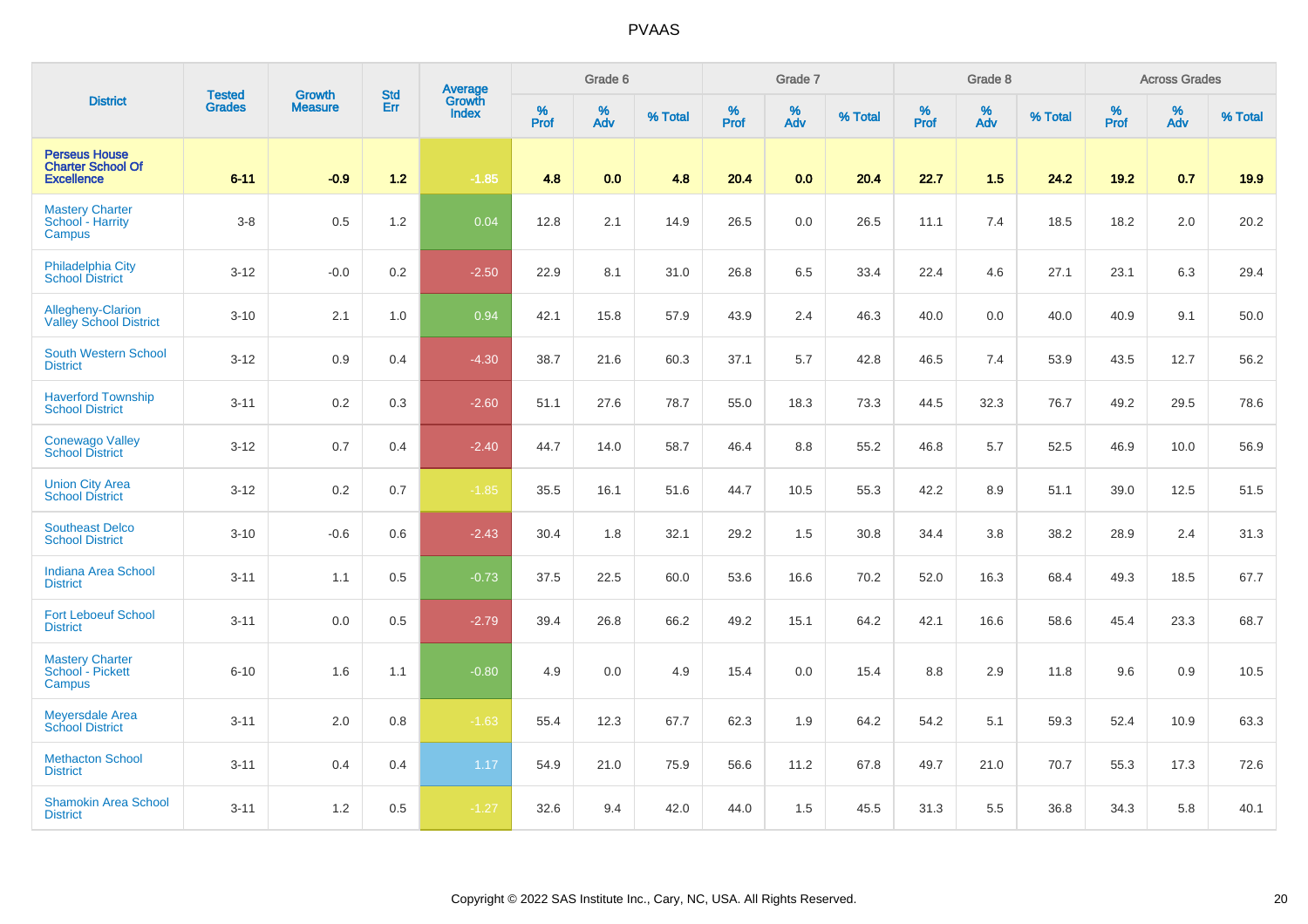| <b>District</b>                                                       | <b>Tested</b> | <b>Growth</b>  | <b>Std</b> |                                   |              | Grade 6     |         |           | Grade 7     |         |                  | Grade 8  |         |           | <b>Across Grades</b> |         |
|-----------------------------------------------------------------------|---------------|----------------|------------|-----------------------------------|--------------|-------------|---------|-----------|-------------|---------|------------------|----------|---------|-----------|----------------------|---------|
|                                                                       | <b>Grades</b> | <b>Measure</b> | Err        | Average<br>Growth<br><b>Index</b> | $\%$<br>Prof | $\%$<br>Adv | % Total | %<br>Prof | $\%$<br>Adv | % Total | %<br><b>Prof</b> | %<br>Adv | % Total | %<br>Prof | $\%$<br>Adv          | % Total |
| <b>Perseus House</b><br><b>Charter School Of</b><br><b>Excellence</b> | $6 - 11$      | $-0.9$         | $1.2$      | $-1.85$                           | 4.8          | 0.0         | 4.8     | 20.4      | 0.0         | 20.4    | 22.7             | 1.5      | 24.2    | 19.2      | 0.7                  | 19.9    |
| <b>Conemaugh Valley</b><br><b>School District</b>                     | $3 - 12$      | 0.5            | 0.9        | 0.37                              | 30.0         | 30.0        | 60.0    | 44.2      | 5.8         | 50.0    | 49.1             | 9.4      | 58.5    | 43.3      | 12.5                 | 55.8    |
| <b>Penn-Trafford School</b><br><b>District</b>                        | $3 - 11$      | 0.1            | 0.4        | $-2.24$                           | 45.7         | 34.7        | 80.4    | 56.2      | 23.2        | 79.4    | 54.3             | 14.9     | 69.1    | 51.0      | 27.6                 | 78.6    |
| Aliquippa School<br><b>District</b>                                   | $3 - 11$      | $-0.6$         | 0.8        | $-1.85$                           | 12.5         | 3.1         | 15.6    | 27.4      | 2.7         | 30.1    | 14.1             | 0.0      | 14.1    | 16.7      | 1.0                  | 17.7    |
| <b>Mastery Charter</b><br>School-Cleveland<br>Elementary              | $3 - 8$       | 2.7            | 1.3        | 0.20                              | 23.5         | 0.0         | 23.5    | 24.1      | 3.4         | 27.6    | 21.7             | 0.0      | 21.7    | 18.8      | 1.9                  | 20.6    |
| <b>Newport School</b><br><b>District</b>                              | $3 - 12$      | $-0.1$         | 0.8        | $-1.60$                           | 44.4         | 11.1        | 55.6    | 41.3      | 1.6         | 42.9    | 43.8             | 7.8      | 51.6    | 40.2      | 8.8                  | 48.9    |
| <b>Central Bucks School</b><br><b>District</b>                        | $3 - 11$      | $-1.3$         | 0.2        | $-11.77$                          | 48.3         | 28.7        | 76.9    | 54.3      | 16.8        | 71.0    | 51.5             | 17.5     | 69.0    | 51.5      | 19.8                 | 71.4    |
| <b>Duquesne City School</b><br><b>District</b>                        | $3 - 8$       | 3.1            | 1.4        | 0.73                              | 10.8         | 2.7         | 13.5    |           |             |         |                  |          |         | 14.8      | $0.6\,$              | 15.3    |
| <b>General Mclane</b><br><b>School District</b>                       | $3 - 11$      | 0.2            | 0.5        | $-0.85$                           | 45.4         | 23.3        | 68.7    | 50.3      | 15.6        | 66.0    | 44.9             | 12.2     | 57.0    | 49.9      | 16.3                 | 66.2    |
| <b>Deer Lakes School</b><br><b>District</b>                           | $3 - 11$      | $-0.4$         | 0.6        | $-2.21$                           | 47.2         | 22.0        | 69.1    | 42.4      | 10.6        | 53.0    | 44.7             | 10.7     | 55.3    | 45.1      | 14.9                 | 60.0    |
| <b>Lindley Academy</b><br><b>Charter School At</b><br><b>Birney</b>   | $3 - 8$       | 1.0            | 0.7        | $-0.04$                           | 24.0         | 2.5         | 26.6    | 20.6      | 3.2         | 23.8    | 19.4             | 4.8      | 24.2    | 19.6      | 2.3                  | 21.9    |
| <b>Butler Area School</b><br><b>District</b>                          | $3 - 11$      | 0.3            | 0.3        | $-4.92$                           | 43.8         | 18.2        | 62.0    | 44.4      | 9.3         | 53.8    | 47.9             | 8.0      | 55.9    | 46.0      | 14.0                 | 60.0    |
| <b>Upper Darby School</b><br><b>District</b>                          | $3 - 12$      | 0.7            | 0.3        | $-1.00$                           | 29.8         | 6.5         | 36.3    | 26.4      | 1.4         | 27.7    | 29.9             | 3.6      | 33.4    | 30.4      | 5.0                  | 35.4    |
| <b>Eastern Lebanon</b><br><b>County School District</b>               | $3 - 11$      | $-0.3$         | 0.5        | $-4.72$                           | 42.0         | 9.1         | 51.1    | 45.1      | 8.0         | 53.1    | 29.8             | 7.0      | 36.8    | 42.0      | 9.1                  | 51.0    |
| <b>West Oak Lane</b><br><b>Charter School</b>                         | $3 - 8$       | 0.8            | 0.7        | $-0.74$                           | 26.5         | 2.9         | 29.4    | 35.1      | 6.8         | 41.9    | 41.5             | 4.6      | 46.2    | 31.4      | 4.3                  | 35.8    |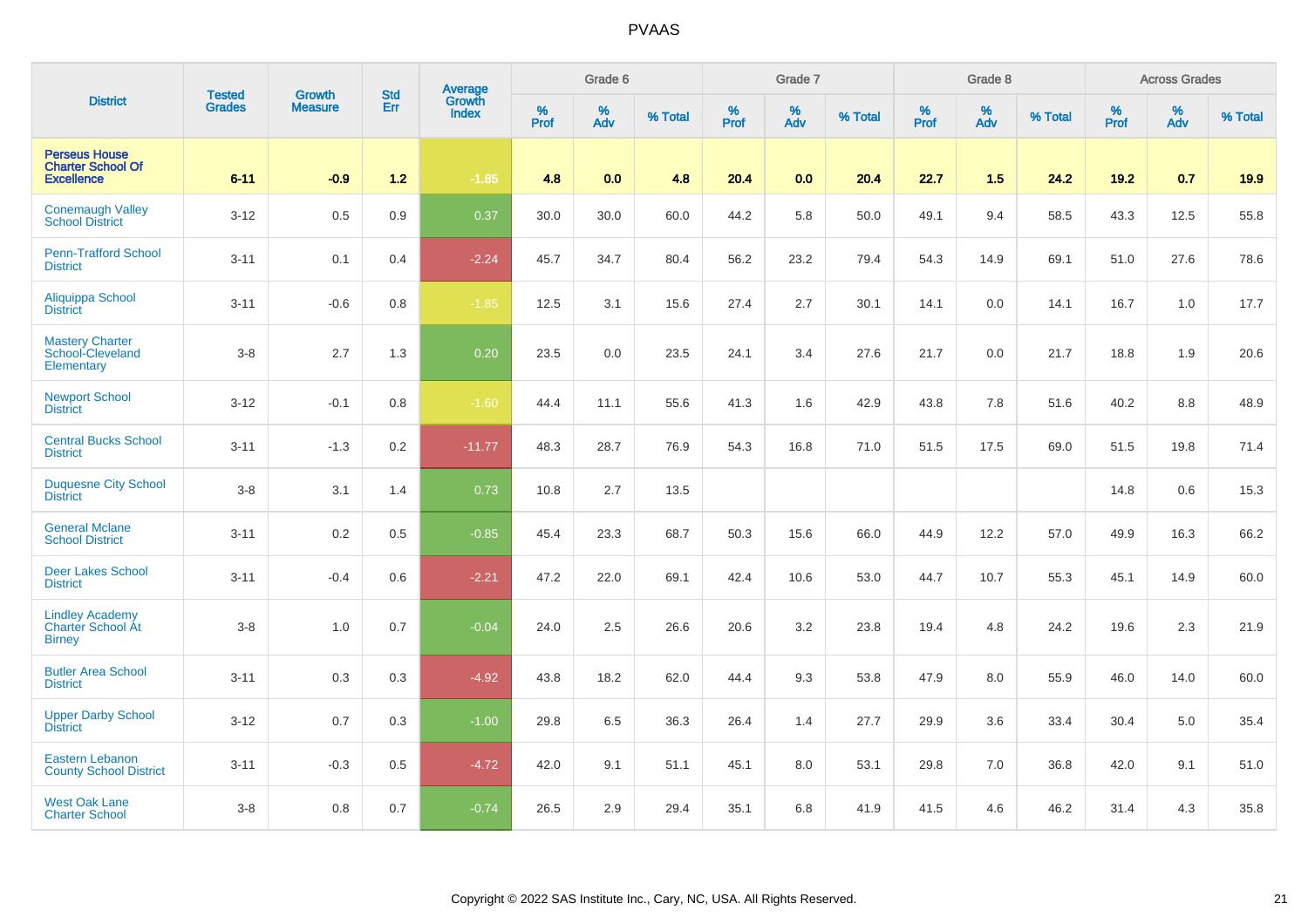|                                                                       | <b>Tested</b> | <b>Growth</b>  | <b>Std</b> | Average<br>Growth |           | Grade 6     |         |                  | Grade 7     |         |           | Grade 8  |         |           | <b>Across Grades</b> |         |
|-----------------------------------------------------------------------|---------------|----------------|------------|-------------------|-----------|-------------|---------|------------------|-------------|---------|-----------|----------|---------|-----------|----------------------|---------|
| <b>District</b>                                                       | <b>Grades</b> | <b>Measure</b> | Err        | <b>Index</b>      | %<br>Prof | $\%$<br>Adv | % Total | %<br><b>Prof</b> | $\%$<br>Adv | % Total | %<br>Prof | %<br>Adv | % Total | %<br>Prof | $\%$<br><b>Adv</b>   | % Total |
| <b>Perseus House</b><br><b>Charter School Of</b><br><b>Excellence</b> | $6 - 11$      | $-0.9$         | $1.2$      | $-1.85$           | 4.8       | 0.0         | 4.8     | 20.4             | 0.0         | 20.4    | 22.7      | 1.5      | 24.2    | 19.2      | 0.7                  | 19.9    |
| <b>Conrad Weiser Area</b><br><b>School District</b>                   | $3 - 11$      | $-2.3$         | 0.5        | $-7.32$           | 40.0      | 8.7         | 48.7    | 26.2             | 2.7         | 28.9    | 30.0      | 3.4      | 33.5    | 36.9      | 6.7                  | 43.7    |
| Antonia Pantoja<br><b>Community Charter</b><br><b>School</b>          | $3 - 8$       | 0.5            | 0.9        | $-0.94$           | 32.3      | 6.4         | 38.7    | 37.0             | 2.2         | 39.1    | 35.1      | 8.1      | 43.2    | 25.4      | 3.3                  | 28.7    |
| <b>South Middleton</b><br><b>School District</b>                      | $3 - 11$      | 0.8            | 0.5        | $-3.53$           | 45.2      | 21.0        | 66.1    | 44.4             | 12.9        | 57.3    | 42.1      | 12.0     | 54.1    | 45.4      | 16.9                 | 62.3    |
| <b>Hope For Hyndman</b><br><b>Charter School</b>                      | $3 - 11$      | 4.1            | 1.9        | 0.17              | 12.5      | $6.2\,$     | 18.8    | 41.7             | 8.3         | 50.0    | 37.5      | 0.0      | 37.5    | 27.4      | 6.0                  | 33.3    |
| Leechburg Area<br><b>School District</b>                              | $3 - 11$      | $-2.3$         | 0.9        | $-3.53$           | 29.7      | 2.7         | 32.4    | 42.9             | $0.0\,$     | 42.9    | 51.2      | 11.6     | 62.8    | 45.8      | 7.9                  | 53.8    |
| <b>Carlynton School</b><br><b>District</b>                            | $3 - 11$      | 0.0            | 0.7        | $-0.48$           | 47.1      | 18.8        | 65.9    | 30.8             | 7.5         | 38.3    | 40.8      | 7.9      | 48.7    | 41.6      | 11.0                 | 52.7    |
| Gettysburg Montessori<br><b>Charter School</b>                        | $3-6$         | 2.6            | 2.0        | 1.29              | 44.4      | 22.2        | 66.7    |                  |             |         |           |          |         | 43.0      | 14.0                 | 57.0    |
| <b>Wissahickon Charter</b><br><b>School</b>                           | $3-8$         | $-1.5$         | 0.7        | $-2.41$           | 20.5      | 6.0         | 26.5    | 24.1             | 1.2         | 25.3    | 22.1      | 0.0      | 22.1    | 22.4      | 2.8                  | 25.2    |
| <b>Mastery Charter</b><br>School - Thomas<br>Campus                   | $3 - 10$      | 0.4            | 1.0        | $-1.24$           | 17.1      | 0.0         | 17.1    | 20.9             | 2.3         | 23.3    | 28.9      | 0.0      | 28.9    | 24.9      | 2.3                  | 27.2    |
| <b>Propel Charter School-</b><br><b>Northside</b>                     | $3 - 8$       | $-1.3$         | 1.0        | $-2.13$           | 14.6      | 0.0         | 14.6    | 5.0              | $0.0\,$     | $5.0\,$ | 10.0      | 0.0      | 10.0    | 9.0       | 0.0                  | 9.0     |
| Pocono Mountain<br><b>School District</b>                             | $3 - 12$      | 0.1            | 0.6        | $-1.58$           | 41.8      | 7.9         | 49.7    | 42.1             | 1.8         | 43.9    | 35.6      | 1.9      | 37.5    | 43.4      | 7.1                  | 50.5    |
| <b>Mount Union Area</b><br><b>School District</b>                     | $3 - 10$      | 1.4            | 0.7        | 0.85              | 28.4      | 0.0         | 28.4    | 28.9             | 4.8         | 33.7    | 36.9      | 1.2      | 38.1    | 31.6      | 2.9                  | 34.4    |
| <b>Schuylkill Valley</b><br><b>School District</b>                    | $3 - 11$      | 0.6            | 0.6        | $-0.37$           | 44.4      | 16.9        | 61.3    | 42.9             | 7.5         | 50.4    | 45.0      | 6.3      | 51.4    | 45.2      | 10.3                 | 55.6    |
| <b>Salisbury Township</b><br><b>School District</b>                   | $3 - 11$      | $-1.7$         | 0.7        | $-5.01$           | 33.0      | 22.0        | 55.0    | 34.8             | 4.4         | 39.1    | 47.1      | 12.6     | 59.8    | 40.0      | 11.6                 | 51.7    |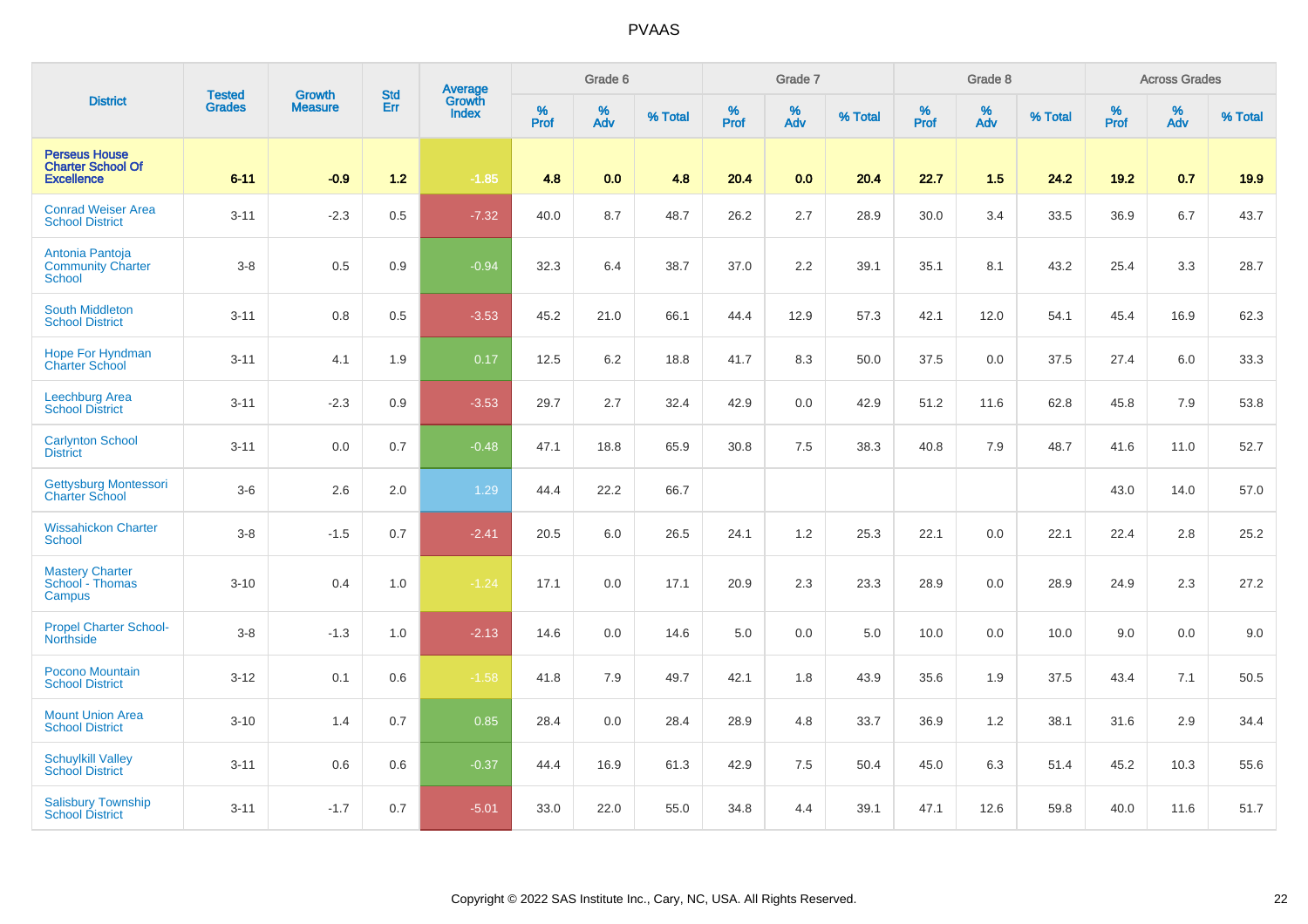| <b>District</b>                                                                            |                                |                                 | <b>Std</b> |                                   |           | Grade 6  |         |           | Grade 7  |         |                  | Grade 8  |         |           | <b>Across Grades</b> |         |
|--------------------------------------------------------------------------------------------|--------------------------------|---------------------------------|------------|-----------------------------------|-----------|----------|---------|-----------|----------|---------|------------------|----------|---------|-----------|----------------------|---------|
|                                                                                            | <b>Tested</b><br><b>Grades</b> | <b>Growth</b><br><b>Measure</b> | Err        | Average<br>Growth<br><b>Index</b> | %<br>Prof | %<br>Adv | % Total | %<br>Prof | %<br>Adv | % Total | %<br><b>Prof</b> | %<br>Adv | % Total | %<br>Prof | %<br>Adv             | % Total |
| <b>Perseus House</b><br><b>Charter School Of</b><br><b>Excellence</b>                      | $6 - 11$                       | $-0.9$                          | $1.2$      | $-1.85$                           | 4.8       | 0.0      | 4.8     | 20.4      | 0.0      | 20.4    | 22.7             | 1.5      | 24.2    | 19.2      | 0.7                  | 19.9    |
| <b>Chester Charter</b><br><b>Scholars Academy</b><br><b>Charter School</b>                 | $3 - 12$                       | 0.0                             | 0.9        | 0.02                              | 31.9      | 4.3      | 36.2    | 37.5      | 4.2      | 41.7    | 16.0             | 0.0      | 16.0    | 23.8      | 1.8                  | 25.6    |
| <b>Rockwood Area</b><br><b>School District</b>                                             | $3 - 11$                       | 1.8                             | 0.9        | $-0.76$                           | 38.1      | 31.0     | 69.0    | 63.0      | 6.5      | 69.6    | 50.8             | 19.0     | 69.8    | 52.2      | 13.4                 | 65.7    |
| Southern Huntingdon<br><b>County School District</b>                                       | $3 - 11$                       | 1.1                             | 0.7        | $-0.83$                           | 26.6      | 7.6      | 34.2    | 43.2      | 4.6      | 47.7    | 41.5             | 3.7      | 45.1    | 39.6      | 5.6                  | 45.2    |
| <b>Vida Charter School</b>                                                                 | $3-6$                          | 3.8                             | 1.9        | $-0.39$                           | 27.8      | 27.8     | 55.6    |           |          |         |                  |          |         | 33.7      | 19.8                 | 53.5    |
| <b>Green Woods Charter</b><br><b>School</b>                                                | $3 - 8$                        | 1.6                             | 0.8        | $-0.37$                           | 39.3      | 19.7     | 59.0    | 43.9      | 12.3     | 56.1    | 39.2             | 17.6     | 56.9    | 40.6      | 17.4                 | 58.0    |
| <b>Chester-Upland</b><br><b>School District</b>                                            | $3 - 11$                       | 0.8                             | 0.8        | $-1.40$                           | 18.2      | 2.6      | 20.8    | 12.4      | 0.0      | 12.4    | 9.8              | 0.0      | 9.8     | 15.6      | 1.0                  | 16.6    |
| <b>Reynolds School</b><br><b>District</b>                                                  | $3 - 10$                       | $-4.3$                          | 0.8        | $-5.50$                           | 44.2      | 1.3      | 45.4    | 35.3      | 7.8      | 43.1    | 47.1             | 8.8      | 55.9    | 41.5      | 4.9                  | 46.4    |
| <b>Penns Manor Area</b><br><b>School District</b>                                          | $3 - 12$                       | 1.6                             | 0.8        | $-1.15$                           | 30.9      | 3.6      | 34.6    | 38.5      | $3.8\,$  | 42.3    | 30.5             | 11.9     | 42.4    | 40.8      | 6.9                  | 47.8    |
| <b>Schuylkill Haven Area</b><br><b>School District</b>                                     | $3 - 11$                       | $-1.4$                          | 0.7        | $-1.96$                           | 46.9      | 6.2      | 53.1    | 49.5      | 8.6      | 58.1    | 46.0             | 3.4      | 49.4    | 46.4      | 10.0                 | 56.4    |
| <b>Ferndale Area School</b><br><b>District</b>                                             | $3 - 10$                       | 1.9                             | 1.0        | 0.06                              | 46.3      | 14.6     | 61.0    | 61.5      | 5.1      | 66.7    | 54.4             | 4.4      | 58.7    | 46.1      | 10.6                 | 56.6    |
| <b>Clarion-Limestone</b><br><b>Area School District</b>                                    | $3 - 12$                       | 1.8                             | 0.9        | $-0.57$                           | 57.7      | 26.9     | 84.6    | 41.7      | 16.7     | 58.3    | 44.7             | 12.8     | 57.4    | 47.0      | 20.8                 | 67.7    |
| <b>Innovative Arts</b><br><b>Academy Charter</b><br>School                                 | $6 - 11$                       | $-2.2$                          | 0.9        | $-3.49$                           | 15.4      | 1.9      | 17.3    | 19.1      | 0.0      | 19.1    | 15.4             | 1.1      | 16.5    | 16.6      | 1.0                  | 17.5    |
| <b>Tyrone Area School</b><br><b>District</b>                                               | $3 - 12$                       | $-2.0$                          | 0.6        | $-3.48$                           | 43.4      | 10.1     | 53.5    | 43.8      | 5.0      | 48.8    | 44.7             | 6.1      | 50.9    | 45.2      | 12.0                 | 57.2    |
| The Philadelphia<br><b>Charter School for Arts</b><br>and Sciences at HR<br><b>Edmunds</b> | $3 - 8$                        | $-1.2$                          | 0.7        | $-2.66$                           | 18.6      | 0.0      | 18.6    | 17.2      | 0.0      | 17.2    | 24.4             | 0.0      | 24.4    | 16.1      | 0.6                  | 16.7    |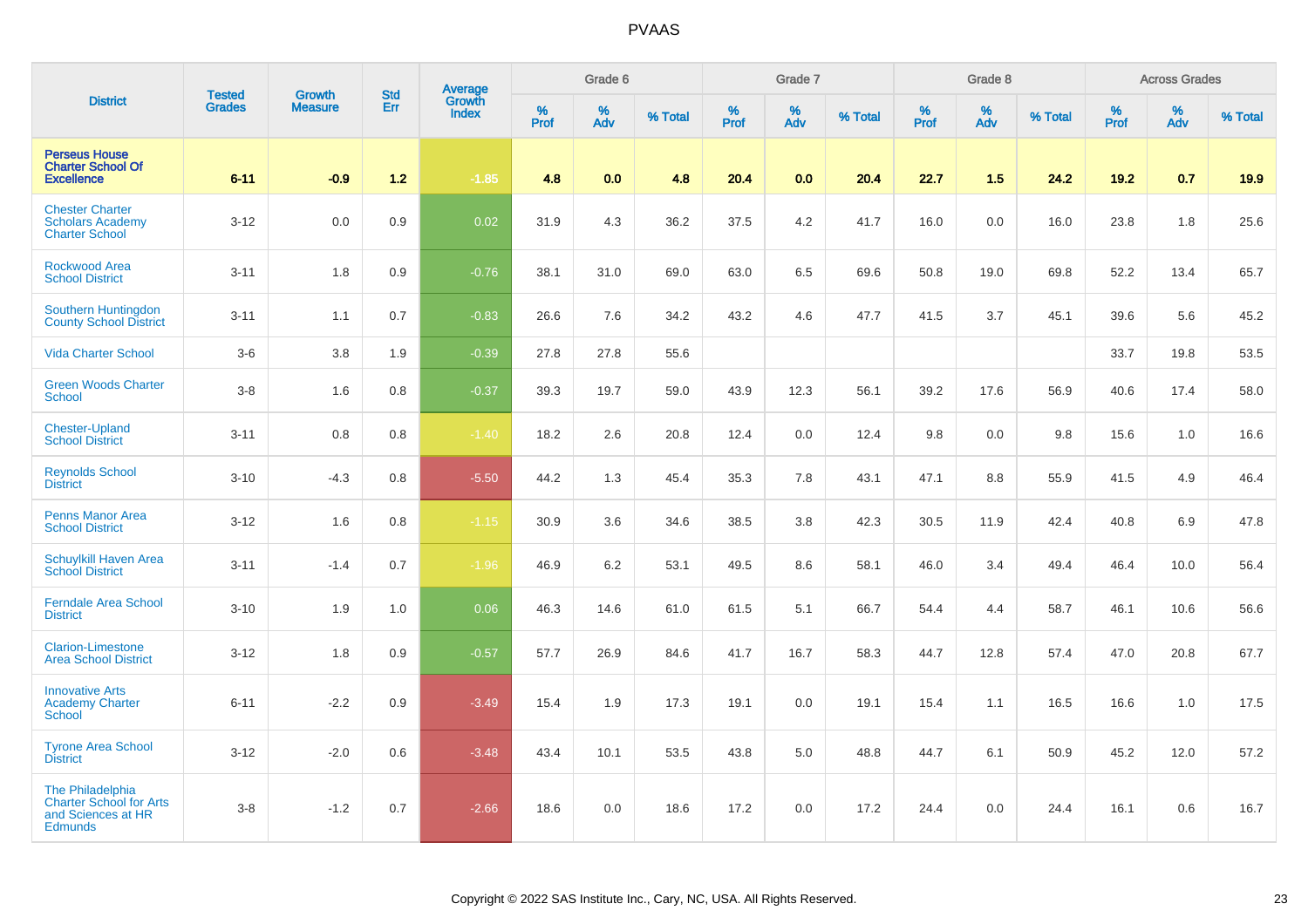|                                                                       | <b>Tested</b> | <b>Growth</b>  | <b>Std</b> | Average<br>Growth |           | Grade 6  |         |           | Grade 7  |         |              | Grade 8  |         |           | <b>Across Grades</b> |         |
|-----------------------------------------------------------------------|---------------|----------------|------------|-------------------|-----------|----------|---------|-----------|----------|---------|--------------|----------|---------|-----------|----------------------|---------|
| <b>District</b>                                                       | <b>Grades</b> | <b>Measure</b> | Err        | <b>Index</b>      | %<br>Prof | %<br>Adv | % Total | %<br>Prof | %<br>Adv | % Total | $\%$<br>Prof | %<br>Adv | % Total | %<br>Prof | %<br>Adv             | % Total |
| <b>Perseus House</b><br><b>Charter School Of</b><br><b>Excellence</b> | $6 - 11$      | $-0.9$         | $1.2$      | $-1.85$           | 4.8       | 0.0      | 4.8     | 20.4      | 0.0      | 20.4    | 22.7         | 1.5      | 24.2    | 19.2      | 0.7                  | 19.9    |
| <b>Oley Valley School</b><br><b>District</b>                          | $3 - 11$      | $-0.0$         | 0.6        | $-1.73$           | 40.0      | 19.0     | 59.0    | 50.0      | 7.8      | 57.8    | 54.8         | 5.4      | 60.2    | 49.6      | 9.0                  | 58.6    |
| <b>Chambersburg Area</b><br><b>School District</b>                    | $3 - 11$      | $-0.2$         | 0.3        | $-1.76$           | 34.1      | 16.0     | 50.1    | 38.2      | 8.2      | 46.5    | 38.7         | 11.2     | 49.9    | 37.5      | 11.0                 | 48.5    |
| <b>Phoenixville Area</b><br><b>School District</b>                    | $3 - 11$      | $-1.1$         | 0.4        | $-4.78$           | 45.9      | 27.3     | 73.2    | 45.6      | 19.4     | 65.0    | 52.8         | 12.7     | 65.5    | 46.9      | 19.2                 | 66.1    |
| <b>Mahanoy Area School</b><br><b>District</b>                         | $3 - 10$      | $-3.0$         | 0.8        | $-3.98$           | 31.5      | 8.2      | 39.7    | 19.6      | 2.0      | 21.6    | 14.9         | 1.5      | 16.4    | 27.6      | 3.3                  | 30.9    |
| <b>Mountain View School</b><br><b>District</b>                        | $3 - 11$      | 1.6            | 0.9        | 0.20              | 49.0      | 6.1      | 55.1    | 47.2      | 5.7      | 52.8    | 55.0         | 10.0     | 65.0    | 45.1      | 5.6                  | 50.7    |
| <b>Antietam School</b><br><b>District</b>                             | $3 - 10$      | 0.9            | 0.8        | $-0.34$           | 35.0      | 5.0      | 40.0    | 29.1      | 0.0      | 29.1    | 34.0         | 1.9      | 35.8    | 31.3      | 3.0                  | 34.2    |
| <b>South Butler County</b><br><b>School District</b>                  | $3 - 10$      | 1.0            | 0.5        | $-0.14$           | 50.7      | 14.5     | 65.2    | 44.7      | 11.4     | 56.1    | 53.7         | 13.0     | 66.7    | 50.5      | 17.8                 | 68.3    |
| Johnsonburg Area<br><b>School District</b>                            | $3 - 11$      | $-1.6$         | 1.0        | $-2.56$           | 60.6      | 12.1     | 72.7    | 41.9      | 9.3      | 51.2    | 44.2         | 2.3      | 46.5    | 51.3      | 10.3                 | 61.5    |
| <b>Fort Cherry School</b><br><b>District</b>                          | $3 - 10$      | $-2.2$         | 0.8        | $-2.84$           | 31.6      | 33.3     | 64.9    | 45.6      | 8.8      | 54.4    | 39.5         | 26.7     | 66.3    | 45.7      | 16.8                 | 62.5    |
| North Schuylkill School<br><b>District</b>                            | $3 - 11$      | 0.7            | 0.5        | 0.34              | 42.4      | 8.8      | 51.2    | 41.3      | 3.9      | 45.2    | 50.0         | 5.2      | 55.2    | 40.4      | 8.7                  | 49.1    |
| <b>Colonial School</b><br><b>District</b>                             | $3 - 11$      | 0.7            | 0.4        | $-2.40$           | 43.0      | 38.9     | 81.8    | 49.7      | 19.2     | 68.9    | 52.2         | 17.0     | 69.2    | 47.2      | 26.2                 | 73.5    |
| <b>Turkeyfoot Valley Area</b><br><b>School District</b>               | $3 - 12$      | 0.6            | 1.4        | 0.40              | 38.1      | 9.5      | 47.6    | 30.0      | $5.0\,$  | 35.0    | 30.4         | 0.0      | 30.4    | 33.0      | 3.6                  | 36.6    |
| <b>Norristown Area</b><br><b>School District</b>                      | $3 - 12$      | $-1.1$         | 0.4        | $-4.12$           | 32.9      | 5.0      | 37.8    | 26.4      | 4.8      | 31.3    | 26.6         | 3.6      | 30.2    | 27.8      | 4.0                  | 31.7    |
| <b>Fairview School</b><br><b>District</b>                             | $3 - 11$      | $-1.8$         | 0.5        | $-5.32$           | 47.8      | 30.6     | 78.4    | 46.6      | 26.7     | 73.3    | 55.9         | 16.9     | 72.8    | 50.8      | 23.7                 | 74.4    |
| <b>Gillingham Charter</b><br>School                                   | $3 - 11$      | 2.2            | 2.0        | 1.08              | 38.5      | 0.0      | 38.5    |           |          |         | 30.8         | 15.4     | 46.2    | 34.3      | 4.3                  | 38.6    |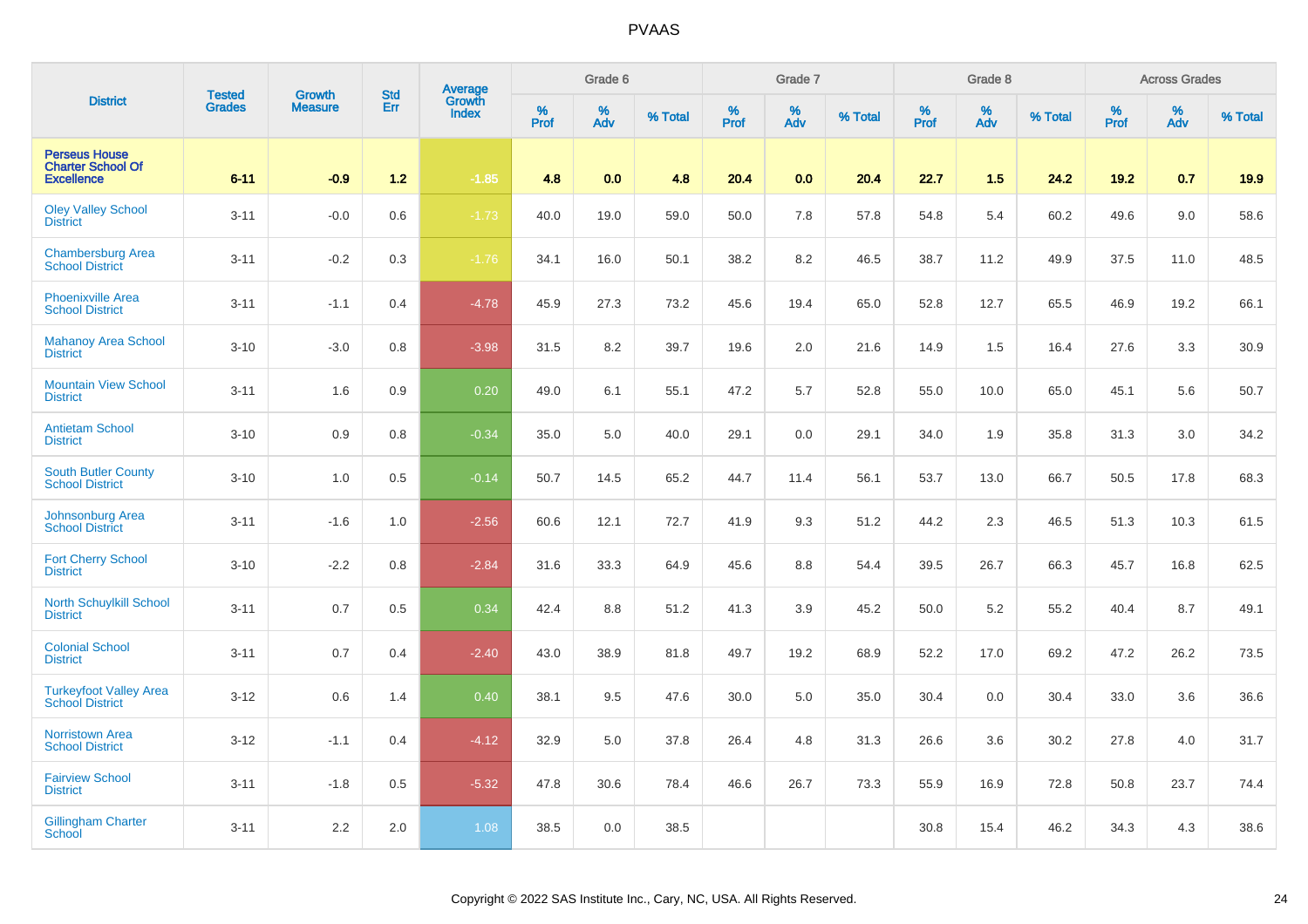|                                                                       | <b>Tested</b> | <b>Growth</b>  | <b>Std</b> | <b>Average</b><br>Growth |           | Grade 6  |         |           | Grade 7  |         |              | Grade 8  |         |           | <b>Across Grades</b> |         |
|-----------------------------------------------------------------------|---------------|----------------|------------|--------------------------|-----------|----------|---------|-----------|----------|---------|--------------|----------|---------|-----------|----------------------|---------|
| <b>District</b>                                                       | <b>Grades</b> | <b>Measure</b> | Err        | <b>Index</b>             | %<br>Prof | %<br>Adv | % Total | %<br>Prof | %<br>Adv | % Total | $\%$<br>Prof | %<br>Adv | % Total | %<br>Prof | %<br>Adv             | % Total |
| <b>Perseus House</b><br><b>Charter School Of</b><br><b>Excellence</b> | $6 - 11$      | $-0.9$         | 1.2        | $-1.85$                  | 4.8       | 0.0      | 4.8     | 20.4      | 0.0      | 20.4    | 22.7         | 1.5      | 24.2    | 19.2      | 0.7                  | 19.9    |
| <b>Western Wayne</b><br><b>School District</b>                        | $3 - 11$      | $-0.5$         | 0.6        | $-2.08$                  | 43.0      | 21.5     | 64.5    | 45.2      | 10.6     | 55.8    | 45.8         | 15.0     | 60.8    | 45.8      | 18.1                 | 63.9    |
| <b>Governor Mifflin</b><br><b>School District</b>                     | $3 - 11$      | $-1.0$         | 0.4        | $-2.47$                  | 31.2      | 11.7     | 42.9    | 44.4      | 8.3      | 52.8    | 45.8         | 5.5      | 51.3    | 40.8      | 9.3                  | 50.1    |
| <b>Hamburg Area School</b><br><b>District</b>                         | $3 - 11$      | $-0.4$         | 0.5        | $-3.43$                  | 43.3      | 6.3      | 49.6    | 33.1      | 1.9      | 35.0    | 32.4         | 3.5      | 35.9    | 38.6      | 5.3                  | 43.9    |
| <b>Chartiers-Houston</b><br><b>School District</b>                    | $3 - 10$      | $-1.5$         | 0.7        | $-3.54$                  | 55.8      | 18.2     | 74.0    | 52.0      | 5.5      | 57.5    | 54.9         | 7.0      | 62.0    | 53.8      | 14.2                 | 68.0    |
| <b>Fannett-Metal School</b><br><b>District</b>                        | $3 - 11$      | 0.5            | 1.1        | $-1.72$                  | 44.8      | 6.9      | 51.7    | 37.5      | 3.1      | 40.6    | 33.3         | 2.2      | 35.6    | 40.2      | 9.2                  | 49.4    |
| <b>Cumberland Valley</b><br><b>School District</b>                    | $3 - 12$      | 0.2            | 0.2        | $-3.90$                  | 45.0      | 24.7     | 69.7    | 53.8      | 17.0     | 70.9    | 51.0         | 16.9     | 67.8    | 49.2      | 22.4                 | 71.6    |
| <b>School Lane Charter</b><br><b>School</b>                           | $3 - 11$      | 0.1            | 0.7        | $-0.99$                  | 40.0      | 18.3     | 58.3    | 43.8      | 6.8      | 50.7    | 40.9         | 21.2     | 62.1    | 43.3      | 14.5                 | 57.9    |
| <b>Canton Area School</b><br><b>District</b>                          | $3 - 11$      | $-2.0$         | 0.8        | $-3.71$                  | 46.0      | 4.8      | 50.8    | 40.0      | 0.0      | 40.0    | 36.9         | 3.1      | 40.0    | 43.6      | 6.7                  | 50.3    |
| <b>Midland Borough</b><br><b>School District</b>                      | $3 - 8$       | 0.1            | 1.3        | $-0.57$                  | 52.4      | 9.5      | 61.9    | 42.9      | 7.1      | 50.0    | 47.6         | 0.0      | 47.6    | 49.3      | 5.7                  | 55.0    |
| <b>Northern Potter School</b><br><b>District</b>                      | $3 - 12$      | 0.3            | 1.1        | $-0.47$                  | 32.6      | 14.0     | 46.5    | 51.6      | 9.7      | 61.3    | 40.7         | 3.7      | 44.4    | 36.4      | 8.9                  | 45.3    |
| <b>Brownsville Area</b><br><b>School District</b>                     | $3 - 12$      | 1.2            | 0.7        | $-0.17$                  | 24.7      | 1.2      | 25.9    | 30.0      | 3.8      | 33.8    | 37.0         | 1.4      | 38.4    | 32.0      | 2.6                  | 34.6    |
| <b>Allegheny Valley</b><br><b>School District</b>                     | $3 - 11$      | $-2.6$         | 0.8        | $-3.45$                  | 44.4      | 9.3      | 53.7    | 38.8      | 6.0      | 44.8    | 44.3         | 13.1     | 57.4    | 45.7      | 8.9                  | 54.6    |
| <b>Rochester Area</b><br><b>School District</b>                       | $3 - 11$      | $-3.0$         | 0.9        | $-4.33$                  | 40.4      | 13.5     | 53.8    | 24.0      | 2.0      | 26.0    | 47.2         | 1.9      | 49.1    | 43.3      | 7.5                  | 50.8    |
| <b>Berwick Area School</b><br><b>District</b>                         | $3 - 11$      | $-0.6$         | 0.5        | $-1.17$                  | 43.2      | 18.3     | 61.5    | 44.9      | 12.8     | 57.8    | 41.4         | 9.8      | 51.2    | 42.6      | 14.7                 | 57.3    |
| <b>Lakeland School</b><br><b>District</b>                             | $3 - 11$      | $-0.9$         | 0.7        | $-1.71$                  | 38.7      | 11.8     | 50.5    | 49.1      | 9.4      | 58.5    | 39.3         | 5.6      | 44.9    | 41.3      | 9.6                  | 50.8    |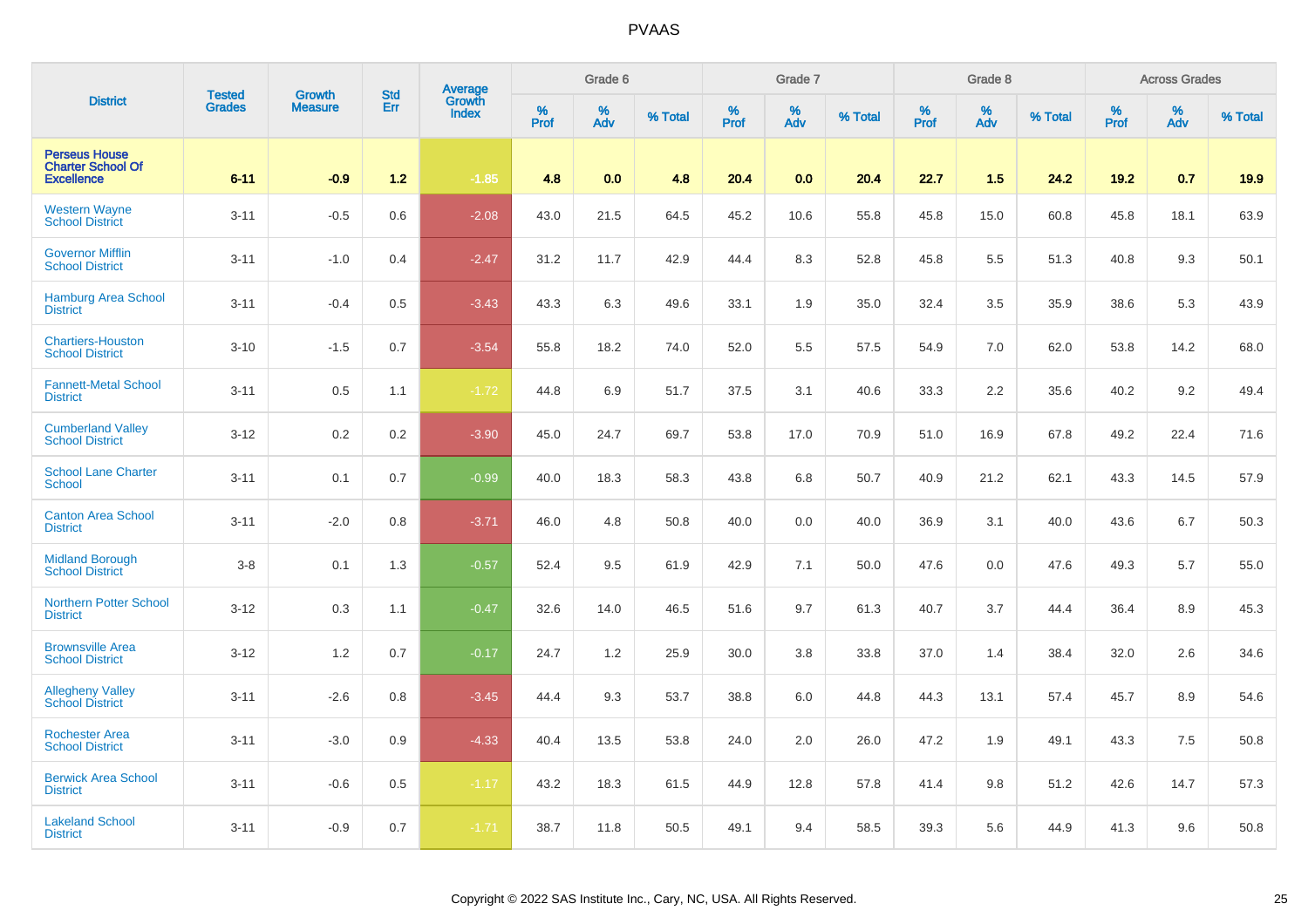|                                                                          | <b>Tested</b> | <b>Growth</b>  | <b>Std</b> | <b>Average</b><br>Growth |           | Grade 6  |         |           | Grade 7  |         |                  | Grade 8  |         |           | <b>Across Grades</b> |         |
|--------------------------------------------------------------------------|---------------|----------------|------------|--------------------------|-----------|----------|---------|-----------|----------|---------|------------------|----------|---------|-----------|----------------------|---------|
| <b>District</b>                                                          | <b>Grades</b> | <b>Measure</b> | Err        | <b>Index</b>             | %<br>Prof | %<br>Adv | % Total | %<br>Prof | %<br>Adv | % Total | %<br><b>Prof</b> | %<br>Adv | % Total | %<br>Prof | %<br>Adv             | % Total |
| <b>Perseus House</b><br><b>Charter School Of</b><br><b>Excellence</b>    | $6 - 11$      | $-0.9$         | $1.2$      | $-1.85$                  | 4.8       | 0.0      | 4.8     | 20.4      | 0.0      | 20.4    | 22.7             | 1.5      | 24.2    | 19.2      | 0.7                  | 19.9    |
| <b>Propel Charter School-</b><br>Homestead                               | $3 - 11$      | $-1.0$         | 1.0        | $-1.58$                  | 16.7      | 5.6      | 22.2    | 11.8      | 0.0      | 11.8    | 9.5              | 2.4      | 11.9    | 15.3      | 2.2                  | 17.6    |
| <b>Forbes Road School</b><br><b>District</b>                             | $3 - 11$      | 1.3            | 1.4        | 0.19                     | 40.0      | 6.7      | 46.7    | 57.9      | 0.0      | 57.9    | 27.8             | 0.0      | 27.8    | 47.4      | 7.3                  | 54.7    |
| <b>Renaissance Academy</b><br><b>Charter School</b>                      | $3 - 11$      | $-1.3$         | 0.7        | $-1.72$                  | 39.7      | 16.4     | 56.2    | 50.7      | 5.3      | 56.0    | 40.6             | 18.8     | 59.4    | 41.0      | 10.8                 | 51.8    |
| <b>Coudersport Area</b><br><b>School District</b>                        | $3 - 11$      | $-0.5$         | 0.9        | $-2.20$                  | 40.5      | 4.8      | 45.2    | 35.8      | $3.8\,$  | 39.6    | 30.2             | 0.0      | 30.2    | 40.1      | 3.2                  | 43.3    |
| <b>Charleroi School</b><br><b>District</b>                               | $3 - 11$      | $-2.5$         | 0.6        | $-3.90$                  | 44.0      | 11.0     | 55.0    | 37.7      | 11.3     | 49.1    | 45.3             | 4.2      | 49.5    | 43.2      | 7.7                  | 50.9    |
| <b>Halifax Area School</b><br><b>District</b>                            | $3 - 11$      | 0.6            | 0.8        | $-1.23$                  | 51.8      | 20.4     | 72.2    | 41.6      | 6.5      | 48.0    | 35.5             | 2.6      | 38.2    | 44.9      | 10.1                 | 55.1    |
| <b>Sugar Valley Rural</b><br><b>Charter School</b>                       | $3 - 11$      | 0.5            | 1.0        | $-0.14$                  | 34.2      | 7.9      | 42.1    | 21.0      | 5.3      | 26.3    | $8.6\,$          | 2.9      | 11.4    | 25.4      | 4.7                  | 30.0    |
| <b>York Suburban School</b><br><b>District</b>                           | $3 - 11$      | 0.5            | 0.5        | 0.19                     | 45.3      | 23.4     | 68.7    | 50.0      | 16.8     | 66.8    | 36.4             | 19.8     | 56.2    | 46.4      | 23.5                 | 70.0    |
| <b>Sharpsville Area</b><br><b>School District</b>                        | $3 - 11$      | $-0.5$         | 0.8        | $-1.83$                  | 52.9      | 19.1     | 72.1    | 40.0      | 10.8     | 50.8    | 47.1             | 12.9     | 60.0    | 48.0      | 14.5                 | 62.5    |
| <b>Galeton Area School</b><br><b>District</b>                            | $3 - 11$      | 2.2            | 1.4        | 0.68                     | 38.1      | 14.3     | 52.4    | 28.0      | 0.0      | 28.0    | 35.0             | 5.0      | 40.0    | 37.7      | 6.9                  | 44.6    |
| <b>Juniata Valley School</b><br><b>District</b>                          | $3 - 11$      | $-0.4$         | 0.9        | $-4.35$                  | 35.7      | 8.9      | 44.6    | 50.9      | 5.3      | 56.1    | 33.3             | 4.2      | 37.5    | 41.8      | 7.0                  | 48.8    |
| <b>Frederick Douglass</b><br><b>Mastery Charter</b><br><b>School</b>     | $3 - 8$       | 1.8            | 1.4        | $-0.08$                  | 22.2      | 0.0      | 22.2    | 14.3      | $0.0\,$  | 14.3    | 34.6             | 3.8      | 38.5    | 19.1      | 0.9                  | 20.0    |
| <b>Pittston Area School</b><br><b>District</b>                           | $3 - 11$      | $-3.7$         | 0.8        | $-4.75$                  | 36.2      | 4.3      | 40.4    | 28.8      | 1.5      | 30.3    | 34.5             | 3.4      | 37.9    | 35.3      | 5.0                  | 40.3    |
| <b>Lehigh Valley</b><br><b>Academy Regional</b><br><b>Charter School</b> | $3 - 11$      | 0.4            | 0.6        | $-1.72$                  | 38.3      | 18.8     | 57.0    | 50.9      | $3.8\,$  | 54.7    | 51.8             | 4.6      | 56.4    | 46.4      | 11.0                 | 57.4    |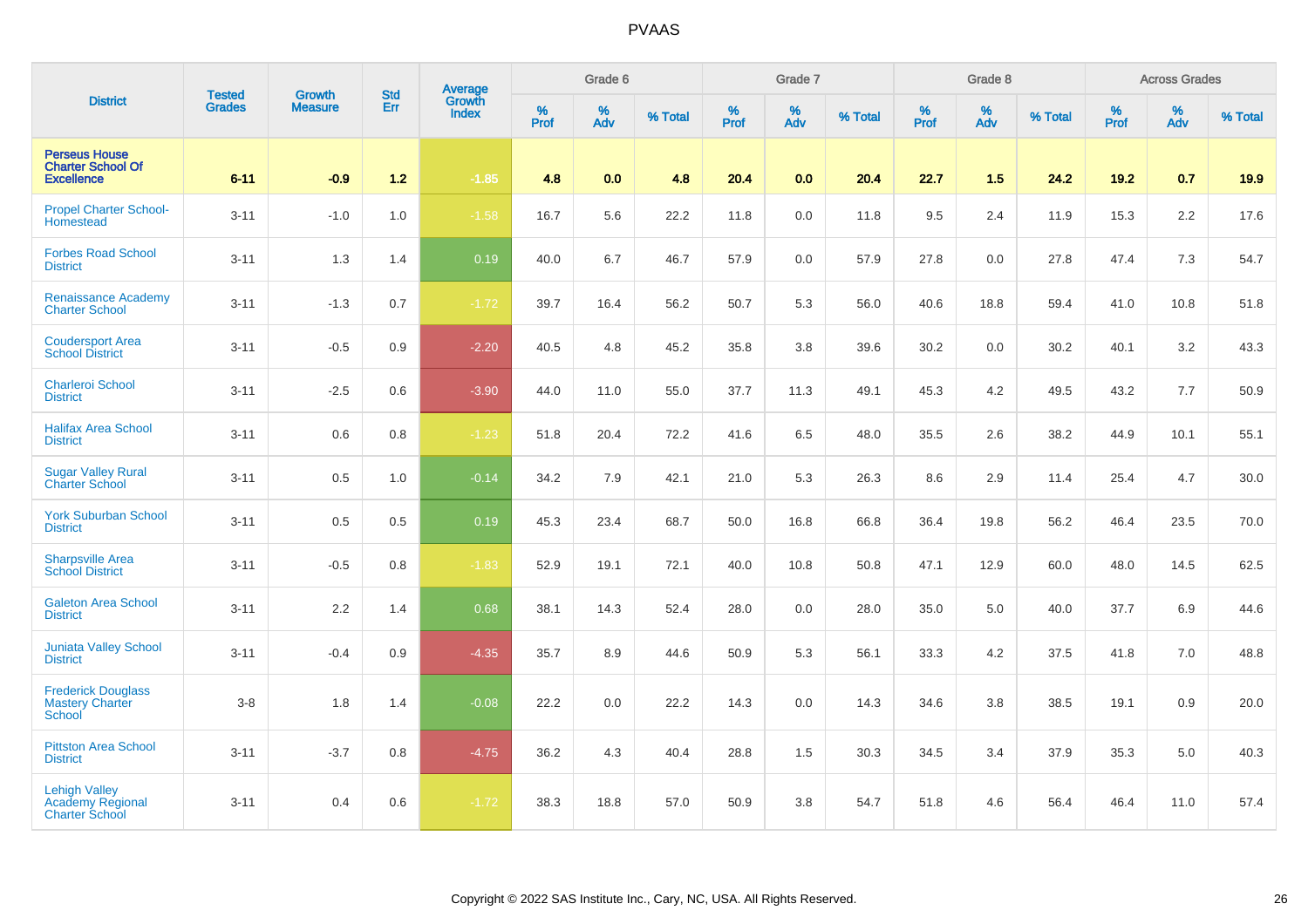|                                                                       | <b>Tested</b> | <b>Growth</b>  | <b>Std</b> |                                          |                     | Grade 6  |         |           | Grade 7  |         |                  | Grade 8  |         |           | <b>Across Grades</b> |         |
|-----------------------------------------------------------------------|---------------|----------------|------------|------------------------------------------|---------------------|----------|---------|-----------|----------|---------|------------------|----------|---------|-----------|----------------------|---------|
| <b>District</b>                                                       | <b>Grades</b> | <b>Measure</b> | Err        | <b>Average</b><br>Growth<br><b>Index</b> | $\%$<br><b>Prof</b> | %<br>Adv | % Total | %<br>Prof | %<br>Adv | % Total | %<br><b>Prof</b> | %<br>Adv | % Total | %<br>Prof | $\%$<br>Adv          | % Total |
| <b>Perseus House</b><br><b>Charter School Of</b><br><b>Excellence</b> | $6 - 11$      | $-0.9$         | $1.2$      | $-1.85$                                  | 4.8                 | 0.0      | 4.8     | 20.4      | 0.0      | 20.4    | 22.7             | 1.5      | 24.2    | 19.2      | 0.7                  | 19.9    |
| <b>Conneaut School</b><br><b>District</b>                             | $3 - 12$      | 0.1            | 0.5        | $-2.08$                                  | 44.8                | 18.4     | 63.2    | 51.1      | 6.7      | 57.8    | 47.6             | 5.4      | 53.1    | 45.1      | 12.8                 | 57.9    |
| <b>West Greene School</b><br><b>District</b>                          | $3 - 11$      | $-1.2$         | 1.0        | $-1.86$                                  | 35.9                | 15.4     | 51.3    | 28.3      | 11.3     | 39.6    | 35.3             | 3.9      | 39.2    | 43.2      | 10.7                 | 53.9    |
| <b>Bethlehem Area</b><br><b>School District</b>                       | $3 - 11$      | 0.3            | 0.4        | 0.73                                     | 39.9                | 8.4      | 48.3    | 40.8      | $5.2\,$  | 46.0    | 33.8             | 6.3      | 40.1    | 42.3      | 9.3                  | 51.6    |
| <b>Tulpehocken Area</b><br><b>School District</b>                     | $3 - 12$      | $-0.2$         | 0.6        | $-1.64$                                  | 32.4                | 17.6     | 50.0    | 39.8      | 4.8      | 44.7    | 42.0             | 6.2      | 48.2    | 41.5      | 9.5                  | 51.0    |
| <b>Tuscarora School</b><br><b>District</b>                            | $3 - 11$      | $-0.1$         | 0.5        | $-1.87$                                  | 43.7                | 11.9     | 55.6    | 45.8      | 5.6      | 51.4    | 45.6             | 6.3      | 51.8    | 43.1      | 9.9                  | 53.0    |
| <b>Highlands School</b><br><b>District</b>                            | $3 - 11$      | $-0.6$         | 0.5        | $-2.14$                                  | 37.2                | 9.7      | 46.9    | 42.2      | 5.4      | 47.6    | 39.2             | 9.5      | 48.6    | 40.7      | 7.9                  | 48.6    |
| <b>Baldwin-Whitehall</b><br><b>School District</b>                    | $3 - 11$      | $-0.1$         | 0.4        | $-4.77$                                  | 48.8                | 11.8     | 60.6    | 48.6      | 8.3      | 56.8    | 45.1             | 7.0      | 52.0    | 46.4      | 12.2                 | 58.7    |
| <b>Greenville Area School</b><br><b>District</b>                      | $3 - 11$      | 1.0            | 0.7        | $-0.17$                                  | 52.5                | 11.2     | 63.8    | 43.8      | 5.7      | 49.5    | 31.2             | 12.5     | 43.8    | 42.0      | 10.1                 | 52.1    |
| South Williamsport<br><b>Area School District</b>                     | $3 - 10$      | 0.5            | 0.7        | $-1.08$                                  | 37.4                | 15.4     | 52.8    | 40.5      | 8.3      | 48.8    | 43.2             | 12.5     | 55.7    | 39.9      | 12.1                 | 52.0    |
| <b>Lower Moreland</b><br><b>Township School</b><br><b>District</b>    | $3 - 11$      | $-2.1$         | 0.5        | $-4.36$                                  | 50.0                | 25.9     | 75.9    | 55.2      | 14.7     | 69.9    | 48.8             | 18.8     | 67.6    | 51.2      | 19.3                 | 70.5    |
| <b>Northern York County</b><br><b>School District</b>                 | $3 - 11$      | 0.6            | 0.4        | $-4.14$                                  | 39.4                | 14.4     | 53.8    | 44.9      | 8.2      | 53.1    | 39.9             | 7.2      | 47.1    | 44.2      | 12.9                 | 57.1    |
| <b>Elizabeth Forward</b><br><b>School District</b>                    | $3 - 11$      | $-0.3$         | 0.5        | $-1.82$                                  | 47.5                | 18.5     | 66.0    | 56.9      | 11.1     | 68.0    | 50.9             | 6.3      | 57.1    | 51.2      | 14.0                 | 65.2    |
| <b>Mohawk Area School</b><br><b>District</b>                          | $3 - 11$      | 0.9            | 0.6        | $-2.08$                                  | 44.7                | 21.3     | 66.0    | 56.9      | 7.8      | 64.7    | 55.9             | 8.6      | 64.5    | 46.4      | 17.1                 | 63.5    |
| <b>Laurel School District</b>                                         | $3 - 11$      | $-0.0$         | 0.7        | $-1.09$                                  | 35.7                | 21.4     | 57.1    | 60.8      | 10.1     | 70.9    | 50.8             | 10.4     | 61.2    | 50.7      | 14.6                 | 65.3    |
| <b>Mcguffey School</b><br><b>District</b>                             | $3 - 11$      | $-1.8$         | 0.6        | $-5.01$                                  | 42.7                | 12.6     | 55.3    | 34.9      | 0.9      | 35.8    | 38.0             | 4.1      | 42.2    | 41.6      | 8.2                  | 49.8    |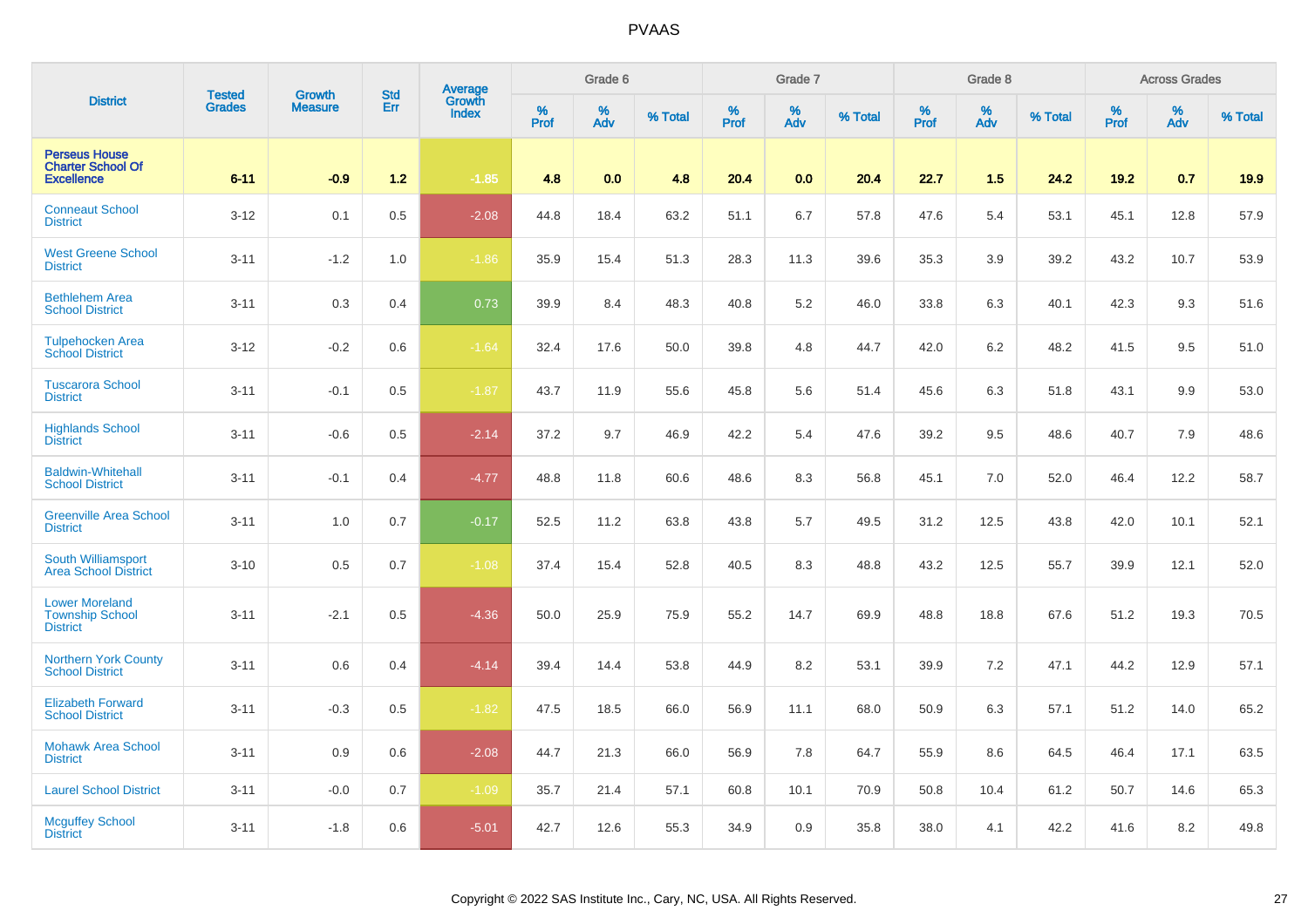|                                                                                | <b>Tested</b> | <b>Growth</b>  | <b>Std</b> | Average                |                  | Grade 6  |         |           | Grade 7  |         |           | Grade 8  |         |                  | <b>Across Grades</b> |         |
|--------------------------------------------------------------------------------|---------------|----------------|------------|------------------------|------------------|----------|---------|-----------|----------|---------|-----------|----------|---------|------------------|----------------------|---------|
| <b>District</b>                                                                | <b>Grades</b> | <b>Measure</b> | Err        | Growth<br><b>Index</b> | %<br><b>Prof</b> | %<br>Adv | % Total | %<br>Prof | %<br>Adv | % Total | %<br>Prof | %<br>Adv | % Total | %<br><b>Prof</b> | %<br>Adv             | % Total |
| <b>Perseus House</b><br><b>Charter School Of</b><br><b>Excellence</b>          | $6 - 11$      | $-0.9$         | $1.2$      | $-1.85$                | 4.8              | 0.0      | 4.8     | 20.4      | 0.0      | 20.4    | 22.7      | 1.5      | 24.2    | 19.2             | 0.7                  | 19.9    |
| <b>West Branch Area</b><br><b>School District</b>                              | $3 - 11$      | 0.4            | 0.8        | $-0.62$                | 32.8             | 6.6      | 39.3    | 48.6      | 6.8      | 55.4    | 50.0      | 3.0      | 53.0    | 42.6             | 6.8                  | 49.4    |
| <b>Benton Area School</b><br><b>District</b>                                   | $3 - 10$      | $-0.4$         | 0.9        | $-1.05$                | 43.5             | 8.7      | 52.2    | 37.3      | 5.1      | 42.4    | 46.2      | 2.6      | 48.7    | 42.6             | 8.4                  | 51.0    |
| <b>Montrose Area School</b><br><b>District</b>                                 | $3 - 10$      | 1.0            | 0.7        | $-0.88$                | 40.2             | 28.3     | 68.5    | 38.2      | 13.2     | 51.5    | 45.0      | 10.0     | 55.0    | 43.8             | 18.3                 | 62.0    |
| <b>Freedom Area School</b><br><b>District</b>                                  | $3 - 11$      | $-1.9$         | 0.7        | $-2.80$                | 36.8             | 12.6     | 49.4    | 37.9      | 1.9      | 39.8    | 40.3      | 1.3      | 41.6    | 38.8             | 6.0                  | 44.7    |
| <b>Howard Gardner</b><br><b>Multiple Intelligence</b><br><b>Charter School</b> | $3 - 8$       | $-1.2$         | 1.2        | $-2.23$                | 39.4             | 3.0      | 42.4    | 63.6      | 0.0      | 63.6    | 55.6      | 11.1     | 66.7    | 48.8             | 7.1                  | 55.9    |
| <b>Franklin Area School</b><br><b>District</b>                                 | $3 - 11$      | 0.3            | 0.6        | $-3.37$                | 41.7             | 12.6     | 54.3    | 36.6      | 4.9      | 41.5    | 43.0      | 5.9      | 48.9    | 40.2             | $6.2\,$              | 46.4    |
| <b>Bristol Borough School</b><br><b>District</b>                               | $3 - 12$      | 0.4            | 0.7        | $-0.78$                | 28.4             | 18.2     | 46.6    | 39.5      | 7.4      | 46.9    | 27.7      | 6.0      | 33.7    | 33.3             | 8.0                  | 41.4    |
| <b>Fell Charter School</b>                                                     | $3 - 8$       | 3.1            | 2.3        | 0.37                   | 50.0             | 6.2      | 56.2    |           |          |         |           |          |         | 60.5             | 4.0                  | 64.5    |
| <b>KIPP West</b><br><b>Philadelphia Charter</b><br><b>School</b>               | $3 - 8$       | $-0.4$         | 1.2        | $-0.75$                | 19.4             | 0.0      | 19.4    | 25.0      | 0.0      | 25.0    | 16.7      | 0.0      | 16.7    | 17.6             | 0.6                  | 18.1    |
| <b>Belle Vernon Area</b><br><b>School District</b>                             | $3 - 11$      | $-0.1$         | 0.6        | $-1.14$                | 49.6             | 14.8     | 64.4    | 47.8      | 4.4      | 52.2    | 44.1      | 6.4      | 50.5    | 47.7             | 8.9                  | 56.6    |
| <b>Bethlehem-Center</b><br><b>School District</b>                              | $3 - 10$      | $-2.1$         | 0.8        | $-4.03$                | 29.8             | 1.5      | 31.3    | 28.6      | $0.0\,$  | 28.6    | 29.2      | 0.0      | 29.2    | 35.6             | 3.6                  | 39.2    |
| <b>Cranberry Area School</b><br><b>District</b>                                | $3 - 12$      | $-0.0$         | 0.7        | $-0.17$                | 52.1             | 9.4      | 61.5    | 41.0      | 2.1      | 43.2    | 46.7      | 9.3      | 56.0    | 44.5             | $7.7\,$              | 52.2    |
| <b>Greater Nanticoke</b><br><b>Area School District</b>                        | $3 - 12$      | $-0.0$         | 0.6        | $-0.25$                | 26.7             | 6.0      | 32.8    | 23.6      | 1.9      | 25.5    | 35.6      | 3.5      | 39.1    | 29.8             | 5.0                  | 34.8    |
| Northwestern Lehigh<br><b>School District</b>                                  | $3 - 11$      | $-1.5$         | 0.5        | $-5.90$                | 46.0             | 15.3     | 61.3    | 51.0      | 7.1      | 58.1    | 40.1      | 16.6     | 56.7    | 48.0             | 12.1                 | 60.1    |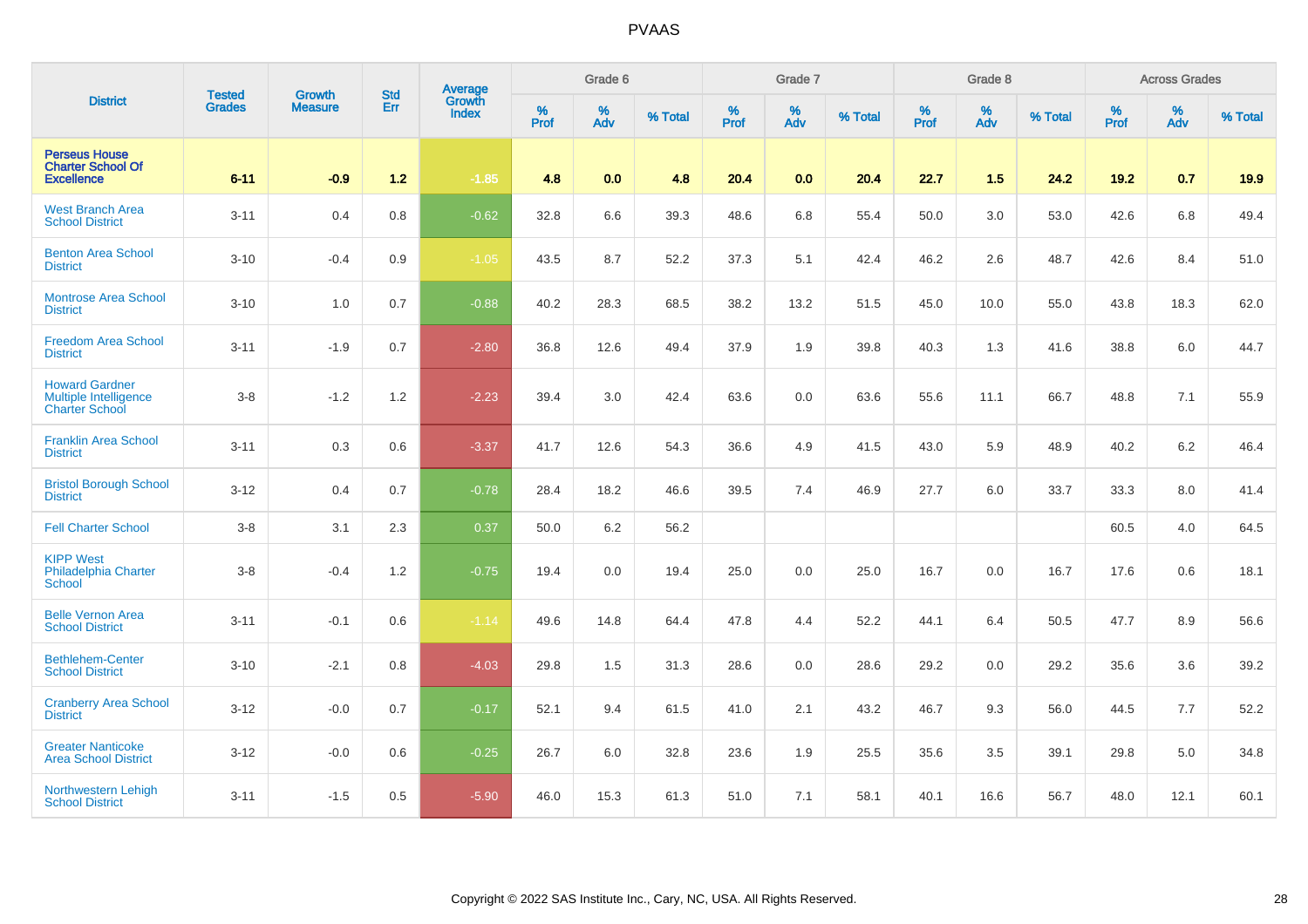|                                                                       | <b>Tested</b> | <b>Growth</b>  | <b>Std</b> | Average                |           | Grade 6  |         |           | Grade 7  |         |                  | Grade 8  |         |           | <b>Across Grades</b> |         |
|-----------------------------------------------------------------------|---------------|----------------|------------|------------------------|-----------|----------|---------|-----------|----------|---------|------------------|----------|---------|-----------|----------------------|---------|
| <b>District</b>                                                       | <b>Grades</b> | <b>Measure</b> | Err        | Growth<br><b>Index</b> | %<br>Prof | %<br>Adv | % Total | %<br>Prof | %<br>Adv | % Total | %<br><b>Prof</b> | %<br>Adv | % Total | %<br>Prof | %<br>Adv             | % Total |
| <b>Perseus House</b><br><b>Charter School Of</b><br><b>Excellence</b> | $6 - 11$      | $-0.9$         | $1.2$      | $-1.85$                | 4.8       | 0.0      | 4.8     | 20.4      | 0.0      | 20.4    | 22.7             | 1.5      | 24.2    | 19.2      | 0.7                  | 19.9    |
| <b>Mastery Charter</b><br>School - Clymer<br>Elementary               | $3-6$         | 1.7            | 1.5        | 1.09                   | 24.1      | 3.4      | 27.6    |           |          |         |                  |          |         | 17.5      | 0.8                  | 18.3    |
| <b>Manheim Central</b><br><b>School District</b>                      | $3 - 11$      | $-0.3$         | 0.5        | $-0.70$                | 48.3      | 9.2      | 57.5    | 37.6      | 6.2      | 43.8    | 41.9             | 11.7     | 53.6    | 42.2      | 11.1                 | 53.2    |
| <b>Bloomsburg Area</b><br><b>School District</b>                      | $3 - 10$      | $-0.8$         | 0.7        | $-2.19$                | 43.3      | 15.6     | 58.9    | 36.3      | 7.8      | 44.1    | 50.0             | 6.0      | 56.0    | 46.3      | 11.7                 | 57.9    |
| <b>Mars Area School</b><br><b>District</b>                            | $3 - 10$      | $-1.1$         | 0.4        | $-3.43$                | 45.1      | 33.8     | 79.0    | 51.6      | 17.4     | 69.0    | 56.1             | 9.4      | 65.6    | 51.3      | 23.7                 | 75.1    |
| <b>Keystone Academy</b><br><b>Charter School</b>                      | $3 - 8$       | 0.9            | 0.8        | $-0.53$                | 38.7      | 19.4     | 58.1    | 47.4      | 3.5      | 50.9    | 40.7             | 8.5      | 49.2    | 40.7      | $7.4$                | 48.1    |
| <b>Upper Moreland</b><br><b>Township School</b><br><b>District</b>    | $3 - 11$      | $-0.3$         | 0.4        | $-3.84$                | 42.4      | 21.0     | 63.4    | 53.7      | 8.4      | 62.1    | 41.0             | 14.2     | 55.1    | 46.0      | 16.1                 | 62.1    |
| Shanksville-<br><b>Stonycreek School</b><br><b>District</b>           | $3 - 10$      | 0.6            | 1.4        | 0.34                   | 41.7      | 16.7     | 58.3    | 45.0      | 5.0      | 50.0    | 44.4             | 5.6      | 50.0    | 49.2      | 8.5                  | 57.6    |
| Mt Lebanon School<br><b>District</b>                                  | $3 - 11$      | 0.4            | 0.4        | $-1.43$                | 39.7      | 50.2     | 89.8    | 46.8      | 35.3     | 82.2    | 52.4             | 35.7     | 88.1    | 48.2      | 38.9                 | 87.0    |
| <b>Ligonier Valley School</b><br><b>District</b>                      | $3 - 11$      | $-0.8$         | 0.7        | $-1.58$                | 46.0      | 16.0     | 62.0    | 40.5      | 2.7      | 43.2    | 45.9             | 10.2     | 56.1    | 44.7      | 12.8                 | 57.6    |
| <b>Mount Pleasant Area</b><br><b>School District</b>                  | $3 - 11$      | $-2.9$         | 0.6        | $-5.11$                | 41.6      | 12.0     | 53.6    | 42.2      | 2.8      | 45.1    | 38.7             | 6.4      | 45.2    | 42.0      | 8.5                  | 50.5    |
| <b>Forest City Regional</b><br><b>School District</b>                 | $3 - 12$      | $-2.2$         | 0.9        | $-2.36$                | 36.7      | 6.1      | 42.9    | 39.5      | 5.3      | 44.7    | 52.1             | 8.3      | 60.4    | 44.0      | 8.8                  | 52.8    |
| <b>Wilkes-Barre Area</b><br><b>School District</b>                    | $3 - 11$      | $-1.0$         | 0.5        | $-3.12$                | 32.4      | 8.7      | 41.1    | 27.6      | 1.8      | 29.4    | 24.7             | 3.7      | 28.4    | 27.8      | 4.6                  | 32.3    |
| <b>Hazleton Area School</b><br><b>District</b>                        | $3 - 11$      | 0.5            | 0.4        | 0.46                   | 24.8      | 4.8      | 29.6    | 24.8      | 2.8      | 27.5    | 26.1             | 6.5      | 32.6    | 28.6      | 4.0                  | 32.6    |
| <b>Shippensburg Area</b><br><b>School District</b>                    | $3 - 11$      | $-1.6$         | 0.4        | $-5.27$                | 30.4      | 12.9     | 43.3    | 40.6      | 5.9      | 46.5    | 47.0             | 10.1     | 57.1    | 41.0      | 11.2                 | 52.2    |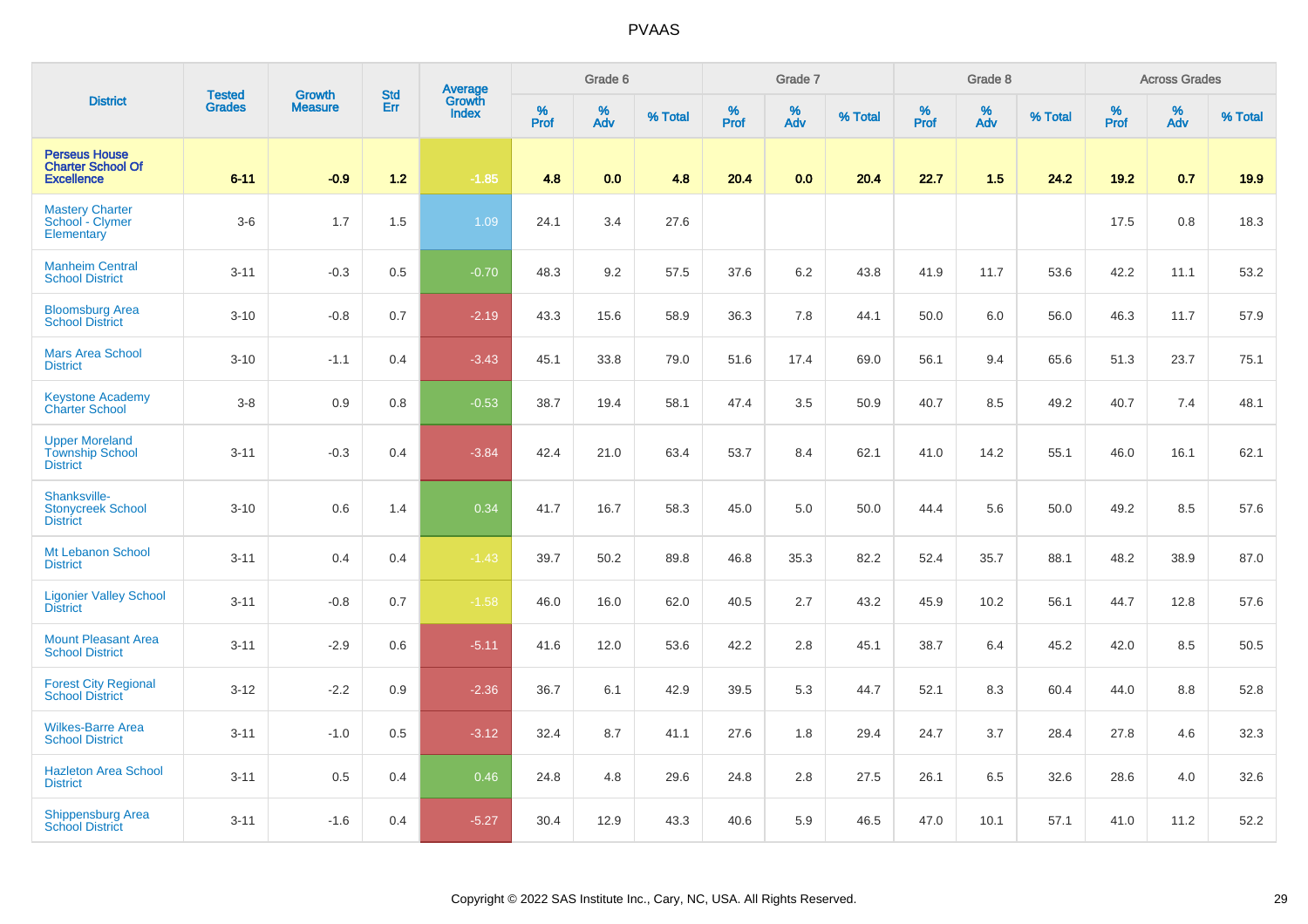|                                                                       | <b>Tested</b> | <b>Growth</b>  | <b>Std</b> |                                          |                     | Grade 6  |         |                     | Grade 7  |         |                     | Grade 8  |         |                     | <b>Across Grades</b> |         |
|-----------------------------------------------------------------------|---------------|----------------|------------|------------------------------------------|---------------------|----------|---------|---------------------|----------|---------|---------------------|----------|---------|---------------------|----------------------|---------|
| <b>District</b>                                                       | <b>Grades</b> | <b>Measure</b> | Err        | <b>Average</b><br>Growth<br><b>Index</b> | $\%$<br><b>Prof</b> | %<br>Adv | % Total | $\%$<br><b>Prof</b> | %<br>Adv | % Total | $\%$<br><b>Prof</b> | %<br>Adv | % Total | $\%$<br><b>Prof</b> | $\%$<br>Adv          | % Total |
| <b>Perseus House</b><br><b>Charter School Of</b><br><b>Excellence</b> | $6 - 11$      | $-0.9$         | $1.2$      | $-1.85$                                  | 4.8                 | 0.0      | 4.8     | 20.4                | 0.0      | 20.4    | 22.7                | 1.5      | 24.2    | 19.2                | 0.7                  | 19.9    |
| <b>Upper Adams School</b><br><b>District</b>                          | $3 - 11$      | 0.7            | 0.6        | $-0.01$                                  | 40.2                | 16.2     | 56.4    | 37.7                | 6.6      | 44.3    | 51.5                | 0.0      | 51.5    | 43.6                | 8.8                  | 52.4    |
| <b>Pittsburgh School</b><br><b>District</b>                           | $3 - 11$      | $-1.6$         | 0.2        | $-8.53$                                  | 27.7                | 11.6     | 39.2    | 33.3                | 6.0      | 39.3    | 30.7                | 7.3      | 38.0    | 29.7                | 7.6                  | 37.3    |
| <b>Uniontown Area</b><br><b>School District</b>                       | $3 - 11$      | 0.5            | 0.6        | $-0.49$                                  | 40.7                | 14.8     | 55.6    | 37.3                | 3.6      | 40.9    | 42.4                | 3.3      | 45.6    | 39.1                | 11.0                 | 50.1    |
| <b>West Mifflin Area</b><br><b>School District</b>                    | $3 - 12$      | $-3.0$         | 0.5        | $-5.97$                                  | 37.4                | 5.4      | 42.9    | 38.9                | 1.0      | 39.8    | 35.2                | 4.4      | 39.6    | 37.4                | 4.4                  | 41.8    |
| <b>Abington Heights</b><br><b>School District</b>                     | $3 - 11$      | $-0.6$         | 0.5        | $-1.31$                                  | 50.7                | 19.1     | 69.8    | 63.6                | 10.7     | 74.3    |                     |          |         | 52.3                | 18.0                 | 70.3    |
| <b>Global Leadership</b><br><b>Academy Charter</b><br><b>School</b>   | $3-8$         | 0.6            | 1.9        | $-0.13$                                  |                     |          |         | 14.3                | 0.0      | 14.3    | 25.0                | 0.0      | 25.0    | 13.4                | 0.0                  | 13.4    |
| <b>Infinity Charter School</b>                                        | $3-8$         | $-0.5$         | 1.3        | $-0.69$                                  | 50.0                | 38.5     | 88.5    | 62.5                | 25.0     | 87.5    | 68.2                | 18.2     | 86.4    | 56.6                | 31.5                 | 88.1    |
| <b>Frazier School District</b>                                        | $3 - 11$      | $-1.8$         | 0.8        | $-3.66$                                  | 48.8                | 17.5     | 66.2    | 43.0                | 12.8     | 55.8    | 20.4                | 3.7      | 24.1    | 40.8                | 10.9                 | 51.7    |
| <b>Blairsville-Saltsburg</b><br><b>School District</b>                | $3 - 11$      | $-0.1$         | 0.7        | $-3.63$                                  | 40.4                | 22.5     | 62.9    | 38.6                | 9.9      | 48.5    | 50.6                | 14.1     | 64.7    | 41.8                | 15.1                 | 56.9    |
| <b>Shade-Central City</b><br><b>School District</b>                   | $3 - 11$      | $-2.8$         | 1.4        | $-2.71$                                  | 44.4                | 14.8     | 59.3    | 25.0                | 0.0      | 25.0    | 29.2                | 0.0      | 29.2    | 35.1                | 6.0                  | 41.0    |
| <b>Carbondale Area</b><br><b>School District</b>                      | $3 - 10$      | $-1.3$         | 0.7        | $-2.95$                                  | 23.1                | 2.2      | 25.3    | 29.4                | 3.5      | 32.9    | 42.4                | 5.7      | 48.1    | 30.0                | 3.2                  | 33.3    |
| <b>Forest Area School</b><br><b>District</b>                          | $3 - 11$      | $-1.6$         | 1.2        | $-1.32$                                  | 37.5                | 4.2      | 41.7    | 24.2                | 12.1     | 36.4    | 28.1                | 3.1      | 31.2    | 40.8                | 6.6                  | 47.4    |
| <b>Tamaqua Area School</b><br><b>District</b>                         | $3 - 12$      | $-0.4$         | 0.6        | $-2.14$                                  | 39.1                | 7.8      | 46.9    | 37.9                | 5.2      | 43.1    | 42.2                | 7.0      | 49.3    | 44.6                | 7.7                  | 52.3    |
| <b>Propel Charter School</b><br>- Braddock Hills                      | $3 - 11$      | $-3.7$         | 0.8        | $-4.64$                                  | 15.8                | 3.5      | 19.3    | 19.0                | 0.0      | 19.0    | 14.5                | 2.9      | 17.4    | 15.6                | 1.9                  | 17.5    |
| <b>Insight PA Cyber</b><br><b>Charter School</b>                      | $3 - 11$      | $-1.0$         | 1.6        | $-1.68$                                  | 31.6                | 5.3      | 36.8    | 37.0                | 11.1     | 48.2    | 48.2                | 11.1     | 59.3    | 41.5                | 9.2                  | 50.8    |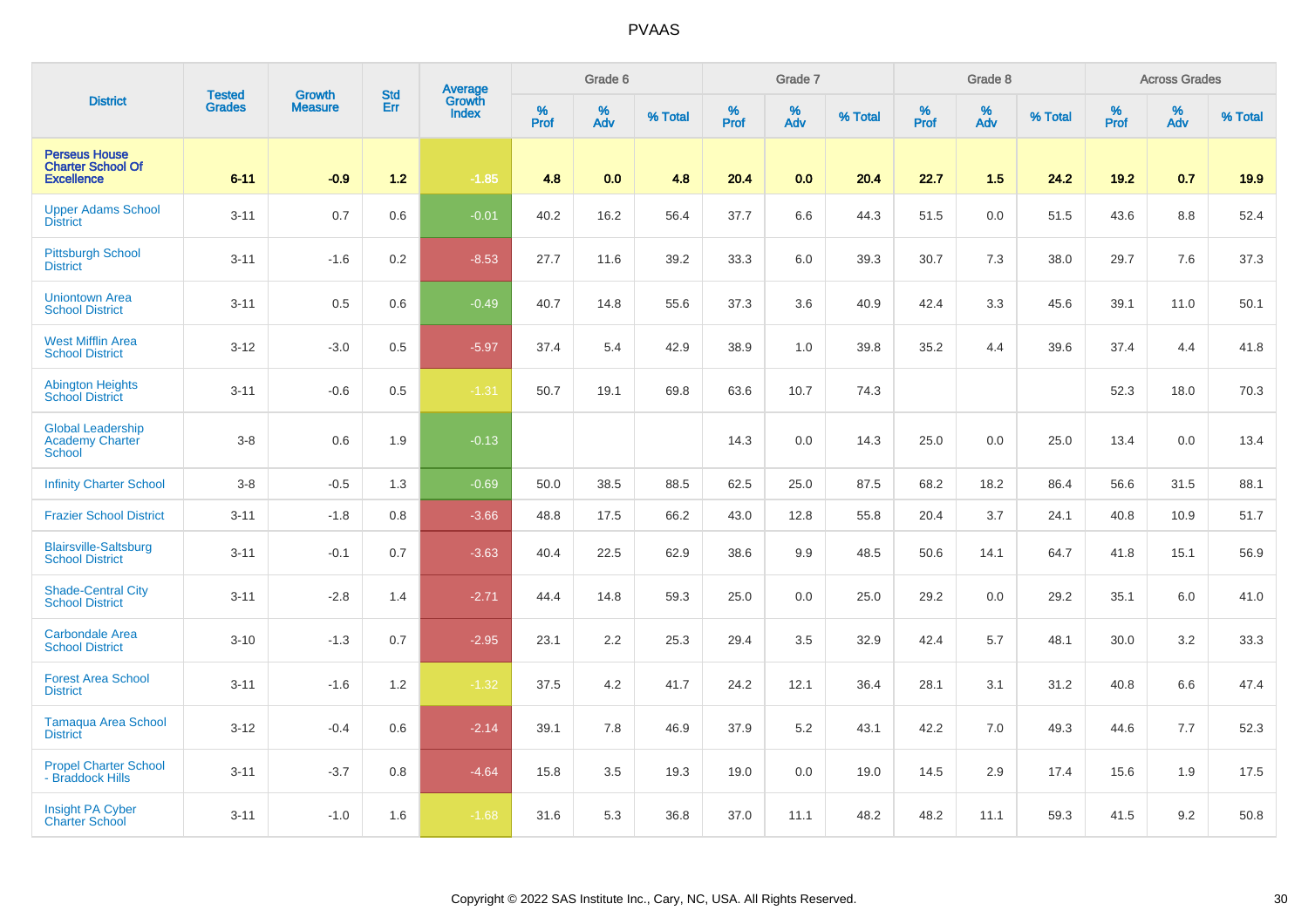| <b>District</b>                                                       | <b>Tested</b> | <b>Growth</b>  | <b>Std</b> | Average<br>Growth |          | Grade 6  |         |          | Grade 7  |         |           | Grade 8  |         |           | <b>Across Grades</b> |         |
|-----------------------------------------------------------------------|---------------|----------------|------------|-------------------|----------|----------|---------|----------|----------|---------|-----------|----------|---------|-----------|----------------------|---------|
|                                                                       | <b>Grades</b> | <b>Measure</b> | Err        | <b>Index</b>      | $%$ Prof | %<br>Adv | % Total | $%$ Prof | %<br>Adv | % Total | %<br>Prof | %<br>Adv | % Total | %<br>Prof | %<br>Adv             | % Total |
| <b>Perseus House</b><br><b>Charter School Of</b><br><b>Excellence</b> | $6 - 11$      | $-0.9$         | $1.2$      | $-1.85$           | 4.8      | 0.0      | 4.8     | 20.4     | 0.0      | 20.4    | 22.7      | 1.5      | 24.2    | 19.2      | 0.7                  | 19.9    |
| <b>Vision Academy</b><br><b>Charter School</b>                        | $3 - 8$       | $-0.9$         | 1.2        | $-2.67$           | 36.0     | 0.0      | 36.0    | 37.1     | 2.9      | 40.0    | 28.6      | 0.0      | 28.6    | 32.1      | 1.1                  | 33.2    |
| <b>Fleetwood Area</b><br><b>School District</b>                       | $3 - 10$      | $-1.3$         | 0.5        | $-3.53$           | 37.4     | 6.4      | 43.9    | 37.0     | $6.2\,$  | 43.2    | 45.1      | 8.0      | 53.1    | 42.1      | 7.7                  | 49.9    |
| <b>Harmony Area School</b><br><b>District</b>                         | $3 - 10$      | 0.8            | 1.8        | 0.46              | 54.2     | 12.5     | 66.7    | 33.3     | $0.0\,$  | 33.3    |           |          |         | 43.6      | 6.4                  | 50.0    |
| <b>Keystone School</b><br><b>District</b>                             | $3 - 11$      | 0.8            | 0.8        | $-2.41$           | 50.0     | 17.3     | 67.3    | 50.0     | 16.2     | 66.2    | 46.8      | 9.7      | 56.4    | 46.5      | 21.0                 | 67.5    |
| <b>Valley Grove School</b><br><b>District</b>                         | $3 - 10$      | 0.6            | 0.8        | $-0.07$           | 55.9     | 8.5      | 64.4    | 43.4     | 9.4      | 52.8    | 53.7      | 7.4      | 61.1    | 48.3      | 9.3                  | 57.6    |
| Northern Lebanon<br><b>School District</b>                            | $3 - 11$      | $-3.3$         | 0.5        | $-6.34$           | 43.1     | 9.2      | 52.3    | 35.3     | 1.3      | 36.6    | 32.3      | 2.6      | 34.8    | 41.8      | 7.5                  | 49.3    |
| <b>Central Valley School</b><br><b>District</b>                       | $3 - 10$      | $-2.0$         | 0.5        | $-4.47$           | 39.3     | 25.0     | 64.3    | 50.3     | 9.2      | 59.5    | 41.9      | 8.8      | 50.7    | 46.3      | 13.9                 | 60.2    |
| <b>Freeport Area School</b><br><b>District</b>                        | $3 - 10$      | 0.2            | 0.6        | $-0.91$           | 35.8     | 23.6     | 59.4    | 57.0     | 14.1     | 71.1    | 53.5      | 20.2     | 73.6    | 52.5      | 17.7                 | 70.1    |
| <b>West Jefferson Hills</b><br><b>School District</b>                 | $3 - 11$      | 0.0            | 0.4        | $-3.98$           | 50.5     | 19.9     | 70.4    | 60.2     | 13.1     | 73.3    | 57.6      | 17.7     | 75.4    | 53.0      | 20.4                 | 73.4    |
| <b>Oswayo Valley School</b><br><b>District</b>                        | $3 - 12$      | $-0.7$         | 1.2        | $-2.92$           | 40.7     | 18.5     | 59.3    | 48.2     | 0.0      | 48.2    | 51.6      | 6.4      | 58.1    | 54.7      | 11.8                 | 66.5    |
| <b>Northern Lehigh</b><br><b>School District</b>                      | $3 - 12$      | $-0.6$         | 0.7        | $-1.20$           | 44.4     | 6.2      | 50.6    | 36.7     | 4.2      | 40.8    | 41.7      | 5.6      | 47.2    | 42.1      | 5.6                  | 47.7    |
| <b>Trinity Area School</b><br><b>District</b>                         | $3 - 11$      | $-0.1$         | 0.4        | $-3.05$           | 43.1     | 14.7     | 57.8    | 48.7     | 9.2      | 58.0    | 48.2      | 13.5     | 61.6    | 46.8      | 15.3                 | 62.1    |
| <b>Bellefonte Area School</b><br><b>District</b>                      | $3 - 11$      | $-0.0$         | 0.5        | $-4.22$           | 40.3     | 19.3     | 59.7    | 50.6     | 6.0      | 56.6    | 32.2      | 8.8      | 41.0    | 44.8      | 12.3                 | 57.1    |
| Susquehanna<br><b>Community School</b><br><b>District</b>             | $3 - 11$      | 0.1            | 0.9        | $-1.03$           | 43.1     | 12.1     | 55.2    | 43.5     | 6.5      | 50.0    | 36.7      | 2.0      | 38.8    | 40.9      | 10.7                 | 51.6    |
| <b>Lower Dauphin School</b><br><b>District</b>                        | $3 - 11$      | $-0.9$         | 0.4        | $-4.32$           | 42.7     | 15.9     | 58.6    | 48.9     | 8.1      | 57.0    | 32.9      | 10.8     | 43.7    | 44.6      | 14.8                 | 59.4    |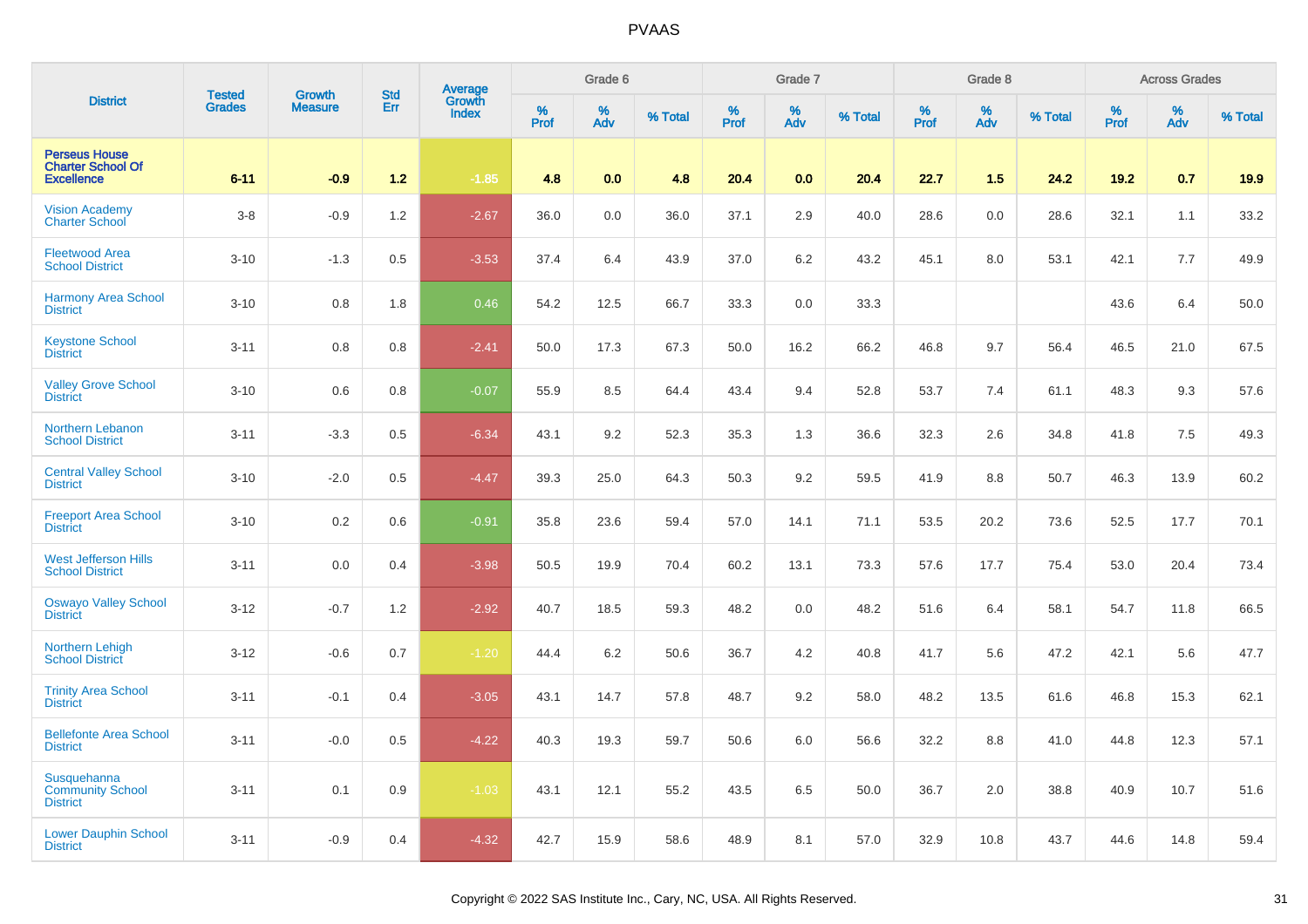|                                                                        | <b>Tested</b> | <b>Growth</b>  | <b>Std</b> | <b>Average</b><br>Growth |              | Grade 6     |         |           | Grade 7     |         |                  | Grade 8  |         |           | <b>Across Grades</b> |         |
|------------------------------------------------------------------------|---------------|----------------|------------|--------------------------|--------------|-------------|---------|-----------|-------------|---------|------------------|----------|---------|-----------|----------------------|---------|
| <b>District</b>                                                        | <b>Grades</b> | <b>Measure</b> | Err        | <b>Index</b>             | $\%$<br>Prof | $\%$<br>Adv | % Total | %<br>Prof | $\%$<br>Adv | % Total | %<br><b>Prof</b> | %<br>Adv | % Total | %<br>Prof | $\%$<br>Adv          | % Total |
| <b>Perseus House</b><br><b>Charter School Of</b><br><b>Excellence</b>  | $6 - 11$      | $-0.9$         | $1.2$      | $-1.85$                  | 4.8          | 0.0         | 4.8     | 20.4      | 0.0         | 20.4    | 22.7             | 1.5      | 24.2    | 19.2      | 0.7                  | 19.9    |
| <b>Crestwood School</b><br><b>District</b>                             | $3 - 11$      | $-0.8$         | 0.5        | $-1.58$                  | 48.2         | 26.2        | 74.4    | 51.1      | 5.0         | 56.1    | 47.9             | 13.2     | 61.1    | 48.5      | 14.6                 | 63.2    |
| Saint Clair Area<br><b>School District</b>                             | $3 - 8$       | $-1.8$         | 0.9        | $-2.93$                  | 58.0         | 6.0         | 64.0    | 36.5      | 7.7         | 44.2    | 41.5             | 2.4      | 43.9    | 43.9      | 4.7                  | 48.6    |
| Catasauqua Area<br><b>School District</b>                              | $3 - 12$      | $-1.3$         | 0.7        | $-1.95$                  | 55.4         | 9.5         | 64.9    | 33.3      | 2.9         | 36.3    | 24.4             | 7.8      | 32.2    | 36.9      | 5.3                  | 42.2    |
| <b>Young Scholars</b><br><b>Charter School</b>                         | $6 - 8$       | 0.5            | 0.9        | $-0.06$                  | 23.2         | 5.4         | 28.6    | 14.3      | 5.7         | 20.0    | 13.0             | 0.0      | 13.0    | 16.3      | 3.4                  | 19.7    |
| <b>Central Greene School</b><br><b>District</b>                        | $3 - 11$      | $-1.8$         | 0.6        | $-3.71$                  | 40.0         | 9.5         | 49.5    | 33.3      | 5.0         | 38.3    | 31.5             | 1.8      | 33.3    | 35.2      | 5.2                  | 40.3    |
| <b>Community Academy</b><br>Of Philadelphia<br><b>Charter School</b>   | $3 - 11$      | $-4.1$         | 1.0        | $-4.18$                  | 27.3         | 0.0         | 27.3    | 33.3      | 2.8         | 36.1    | 12.2             | 0.0      | 12.2    | 24.9      | 1.4                  | 26.3    |
| <b>Sullivan County</b><br><b>School District</b>                       | $3 - 10$      | $-3.1$         | 1.0        | $-2.96$                  | 62.0         | 6.0         | 68.0    | 41.2      | 5.9         | 47.1    | 40.0             | 2.9      | 42.9    | 40.0      | 6.0                  | 46.0    |
| <b>Montoursville Area</b><br><b>School District</b>                    | $3 - 12$      | $-1.3$         | 0.5        | $-2.40$                  | 55.2         | 16.8        | 72.0    | 51.1      | $7.5\,$     | 58.6    | 45.4             | 10.6     | 56.0    | 48.5      | 14.2                 | 62.6    |
| <b>Panther Valley School</b><br><b>District</b>                        | $3 - 12$      | 0.1            | 0.6        | 0.24                     | 33.1         | 1.6         | 34.7    | 34.6      | 2.7         | 37.3    | 32.7             | 4.7      | 37.4    | 31.1      | 4.0                  | 35.1    |
| <b>Hempfield Area School</b><br><b>District</b>                        | $3 - 12$      | $-0.3$         | 0.3        | $-3.43$                  | 41.4         | 20.3        | 61.6    | 52.8      | 14.0        | 66.8    | 50.0             | 12.4     | 62.4    | 48.7      | 16.2                 | 64.9    |
| <b>Erie Rise Leadership</b><br><b>Academy Charter</b><br><b>School</b> | $3 - 8$       | 0.0            | 1.2        | $-0.41$                  | 6.9          | 0.0         | 6.9     | 4.8       | 2.4         | 7.1     | 0.0              | 0.0      | 0.0     | 7.8       | 0.5                  | 8.3     |
| <b>Pine-Richland School</b><br><b>District</b>                         | $3 - 11$      | $-3.0$         | 0.3        | $-8.46$                  | 55.8         | 26.4        | 82.2    | 57.0      | 18.5        | 75.6    | 56.2             | 27.0     | 83.3    | 52.7      | 28.2                 | 80.9    |
| <b>Monessen City School</b><br><b>District</b>                         | $3 - 10$      | $-3.2$         | 1.2        | $-2.75$                  | 18.0         | 2.6         | 20.5    | 13.3      | 0.0         | 13.3    | 4.8              | 0.0      | 4.8     | 15.2      | 0.6                  | 15.8    |
| <b>West Shore School</b><br><b>District</b>                            | $3 - 12$      | $-0.2$         | 0.3        | $-2.49$                  | 44.4         | 15.0        | 59.4    | 44.4      | 8.2         | 52.7    | 42.8             | 11.8     | 54.6    | 42.7      | 13.2                 | 55.9    |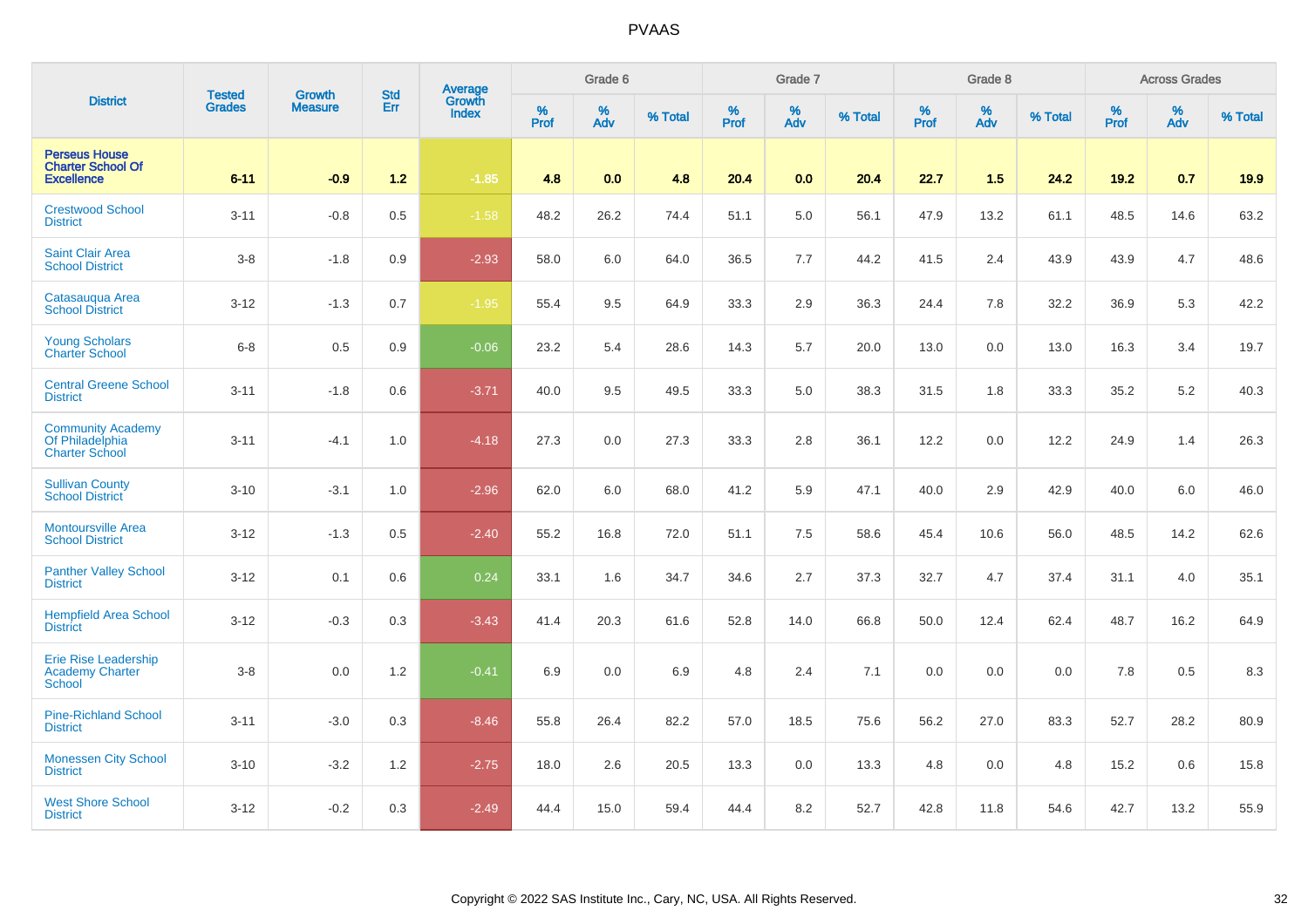|                                                                               | <b>Tested</b> | <b>Growth</b>  | <b>Std</b> |                                   |           | Grade 6     |         |           | Grade 7     |         |           | Grade 8  |         |           | <b>Across Grades</b> |         |
|-------------------------------------------------------------------------------|---------------|----------------|------------|-----------------------------------|-----------|-------------|---------|-----------|-------------|---------|-----------|----------|---------|-----------|----------------------|---------|
| <b>District</b>                                                               | <b>Grades</b> | <b>Measure</b> | Err        | Average<br>Growth<br><b>Index</b> | %<br>Prof | $\%$<br>Adv | % Total | %<br>Prof | $\%$<br>Adv | % Total | %<br>Prof | %<br>Adv | % Total | %<br>Prof | %<br>Adv             | % Total |
| <b>Perseus House</b><br><b>Charter School Of</b><br><b>Excellence</b>         | $6 - 11$      | $-0.9$         | $1.2$      | $-1.85$                           | 4.8       | 0.0         | 4.8     | 20.4      | 0.0         | 20.4    | 22.7      | 1.5      | 24.2    | 19.2      | 0.7                  | 19.9    |
| <b>Kiski Area School</b><br><b>District</b>                                   | $3 - 11$      | $-2.3$         | 0.4        | $-5.07$                           | 41.3      | 18.4        | 59.6    | 53.8      | 7.5         | 61.3    | 45.8      | 5.0      | 50.8    | 47.0      | 13.3                 | 60.4    |
| <b>Propel Charter School-</b><br>Hazelwood                                    | $3 - 8$       | $-0.7$         | 1.2        | $-1.40$                           | 14.3      | 0.0         | 14.3    | 14.3      | 4.8         | 19.0    | 16.0      | 0.0      | 16.0    | 10.2      | 0.6                  | 10.8    |
| <b>Upper Dauphin Area</b><br><b>School District</b>                           | $3 - 11$      | $-1.6$         | 0.8        | $-2.08$                           | 41.7      | 16.7        | 58.3    | 48.6      | 8.1         | 56.8    | 41.4      | 8.6      | 50.0    | 42.4      | 12.8                 | 55.2    |
| <b>Alliance For Progress</b><br><b>Charter School</b>                         | $3 - 8$       | $-1.1$         | 1.2        | $-0.97$                           | 32.0      | 0.0         | 32.0    | 26.9      | 0.0         | 26.9    | 3.4       | 0.0      | 3.4     | 19.4      | 0.0                  | 19.4    |
| <b>Steel Valley School</b><br><b>District</b>                                 | $3 - 11$      | $-2.9$         | 0.7        | $-4.04$                           | 37.1      | 14.5        | 51.6    | 26.5      | 3.6         | 30.1    | 26.7      | 6.7      | 33.3    | 35.3      | 10.2                 | 45.5    |
| <b>Morrisville Borough</b><br><b>School District</b>                          | $3 - 11$      | $-0.9$         | 0.9        | $-0.99$                           | 19.2      | 1.9         | 21.2    | 32.7      | 0.0         | 32.7    | 27.9      | 0.0      | 27.9    | 27.6      | 1.9                  | 29.5    |
| <b>Austin Area School</b><br><b>District</b>                                  | $3 - 11$      | $-0.5$         | 1.7        | $-1.08$                           | 61.5      | 0.0         | 61.5    | 26.7      | 0.0         | 26.7    | 56.2      | 6.2      | 62.5    | 40.5      | 4.0                  | 44.6    |
| <b>Clearfield Area School</b><br><b>District</b>                              | $3 - 10$      | $-0.5$         | 0.5        | $-0.97$                           | 35.8      | 5.8         | 41.6    | 39.0      | 1.5         | 40.4    | 32.4      | 4.1      | 36.6    | 35.2      | 5.8                  | 41.0    |
| Cornwall-Lebanon<br><b>School District</b>                                    | $3 - 11$      | $-0.8$         | 0.3        | $-2.72$                           | 45.0      | 15.9        | 60.9    | 48.6      | $7.2\,$     | 55.8    | 49.4      | 12.2     | 61.6    | 44.4      | 12.6                 | 57.0    |
| <b>Reach Cyber Charter</b><br><b>School</b>                                   | $3 - 11$      | $-2.6$         | 0.9        | $-2.78$                           | 52.2      | 8.7         | 60.9    | 38.5      | 1.9         | 40.4    | 47.5      | 5.1      | 52.5    | 46.8      | 5.5                  | 52.3    |
| <b>Young Scholars of</b><br><b>Greater Allegheny</b><br><b>Charter School</b> | $3 - 8$       | $-1.6$         | 1.7        | $-0.93$                           | 40.0      | 0.0         | 40.0    | 35.0      | 0.0         | 35.0    |           |          |         | 29.9      | 0.8                  | 30.8    |
| <b>Keystone Oaks School</b><br><b>District</b>                                | $3 - 11$      | $-1.4$         | 0.6        | $-5.52$                           | 35.4      | 25.7        | 61.1    | 45.1      | 13.3        | 58.4    | 41.1      | 12.5     | 53.6    | 44.5      | 21.3                 | 65.8    |
| Mariana Bracetti<br><b>Academy Charter</b><br><b>School</b>                   | $3 - 10$      | 0.4            | 0.9        | $-0.00$                           | 17.8      | $0.0\,$     | 17.8    | 38.2      | 1.8         | 40.0    | 12.1      | 3.0      | 15.2    | 26.5      | $2.0\,$              | 28.5    |
| <b>Wilmington Area</b><br><b>School District</b>                              | $3 - 11$      | $-0.8$         | 0.8        | $-1.48$                           | 43.3      | 11.7        | 55.0    | 33.3      | 11.8        | 45.1    | 32.2      | 10.2     | 42.4    | 43.2      | 13.4                 | 56.6    |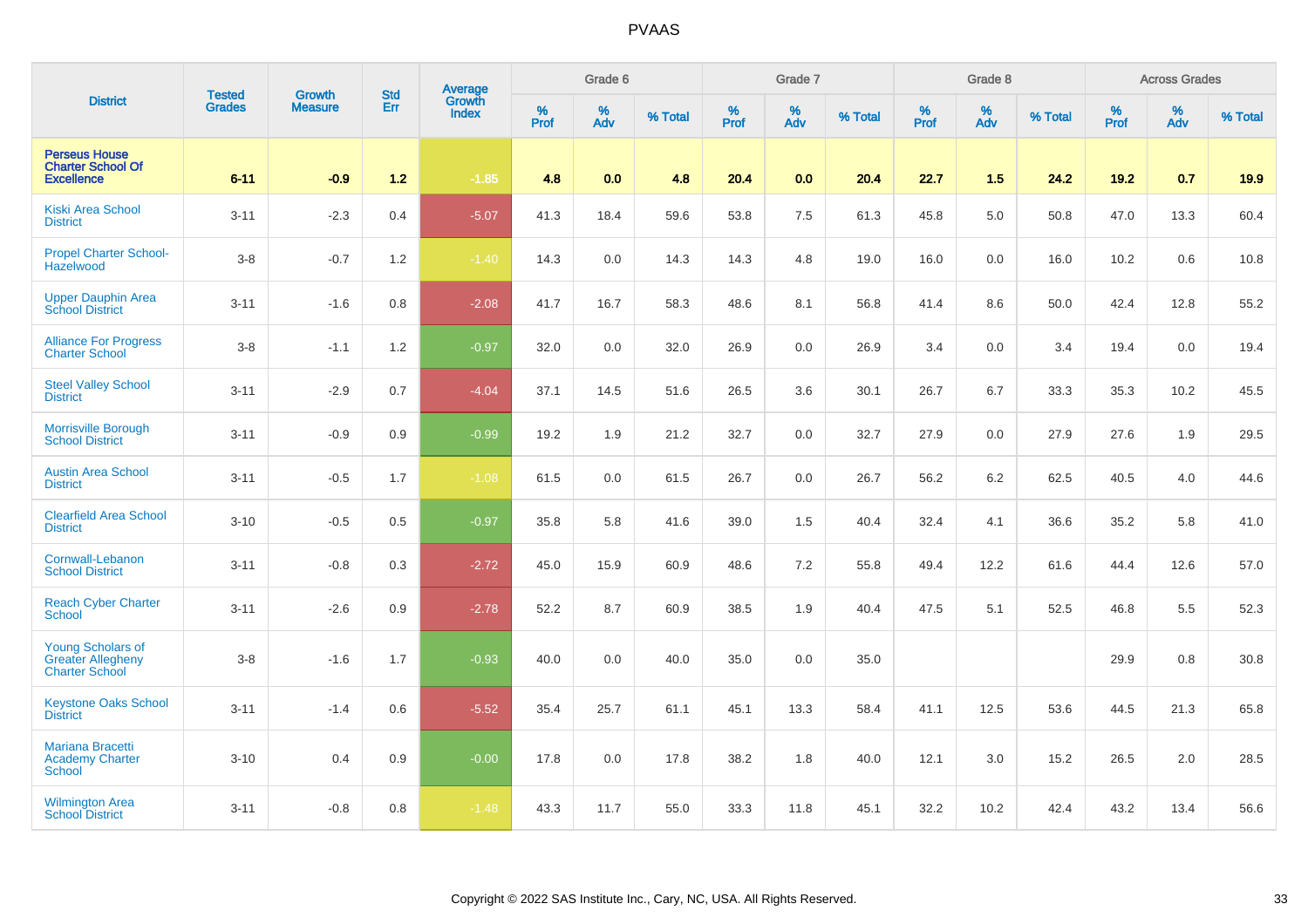|                                                                                    | <b>Tested</b> | <b>Growth</b>  | <b>Std</b> | <b>Average</b><br>Growth |           | Grade 6  |         |           | Grade 7  |         |           | Grade 8  |         |           | <b>Across Grades</b> |         |
|------------------------------------------------------------------------------------|---------------|----------------|------------|--------------------------|-----------|----------|---------|-----------|----------|---------|-----------|----------|---------|-----------|----------------------|---------|
| <b>District</b>                                                                    | <b>Grades</b> | <b>Measure</b> | Err        | <b>Index</b>             | %<br>Prof | %<br>Adv | % Total | %<br>Prof | %<br>Adv | % Total | %<br>Prof | %<br>Adv | % Total | %<br>Prof | %<br>Adv             | % Total |
| <b>Perseus House</b><br><b>Charter School Of</b><br><b>Excellence</b>              | $6 - 11$      | $-0.9$         | $1.2$      | $-1.85$                  | 4.8       | 0.0      | 4.8     | 20.4      | 0.0      | 20.4    | 22.7      | 1.5      | 24.2    | 19.2      | 0.7                  | 19.9    |
| <b>North Hills School</b><br><b>District</b>                                       | $3 - 11$      | $-1.2$         | 0.4        | $-3.31$                  | 45.2      | 26.0     | 71.2    | 51.8      | 20.0     | 71.8    | 48.3      | 18.4     | 66.7    | 50.2      | 22.0                 | 72.3    |
| <b>Kutztown Area School</b><br><b>District</b>                                     | $3 - 12$      | $-0.3$         | 0.8        | $-0.89$                  | 46.0      | 17.5     | 63.5    | 37.5      | 17.5     | 55.0    | 50.0      | 10.3     | 60.3    | 48.4      | 17.0                 | 65.5    |
| <b>Iroquois School District</b>                                                    | $3 - 11$      | $-0.1$         | 0.7        | $-0.39$                  | 39.5      | 19.8     | 59.3    | 38.8      | 6.1      | 44.9    | 44.0      | 10.0     | 54.0    | 42.6      | 12.8                 | 55.4    |
| <b>Blackhawk School</b><br><b>District</b>                                         | $3 - 11$      | $-3.2$         | 0.5        | $-6.30$                  | 43.4      | 16.4     | 59.8    | 52.8      | 4.9      | 57.7    | 39.7      | 6.7      | 46.4    | 48.1      | 10.9                 | 59.0    |
| Lehighton Area School<br><b>District</b>                                           | $3 - 11$      | $-1.0$         | 0.5        | $-3.70$                  | 40.8      | 8.3      | 49.2    | 42.3      | 5.7      | 48.0    | 34.2      | 9.8      | 43.9    | 41.8      | 8.6                  | 50.4    |
| <b>Harbor Creek School</b><br><b>District</b>                                      | $3 - 11$      | $-2.4$         | 0.5        | $-6.75$                  | 37.4      | 36.3     | 73.7    | 55.9      | 13.3     | 69.2    | 45.4      | 12.3     | 57.8    | 48.7      | 24.9                 | 73.6    |
| <b>Center For Student</b><br><b>Learning Charter</b><br><b>School At Pennsbury</b> | $6 - 12$      | 1.9            | 3.5        | 0.54                     |           |          |         |           |          |         | 25.0      | 8.3      | 33.3    | 26.9      | $3.8\,$              | 30.8    |
| <b>Burgettstown Area</b><br><b>School District</b>                                 | $3 - 11$      | $-3.6$         | 0.7        | $-4.89$                  | 58.5      | 7.7      | 66.2    | 32.9      | 2.4      | 35.4    | 35.6      | 5.5      | 41.1    | 40.5      | 8.8                  | 49.3    |
| <b>Esperanza Cyber</b><br><b>Charter School</b>                                    | $3 - 11$      | $-2.3$         | 1.3        | $-1.73$                  | 8.7       | 0.0      | 8.7     | 12.8      | 0.0      | 12.8    | 9.1       | 0.0      | 9.1     | 9.4       | 0.8                  | 10.2    |
| <b>Williams Valley School</b><br><b>District</b>                                   | $3 - 11$      | 0.3            | 0.8        | $-0.19$                  | 41.4      | 6.9      | 48.3    | 35.1      | 2.6      | 37.7    | 42.2      | 9.4      | 51.6    | 39.1      | 4.9                  | 44.0    |
| <b>Tri-Valley School</b><br><b>District</b>                                        | $3 - 10$      | $-2.4$         | 0.9        | $-3.85$                  | 36.7      | 6.1      | 42.9    | 36.7      | 0.0      | 36.7    | 40.5      | 9.5      | 50.0    | 41.3      | 8.0                  | 49.3    |
| <b>Hanover Area School</b><br><b>District</b>                                      | $3 - 11$      | $-2.1$         | 0.9        | $-2.93$                  | 14.6      | 9.1      | 23.6    | 15.5      | 0.0      | 15.5    | 14.3      | 2.4      | 16.7    | 20.2      | 2.3                  | 22.5    |
| <b>Connellsville Area</b><br><b>School District</b>                                | $3 - 11$      | $-2.2$         | 0.4        | $-5.74$                  | 32.7      | 6.4      | 39.1    | 27.4      | 5.1      | 32.4    | 33.8      | 3.6      | 37.4    | 33.6      | 5.9                  | 39.6    |
| Eugenio Maria De<br><b>Hostos Charter School</b>                                   | $3 - 8$       | $-0.5$         | 1.4        | $-1.78$                  | 16.7      | 16.7     | 33.3    | 18.2      | 9.1      | 27.3    | 46.7      | 0.0      | 46.7    | 35.0      | 6.7                  | 41.7    |
| <b>Springfield School</b><br><b>District</b>                                       | $3 - 11$      | $-0.9$         | 0.4        | $-2.85$                  | 53.6      | 25.6     | 79.2    | 58.6      | 20.9     | 79.5    | 51.5      | 18.2     | 69.7    | 52.1      | 26.9                 | 78.9    |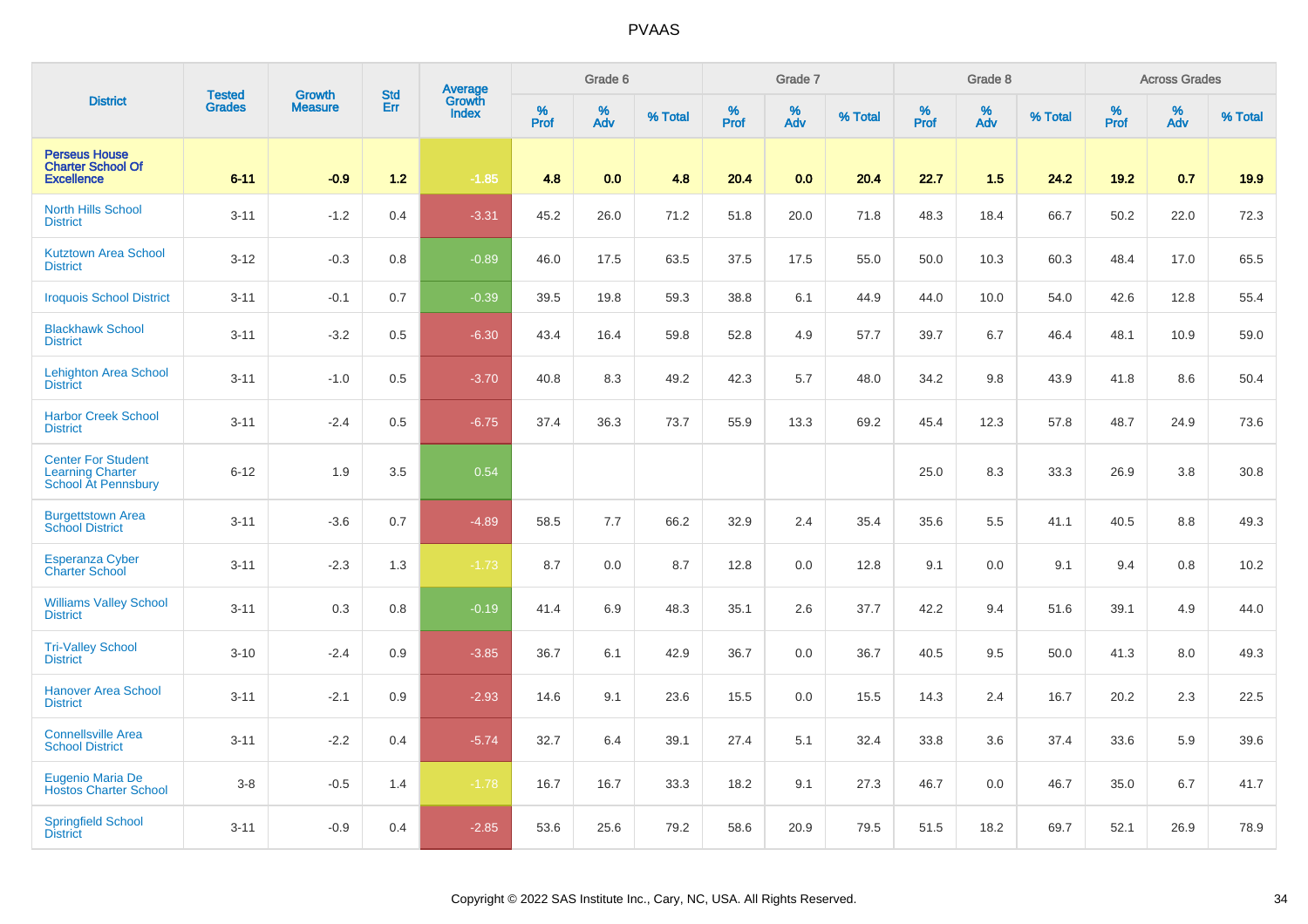|                                                                       | <b>Tested</b> | <b>Growth</b>  | <b>Std</b> |                                          |              | Grade 6     |         |                  | Grade 7  |         |           | Grade 8  |         |           | <b>Across Grades</b> |         |
|-----------------------------------------------------------------------|---------------|----------------|------------|------------------------------------------|--------------|-------------|---------|------------------|----------|---------|-----------|----------|---------|-----------|----------------------|---------|
| <b>District</b>                                                       | <b>Grades</b> | <b>Measure</b> | Err        | <b>Average</b><br>Growth<br><b>Index</b> | $\%$<br>Prof | $\%$<br>Adv | % Total | %<br><b>Prof</b> | %<br>Adv | % Total | %<br>Prof | %<br>Adv | % Total | %<br>Prof | %<br>Adv             | % Total |
| <b>Perseus House</b><br><b>Charter School Of</b><br><b>Excellence</b> | $6 - 11$      | $-0.9$         | $1.2$      | $-1.85$                                  | 4.8          | 0.0         | 4.8     | 20.4             | 0.0      | 20.4    | 22.7      | 1.5      | 24.2    | 19.2      | 0.7                  | 19.9    |
| <b>Souderton Area</b><br><b>School District</b>                       | $3 - 11$      | $-0.1$         | 0.3        | $-5.82$                                  | 48.0         | 16.2        | 64.2    | 56.6             | 10.1     | 66.8    | 47.3      | 11.1     | 58.4    | 50.2      | 17.4                 | 67.7    |
| <b>Shaler Area School</b><br><b>District</b>                          | $3 - 11$      | $-4.5$         | 0.4        | $-11.61$                                 | 39.8         | 10.6        | 50.4    | 50.0             | 7.8      | 57.8    | 46.9      | 12.9     | 59.8    | 46.7      | 13.0                 | 59.7    |
| <b>Franklin Towne</b><br><b>Charter Elementary</b><br>School          | $3-8$         | $-3.1$         | 1.2        | $-3.10$                                  | 48.2         | 7.4         | 55.6    | 53.6             | 7.1      | 60.7    | 59.1      | 0.0      | 59.1    | 50.6      | 6.8                  | 57.4    |
| <b>MaST Community</b><br>Charter School II                            | $3 - 10$      | $-4.6$         | 0.7        | $-6.45$                                  | 38.7         | 4.3         | 43.0    | 50.0             | 5.9      | 55.9    |           |          |         | 44.5      | 7.0                  | 51.5    |
| <b>Washington School</b><br><b>District</b>                           | $3 - 11$      | $-1.7$         | 0.7        | $-2.41$                                  | 39.6         | $6.2\,$     | 45.8    | 28.0             | 1.2      | 29.3    | 23.5      | 1.5      | 25.0    | 35.4      | 3.1                  | 38.6    |
| <b>Laurel Highlands</b><br><b>School District</b>                     | $3 - 11$      | $-1.7$         | 0.5        | $-3.99$                                  | 39.4         | 11.6        | 51.0    | 35.7             | 2.9      | 38.6    | 37.8      | 5.5      | 43.3    | 39.8      | 9.6                  | 49.4    |
| <b>Coatesville Area</b><br><b>School District</b>                     | $3 - 11$      | $-0.4$         | 0.4        | $-1.48$                                  | 30.3         | 2.8         | 33.1    | 30.8             | 4.4      | 35.2    | 26.3      | 2.9      | 29.3    | 28.5      | 3.0                  | 31.5    |
| <b>Blacklick Valley School</b><br><b>District</b>                     | $3 - 11$      | $-0.1$         | 1.0        | $-0.87$                                  | 52.6         | 7.9         | 60.5    | 35.4             | 0.0      | 35.4    | 34.2      | 0.0      | 34.2    | 43.2      | 3.7                  | 46.9    |
| <b>Bermudian Springs</b><br><b>School District</b>                    | $3 - 11$      | 0.2            | 0.6        | $-0.71$                                  | 37.5         | 10.6        | 48.1    | 44.5             | 5.9      | 50.4    | 39.8      | 6.5      | 46.3    | 42.4      | 6.9                  | 49.3    |
| <b>Waynesboro Area</b><br><b>School District</b>                      | $3 - 12$      | $-2.8$         | 0.4        | $-7.51$                                  | 38.4         | 14.0        | 52.4    | 37.6             | 7.1      | 44.7    | 37.5      | 12.8     | 50.3    | 41.0      | 12.0                 | 52.9    |
| Northgate School<br><b>District</b>                                   | $3 - 11$      | $-1.4$         | 0.8        | $-4.26$                                  | 59.0         | 11.5        | 70.5    | 36.1             | 9.8      | 45.9    | 37.5      | 17.9     | 55.4    | 45.5      | 12.8                 | 58.3    |
| <b>Perseus House</b><br><b>Charter School Of</b><br><b>Excellence</b> | $6 - 11$      | $-0.9$         | $1.2$      | $-1.85$                                  | 4.8          | 0.0         | 4.8     | 20.4             | 0.0      | 20.4    | 22.7      | 1.5      | 24.2    | 19.2      | 0.7                  | 19.9    |
| <b>Titusville Area School</b><br><b>District</b>                      | $3 - 11$      | $-0.4$         | 0.5        | $-0.96$                                  | 35.0         | 12.6        | 47.6    | 46.2             | 8.3      | 54.6    | 40.6      | 11.6     | 52.2    | 44.1      | 12.1                 | 56.2    |
| <b>Cameron County</b><br><b>School District</b>                       | $3 - 12$      | $-2.6$         | 1.0        | $-2.51$                                  | 48.7         | 25.6        | 74.4    | 39.0             | 0.0      | 39.0    | 43.2      | 5.4      | 48.6    | 50.4      | 14.0                 | 64.4    |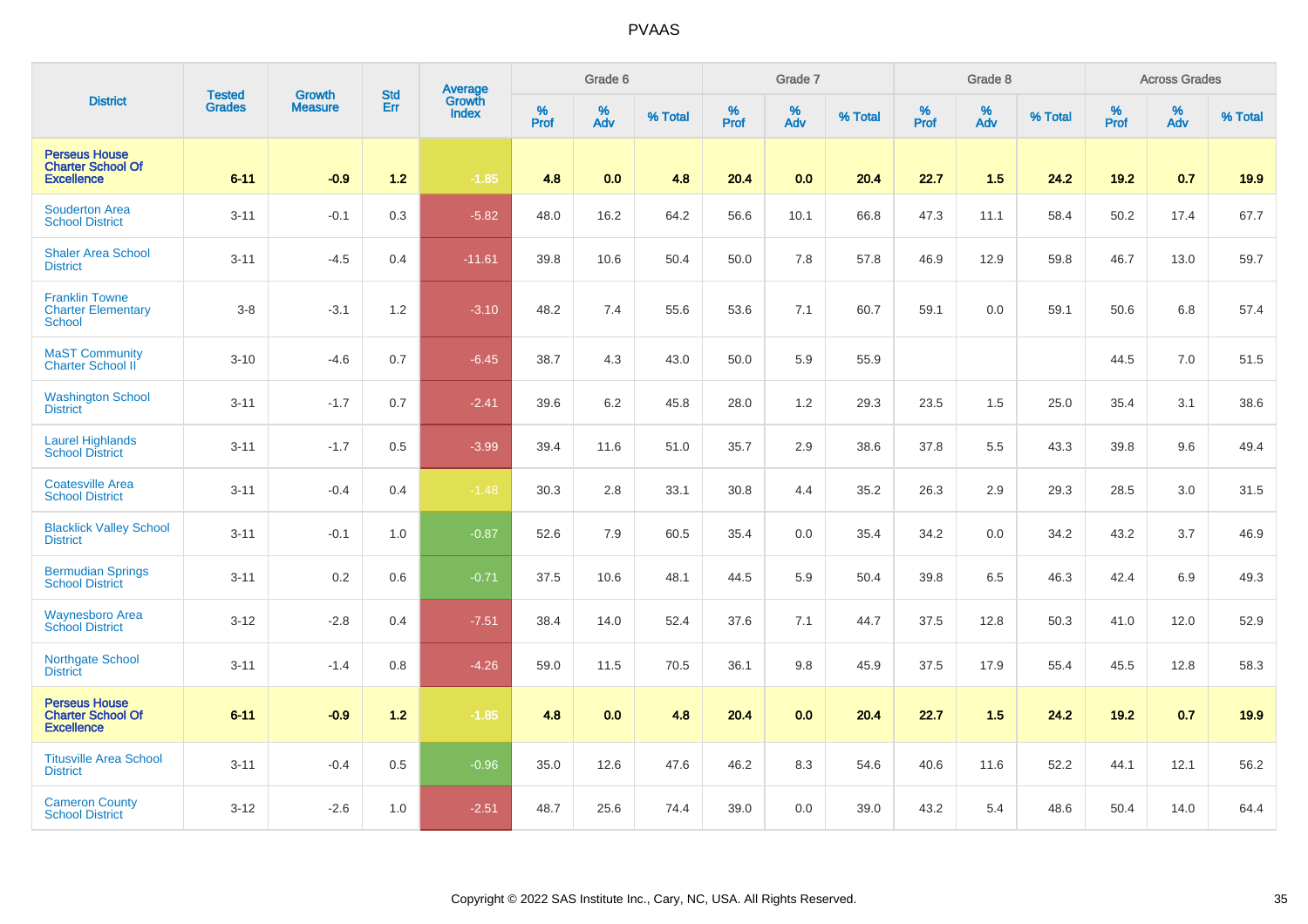|                                                                       | <b>Tested</b><br><b>Growth</b><br><b>Std</b> |                | Average |                        | Grade 6      |          |         | Grade 7   |          |         | Grade 8          |             |         | <b>Across Grades</b> |             |         |
|-----------------------------------------------------------------------|----------------------------------------------|----------------|---------|------------------------|--------------|----------|---------|-----------|----------|---------|------------------|-------------|---------|----------------------|-------------|---------|
| <b>District</b>                                                       | <b>Grades</b>                                | <b>Measure</b> | Err     | Growth<br><b>Index</b> | $\%$<br>Prof | %<br>Adv | % Total | %<br>Prof | %<br>Adv | % Total | %<br><b>Prof</b> | $\%$<br>Adv | % Total | %<br><b>Prof</b>     | $\%$<br>Adv | % Total |
| <b>Perseus House</b><br><b>Charter School Of</b><br><b>Excellence</b> | $6 - 11$                                     | $-0.9$         | $1.2$   | $-1.85$                | 4.8          | 0.0      | 4.8     | 20.4      | 0.0      | 20.4    | 22.7             | 1.5         | 24.2    | 19.2                 | 0.7         | 19.9    |
| <b>Centre Learning</b><br><b>Community Charter</b><br><b>School</b>   | $5 - 8$                                      | $-1.3$         | 2.1     | $-1.22$                |              |          |         | 37.5      | 12.5     | 50.0    | 47.1             | 11.8        | 58.8    | 51.8                 | 16.7        | 68.5    |
| <b>Penn Hills Charter</b><br>School of<br>Entrepreneurship            | $3 - 8$                                      | $-1.5$         | 1.0     | $-3.06$                | 37.1         | 8.6      | 45.7    | 34.2      | 0.0      | 34.2    | 45.4             | 0.0         | 45.4    | 40.8                 | 6.4         | 47.2    |
| <b>Middletown Area</b><br><b>School District</b>                      | $3 - 11$                                     | $-0.3$         | 0.6     | $-2.50$                | 28.7         | 7.0      | 35.7    | 43.8      | 5.6      | 49.3    | 38.5             | 3.8         | 42.3    | 37.8                 | 8.2         | 46.0    |
| <b>Windber Area School</b><br><b>District</b>                         | $3 - 11$                                     | $-1.4$         | 0.7     | $-1.99$                | 49.2         | 14.9     | 64.2    | 49.3      | 9.3      | 58.7    | 57.1             | 10.7        | 67.9    | 49.9                 | 11.8        | 61.7    |
| <b>Moniteau School</b><br><b>District</b>                             | $3 - 11$                                     | $-1.6$         | 0.7     | $-2.47$                | 33.3         | 19.0     | 52.4    | 32.1      | 6.0      | 38.1    | 44.0             | 1.3         | 45.3    | 40.5                 | 10.6        | 51.1    |
| <b>Carmichaels Area</b><br><b>School District</b>                     | $3 - 10$                                     | $-2.5$         | 0.8     | $-3.95$                | 25.8         | 7.6      | 33.3    | 33.3      | 1.5      | 34.8    | 35.2             | 1.4         | 36.6    | 32.5                 | 3.4         | 35.9    |
| <b>Norwin School District</b>                                         | $3 - 11$                                     | $-0.6$         | 0.3     | $-3.90$                | 40.9         | 36.6     | 77.4    | 60.2      | 18.0     | 78.3    | 52.5             | 13.8        | 66.4    | 51.8                 | 24.9        | 76.7    |
| Springfield Township<br>School District                               | $3 - 11$                                     | $-1.2$         | 0.5     | $-2.84$                | 51.4         | 15.0     | 66.5    | 56.3      | 10.8     | 67.1    | 47.3             | 14.0        | 61.3    | 52.1                 | 16.5        | 68.6    |
| <b>Camp Hill School</b><br><b>District</b>                            | $3 - 12$                                     | $-2.3$         | 0.7     | $-3.72$                | 53.3         | 8.0      | 61.3    | 63.7      | 5.5      | 69.2    | 49.6             | 15.3        | 64.9    | 52.7                 | 18.6        | 71.3    |
| Quakertown<br><b>Community School</b><br><b>District</b>              | $3 - 12$                                     | $-1.6$         | 0.4     | $-7.86$                | 40.2         | 19.3     | 59.5    | 40.4      | $7.5\,$  | 47.8    | 42.6             | 17.3        | 59.9    | 42.5                 | 12.6        | 55.1    |
| <b>Avonworth School</b><br><b>District</b>                            | $3 - 10$                                     | $-0.8$         | 0.5     | $-1.38$                | 49.6         | 25.6     | 75.2    | 62.3      | 7.7      | 70.0    | 61.0             | 16.1        | 77.1    | 52.4                 | 20.5        | 72.8    |
| <b>Independence Charter</b><br><b>School West</b>                     | $3 - 7$                                      | $-3.2$         | 1.8     | $-1.80$                | 15.4         | 7.7      | 23.1    | 15.8      | 0.0      | 15.8    |                  |             |         | 15.0                 | 2.6         | 17.7    |
| <b>Berlin Brothersvalley</b><br><b>School District</b>                | $3 - 11$                                     | $-1.0$         | 0.8     | $-3.00$                | 42.4         | 15.2     | 57.6    | 55.8      | 3.8      | 59.6    | 54.2             | 6.2         | 60.4    | 48.4                 | 8.4         | 56.8    |
| <b>Westmont Hilltop</b><br><b>School District</b>                     | $3 - 11$                                     | $-4.1$         | 0.7     | $-7.50$                | 36.4         | 12.1     | 48.5    | 47.1      | 1.2      | 48.2    | 56.4             | 4.3         | 60.6    | 41.9                 | 9.4         | 51.2    |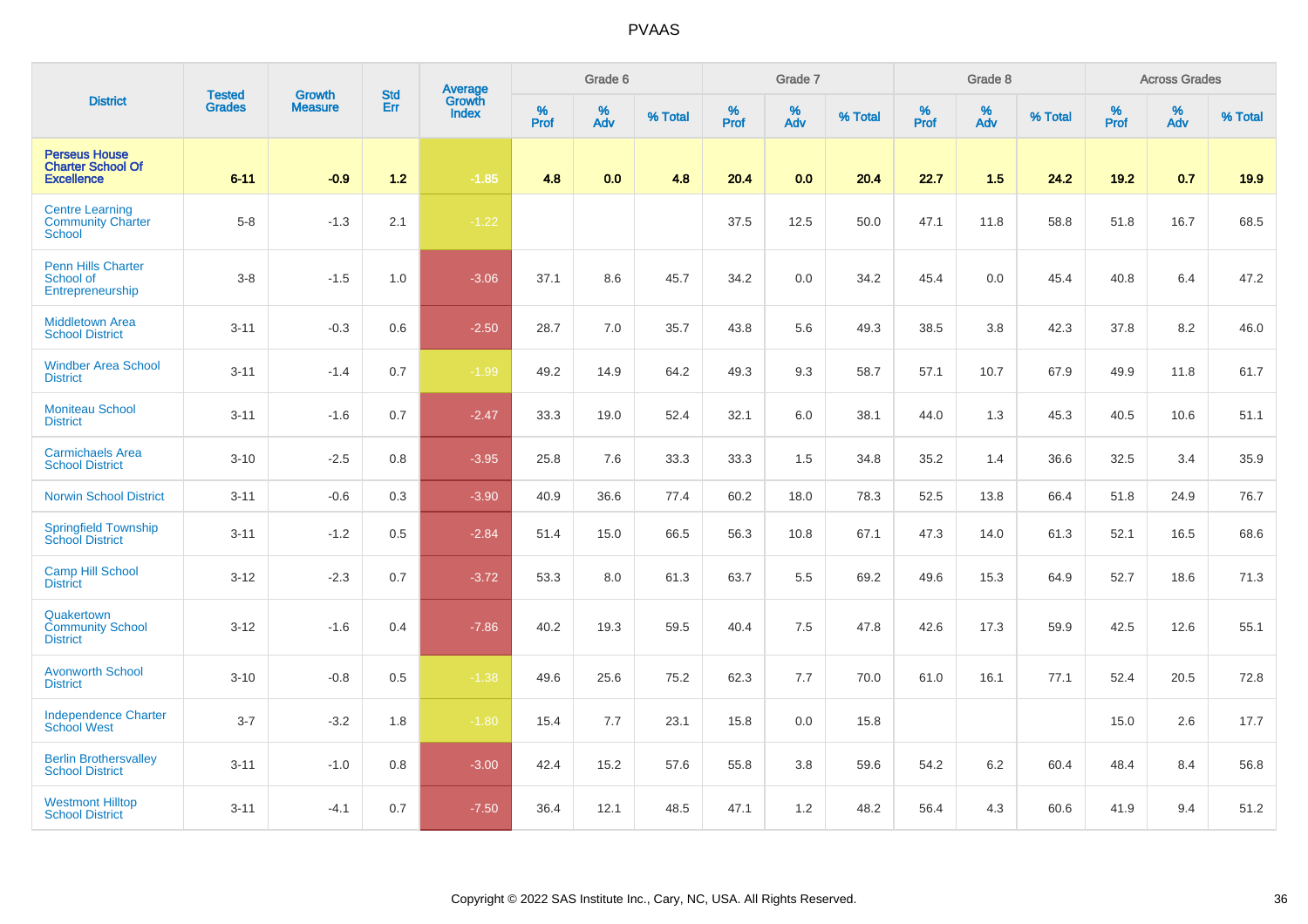|                                                                                   |                                |                                 |                   |                                          |                     | Grade 6     |         |                     | Grade 7  |         |                  | Grade 8                 |         |           | <b>Across Grades</b> |         |
|-----------------------------------------------------------------------------------|--------------------------------|---------------------------------|-------------------|------------------------------------------|---------------------|-------------|---------|---------------------|----------|---------|------------------|-------------------------|---------|-----------|----------------------|---------|
| <b>District</b>                                                                   | <b>Tested</b><br><b>Grades</b> | <b>Growth</b><br><b>Measure</b> | <b>Std</b><br>Err | <b>Average</b><br>Growth<br><b>Index</b> | $\%$<br><b>Prof</b> | $\%$<br>Adv | % Total | $\%$<br><b>Prof</b> | %<br>Adv | % Total | %<br><b>Prof</b> | $\frac{\%}{\text{Adv}}$ | % Total | %<br>Prof | %<br>Adv             | % Total |
| <b>Perseus House</b><br><b>Charter School Of</b><br><b>Excellence</b>             | $6 - 11$                       | $-0.9$                          | $1.2$             | $-1.85$                                  | 4.8                 | 0.0         | 4.8     | 20.4                | 0.0      | 20.4    | 22.7             | 1.5                     | 24.2    | 19.2      | 0.7                  | 19.9    |
| <b>Keystone Education</b><br><b>Center Charter School</b>                         | $3 - 12$                       | 0.7                             | 3.3               | 0.20                                     |                     |             |         |                     |          |         | 0.0              | 0.0                     | 0.0     | 0.0       | 0.0                  | 0.0     |
| <b>Southmoreland School</b><br><b>District</b>                                    | $3 - 11$                       | $-3.9$                          | 0.6               | $-6.43$                                  | 41.4                | 8.1         | 49.6    | 43.1                | 4.6      | 47.7    | 49.5             | 4.8                     | 54.4    | 44.6      | 6.8                  | 51.3    |
| <b>Greensburg Salem</b><br><b>School District</b>                                 | $3 - 11$                       | $-1.6$                          | 0.5               | $-3.24$                                  | 40.1                | 13.8        | 53.9    | 44.0                | 5.5      | 49.4    | 48.3             | 7.2                     | 55.6    | 42.8      | 11.4                 | 54.2    |
| <b>Derry Township</b><br><b>School District</b>                                   | $3 - 10$                       | $-1.3$                          | 1.3               | $-4.40$                                  | 38.2                | 44.1        | 82.4    | 66.7                | 20.8     | 87.5    | 46.7             | 53.3                    | 100.0   | 49.1      | 29.0                 | 78.2    |
| <b>Chichester School</b><br><b>District</b>                                       | $3 - 11$                       | $-4.0$                          | 0.7               | $-5.51$                                  | 37.2                | 9.0         | 46.2    | 31.2                | 6.2      | 37.5    | 41.1             | 0.0                     | 41.1    | 36.7      | 5.7                  | 42.4    |
| <b>Environmental Charter</b><br><b>School At Frick Park</b>                       | $3-9$                          | $-2.5$                          | 0.7               | $-3.49$                                  | 41.5                | 10.6        | 52.1    | 46.6                | 13.6     | 60.2    | 25.4             | 11.9                    | 37.3    | 43.3      | 14.6                 | 57.9    |
| Urban Pathways 6-12<br><b>Charter School</b>                                      | $6 - 11$                       | $-0.2$                          | 2.1               | $-0.24$                                  |                     |             |         | 22.2                | 0.0      | 22.2    | 0.0              | 0.0                     | 0.0     | 15.9      | 0.0                  | 15.9    |
| <b>Commodore Perry</b><br><b>School District</b>                                  | $3 - 11$                       | $-0.7$                          | 1.1               | $-0.58$                                  | 41.9                | 6.4         | 48.4    | 48.6                | 8.1      | 56.8    | 37.0             | 25.9                    | 63.0    | 48.6      | 13.1                 | 61.8    |
| <b>Fairfield Area School</b><br><b>District</b>                                   | $3 - 11$                       | $-1.0$                          | 0.8               | $-1.22$                                  | 44.3                | 6.6         | 50.8    | 45.4                | 1.8      | 47.3    | 37.0             | 5.6                     | 42.6    | 45.1      | 9.6                  | 54.6    |
| 21st Century Cyber<br><b>Charter School</b>                                       | $6 - 12$                       | $-2.2$                          | 0.7               | $-4.36$                                  | 48.2                | 16.7        | 64.9    | 54.9                | 10.5     | 65.4    | 58.0             | 6.7                     | 64.7    | 54.2      | 10.8                 | 65.0    |
| <b>Dunmore School</b><br><b>District</b>                                          | $3 - 11$                       | $-2.2$                          | 0.7               | $-4.01$                                  | 48.9                | 14.1        | 63.0    | 45.9                | 1.8      | 47.7    | 34.5             | 6.0                     | 40.5    | 44.8      | 9.4                  | 54.2    |
| <b>Ridley School District</b>                                                     | $3 - 12$                       | $-0.9$                          | 0.4               | $-3.09$                                  | 38.5                | 12.4        | 50.9    | 39.6                | 5.9      | 45.6    | 41.1             | 7.5                     | 48.6    | 42.4      | 10.0                 | 52.4    |
| South Park School<br><b>District</b>                                              | $3 - 11$                       | $-0.8$                          | 0.6               | $-2.28$                                  | 40.6                | 13.2        | 53.8    | 47.5                | 12.5     | 60.0    | 55.8             | 7.7                     | 63.5    | 50.5      | 13.2                 | 63.8    |
| <b>Nazareth Area School</b><br><b>District</b>                                    | $3 - 11$                       | $-2.5$                          | 0.4               | $-6.40$                                  | 43.3                | 23.0        | 66.3    | 56.0                | 8.6      | 64.7    | 51.9             | 8.5                     | 60.5    | 48.6      | 14.4                 | 63.0    |
| <b>Global Leadership</b><br><b>Academy Charter</b><br>School Southwest at<br>Huey | $3 - 8$                        | $-0.4$                          | 1.8               | $-1.72$                                  | 0.0                 | 0.0         | 0.0     |                     |          |         | 21.4             | 0.0                     | 21.4    | 11.1      | 0.0                  | 11.1    |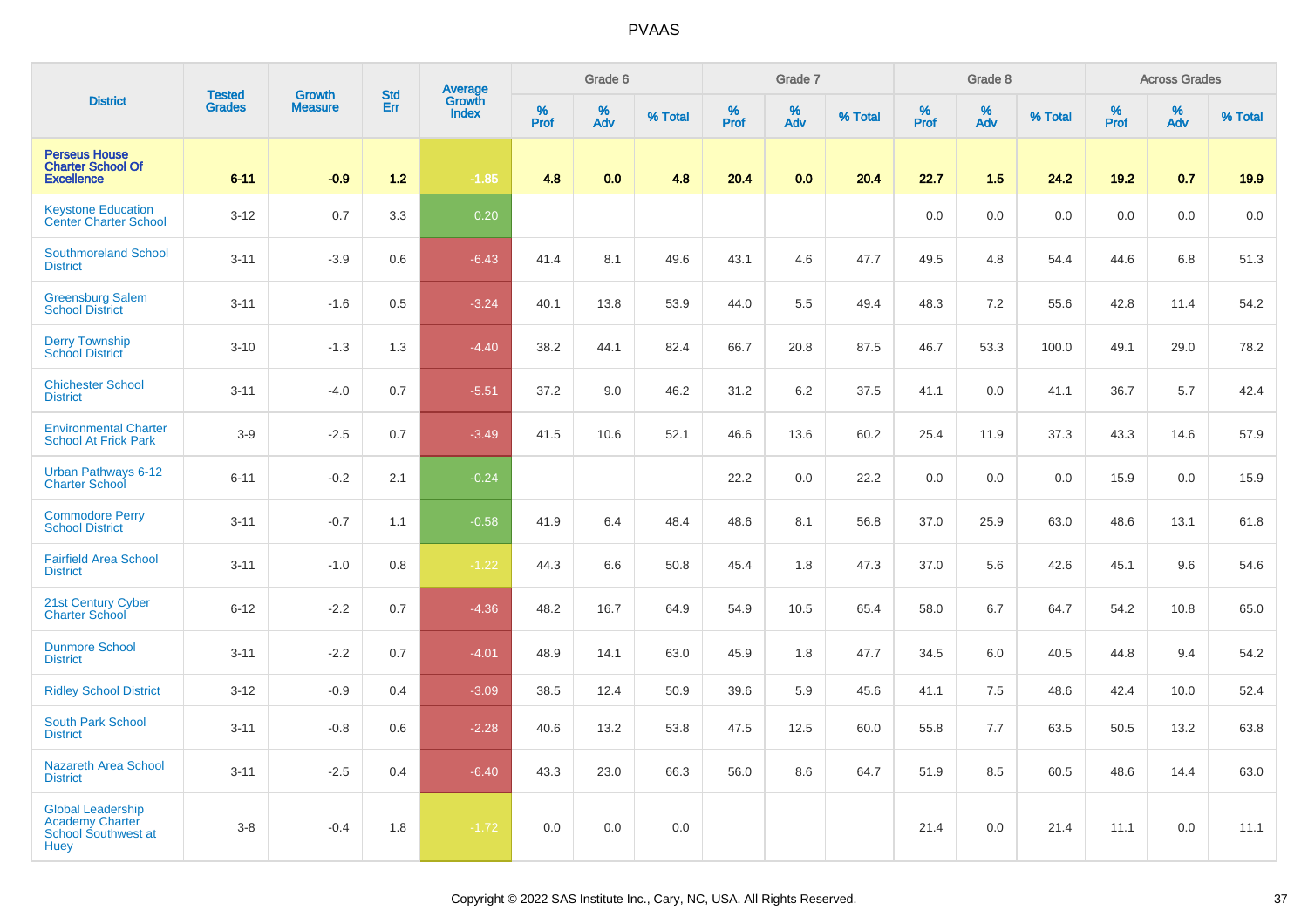|                                                                       | <b>Tested</b> | <b>Growth</b>  | <b>Std</b> | Average                |              | Grade 6  |         |           | Grade 7  |         |                  | Grade 8  |         |           | <b>Across Grades</b> |         |
|-----------------------------------------------------------------------|---------------|----------------|------------|------------------------|--------------|----------|---------|-----------|----------|---------|------------------|----------|---------|-----------|----------------------|---------|
| <b>District</b>                                                       | Grades        | <b>Measure</b> | Err        | Growth<br><b>Index</b> | $\%$<br>Prof | %<br>Adv | % Total | %<br>Prof | %<br>Adv | % Total | %<br><b>Prof</b> | %<br>Adv | % Total | %<br>Prof | %<br>Adv             | % Total |
| <b>Perseus House</b><br><b>Charter School Of</b><br><b>Excellence</b> | $6 - 11$      | $-0.9$         | $1.2$      | $-1.85$                | 4.8          | 0.0      | 4.8     | 20.4      | 0.0      | 20.4    | 22.7             | 1.5      | 24.2    | 19.2      | 0.7                  | 19.9    |
| Ambridge Area School<br><b>District</b>                               | $3 - 12$      | $-0.9$         | 0.6        | $-2.18$                | 36.9         | 12.6     | 49.5    | 36.2      | 8.7      | 44.9    | 37.1             | 6.4      | 43.6    | 37.5      | 12.2                 | 49.7    |
| Philipsburg-Osceola<br>Area School District                           | $3 - 11$      | $-4.8$         | 0.6        | $-8.12$                | 41.3         | 11.9     | 53.2    | 35.2      | 2.4      | 37.6    | 33.0             | 6.2      | 39.2    | 40.7      | 11.1                 | 51.8    |
| <b>Columbia Borough</b><br><b>School District</b>                     | $3 - 12$      | $-0.9$         | 0.8        | $-3.70$                | 31.0         | 8.4      | 39.4    | 20.0      | 4.3      | 24.3    | 21.6             | 1.4      | 23.0    | 27.1      | 6.8                  | 33.9    |
| New Kensington-<br><b>Arnold School District</b>                      | $3 - 11$      | $-1.0$         | 0.7        | $-1.55$                | 20.6         | 10.3     | 30.8    | 27.0      | 0.0      | 27.0    | 26.4             | 3.4      | 29.9    | 27.1      | 4.2                  | 31.3    |
| <b>Widener Partnership</b><br><b>Charter School</b>                   | $3 - 7$       | $-1.6$         | 1.1        | $-1.43$                | 15.8         | 2.6      | 18.4    | 14.0      | 0.0      | 14.0    |                  |          |         | 9.6       | 1.4                  | 11.0    |
| <b>Montgomery Area</b><br><b>School District</b>                      | $3 - 11$      | $-2.0$         | 0.8        | $-5.29$                | 43.6         | 19.4     | 62.9    | 34.7      | 4.2      | 38.9    | 50.0             | 6.9      | 56.9    | 42.9      | 11.7                 | 54.6    |
| <b>West York Area</b><br><b>School District</b>                       | $3 - 12$      | $-1.4$         | 0.5        | $-2.97$                | 38.5         | 9.3      | 47.8    | 35.9      | 5.3      | 41.2    | 41.2             | 5.2      | 46.4    | 37.8      | 8.4                  | 46.2    |
| <b>Deep Roots Charter</b><br>School                                   | $3-6$         | $-2.5$         | 1.4        | $-1.72$                | 19.0         | 2.4      | 21.4    |           |          |         |                  |          |         | 19.2      | 0.7                  | 19.9    |
| <b>Council Rock School</b><br><b>District</b>                         | $3 - 11$      | $-2.3$         | 0.2        | $-9.78$                | 49.7         | 26.1     | 75.9    | 52.3      | 13.9     | 66.2    | 46.6             | 14.5     | 61.1    | 50.8      | 17.6                 | 68.4    |
| <b>Propel Charter School-</b><br><b>Montour</b>                       | $3 - 10$      | $-1.8$         | 0.8        | $-2.37$                | 22.7         | 3.0      | 25.8    | 21.5      | 0.0      | 21.5    | 23.4             | 3.1      | 26.6    | 21.5      | 3.2                  | 24.7    |
| <b>Mastery Charter</b><br><b>School-Mann Campus</b>                   | $3-6$         | $-2.7$         | 1.7        | $-1.60$                | 27.8         | 0.0      | 27.8    |           |          |         |                  |          |         | 18.4      | 0.0                  | 18.4    |
| <b>Dover Area School</b><br><b>District</b>                           | $3 - 12$      | $-1.0$         | 0.4        | $-2.38$                | 41.4         | 17.1     | 58.6    | 48.6      | 7.1      | 55.7    | 44.7             | 5.7      | 50.4    | 44.8      | 10.8                 | 55.6    |
| Pennsylvania<br><b>Leadership Charter</b><br><b>School</b>            | $3 - 11$      | $-1.6$         | 0.5        | $-3.16$                | 51.3         | 16.2     | 67.5    | 43.2      | 14.2     | 57.4    | 48.7             | 11.8     | 60.5    | 49.6      | 15.0                 | 64.6    |
| <b>Mount Carmel Area</b><br><b>School District</b>                    | $3 - 11$      | $-2.5$         | 0.6        | $-4.10$                | 31.3         | 7.8      | 39.1    | 30.6      | 0.0      | 30.6    | 29.0             | 2.6      | 31.6    | 32.7      | 4.4                  | 37.2    |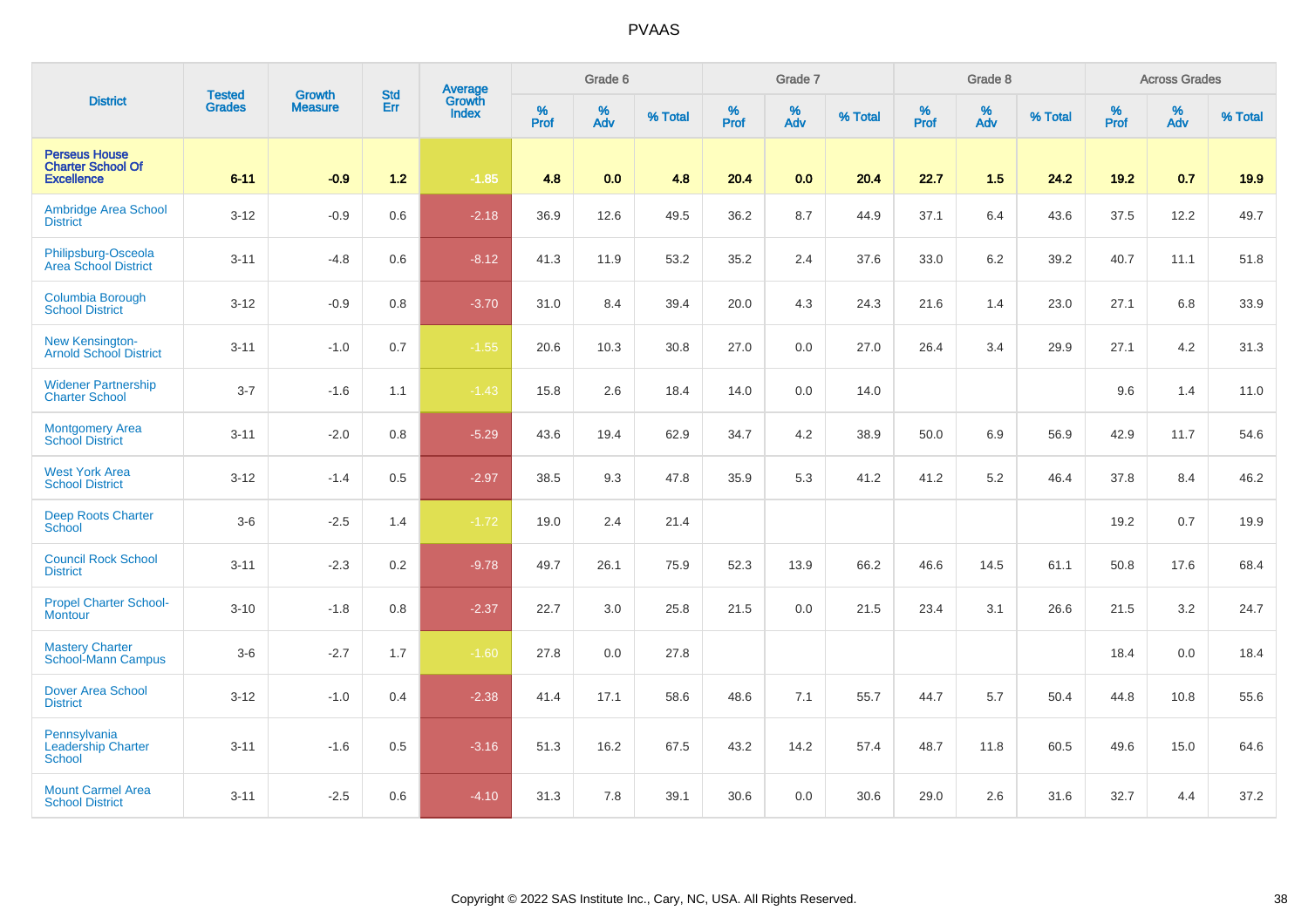|                                                                            |                                |                                 |                   | Average                |              | Grade 6     |         |           | Grade 7  |         |           | Grade 8  |         |           | <b>Across Grades</b> |         |
|----------------------------------------------------------------------------|--------------------------------|---------------------------------|-------------------|------------------------|--------------|-------------|---------|-----------|----------|---------|-----------|----------|---------|-----------|----------------------|---------|
| <b>District</b>                                                            | <b>Tested</b><br><b>Grades</b> | <b>Growth</b><br><b>Measure</b> | <b>Std</b><br>Err | Growth<br><b>Index</b> | $\%$<br>Prof | $\%$<br>Adv | % Total | %<br>Prof | %<br>Adv | % Total | %<br>Prof | %<br>Adv | % Total | %<br>Prof | %<br>Adv             | % Total |
| <b>Perseus House</b><br><b>Charter School Of</b><br><b>Excellence</b>      | $6 - 11$                       | $-0.9$                          | $1.2$             | $-1.85$                | 4.8          | 0.0         | 4.8     | 20.4      | 0.0      | 20.4    | 22.7      | 1.5      | 24.2    | 19.2      | 0.7                  | 19.9    |
| <b>Mastery Charter</b><br>School-Francis D.<br><b>Pastorius Elementary</b> | $3 - 8$                        | $-1.7$                          | 1.5               | $-1.76$                | 28.6         | 3.6         | 32.1    | 22.7      | 0.0      | 22.7    |           |          |         | 14.3      | 0.8                  | 15.1    |
| <b>Independence Charter</b><br>School                                      | $3 - 8$                        | $-2.1$                          | 0.7               | $-2.90$                | 39.0         | 18.3        | 57.3    | 38.3      | 11.1     | 49.4    | 50.9      | 7.0      | 57.9    | 35.6      | 11.9                 | 47.5    |
| <b>Lehigh Valley Dual</b><br><b>Language Charter</b><br>School             | $3 - 8$                        | $-0.8$                          | 2.5               | $-1.32$                | 58.3         | 0.0         | 58.3    |           |          |         |           |          |         | 34.3      | 0.0                  | 34.3    |
| Lampeter-Strasburg<br><b>School District</b>                               | $3 - 12$                       | $-1.0$                          | 0.5               | $-2.99$                | 48.5         | 27.4        | 76.0    | 56.6      | 10.1     | 66.7    | 49.5      | 10.0     | 59.5    | 50.0      | 20.6                 | 70.5    |
| <b>Neshannock Township</b><br><b>School District</b>                       | $3 - 10$                       | $-3.2$                          | 0.7               | $-4.59$                | 57.4         | 20.6        | 77.9    | 62.0      | 14.0     | 76.0    | 51.3      | 6.4      | 57.7    | 55.4      | 13.5                 | 68.9    |
| <b>Purchase Line School</b><br><b>District</b>                             | $3 - 12$                       | $-1.5$                          | 0.8               | $-2.85$                | 40.9         | 6.1         | 47.0    | 39.4      | 3.0      | 42.4    | 30.9      | 3.6      | 34.6    | 39.8      | 6.3                  | 46.1    |
| <b>Lakeview School</b><br><b>District</b>                                  | $3 - 11$                       | $-3.2$                          | 0.8               | $-3.93$                | 46.5         | 16.9        | 63.4    | 37.1      | 8.1      | 45.2    | 43.1      | 9.2      | 52.3    | 45.7      | 15.4                 | 61.1    |
| La Academia<br><b>Partnership Charter</b><br><b>School</b>                 | $6 - 11$                       | $-4.8$                          | 1.8               | $-2.67$                | 14.3         | 0.0         | 14.3    | 4.2       | 0.0      | 4.2     | 0.0       | 0.0      | 0.0     | 5.6       | 0.0                  | 5.6     |
| Commonwealth<br><b>Charter Academy</b><br><b>Charter School</b>            | $3 - 10$                       | $-3.1$                          | 0.9               | $-3.43$                | 56.0         | 12.0        | 68.0    | 49.1      | 8.8      | 57.9    | 39.6      | 4.2      | 43.8    | 45.3      | 10.1                 | 55.4    |
| <b>Ephrata Area School</b><br><b>District</b>                              | $3 - 11$                       | $-0.2$                          | 0.4               | $-2.91$                | 47.6         | 12.7        | 60.4    | 40.8      | $5.2\,$  | 46.0    | 39.2      | 7.3      | 46.5    | 45.1      | 12.6                 | 57.6    |
| <b>Wyomissing Area</b><br><b>School District</b>                           | $3 - 12$                       | $-1.6$                          | 0.6               | $-4.87$                | 50.5         | 21.8        | 72.3    | 47.3      | 11.6     | 58.9    | 46.4      | 13.6     | 60.0    | 46.4      | 19.4                 | 65.8    |
| <b>New Day Charter</b><br><b>School</b>                                    | $7 - 11$                       | $-1.7$                          | 3.2               | $-0.53$                |              |             |         |           |          |         | 11.1      | 0.0      | 11.1    | 11.1      | 0.0                  | 11.1    |
| <b>Woodland Hills School</b><br><b>District</b>                            | $3 - 12$                       | $-3.0$                          | 0.5               | $-5.51$                | 13.8         | 3.4         | 17.2    | 32.5      | 2.6      | 35.0    | 24.8      | 2.0      | 26.7    | 26.7      | 3.7                  | 30.4    |
| <b>Brentwood Borough</b><br><b>School District</b>                         | $3 - 11$                       | $-2.1$                          | 0.7               | $-2.85$                | 36.1         | 12.0        | 48.2    | 33.3      | 4.6      | 37.9    | 48.0      | 6.8      | 54.8    | 40.9      | 9.4                  | 50.3    |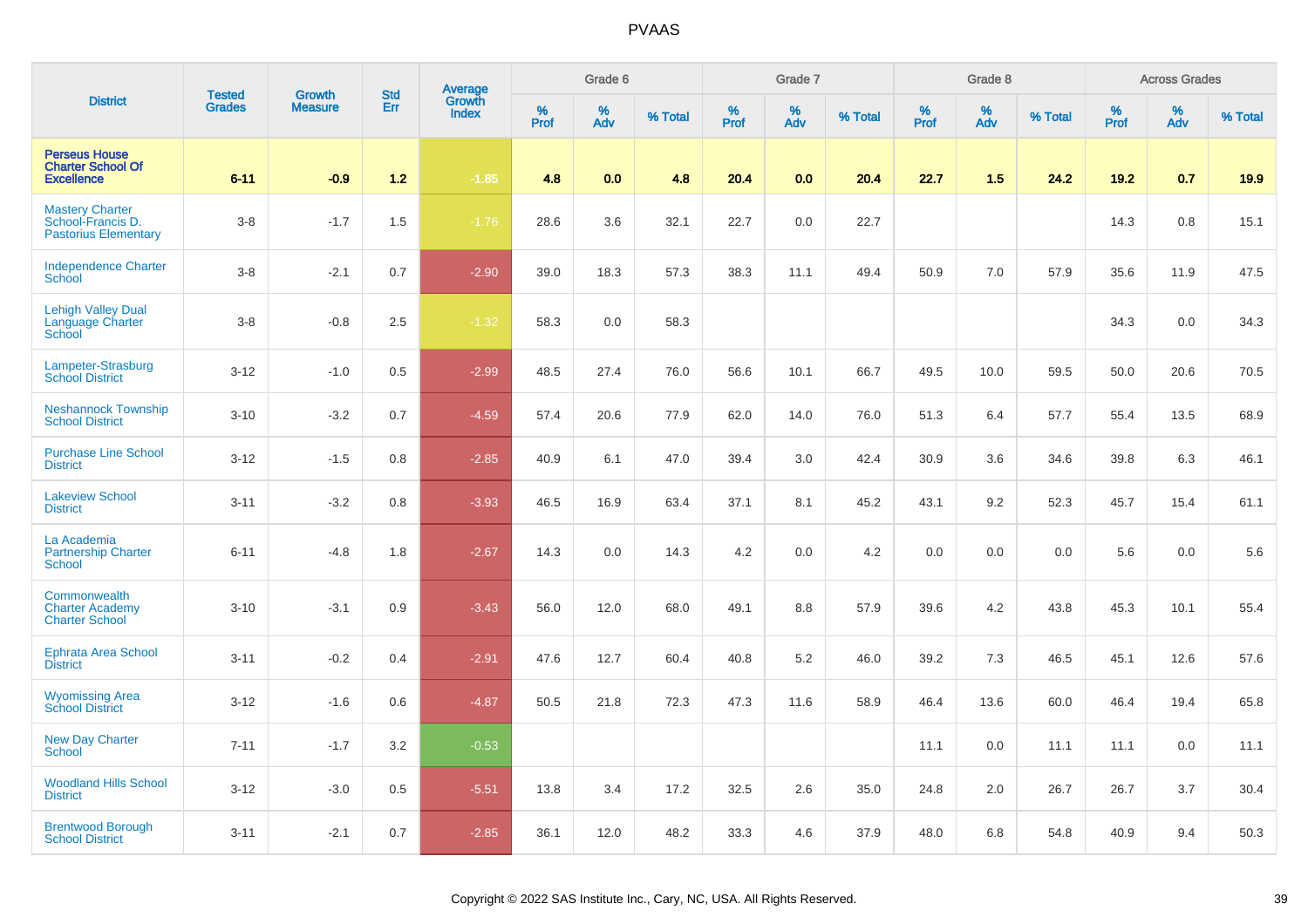|                                                                       |                                | <b>Growth</b>  | <b>Std</b> |                                          |                     | Grade 6  |         |                     | Grade 7  |         |                     | Grade 8     |         |                     | <b>Across Grades</b> |         |
|-----------------------------------------------------------------------|--------------------------------|----------------|------------|------------------------------------------|---------------------|----------|---------|---------------------|----------|---------|---------------------|-------------|---------|---------------------|----------------------|---------|
| <b>District</b>                                                       | <b>Tested</b><br><b>Grades</b> | <b>Measure</b> | Err        | <b>Average</b><br>Growth<br><b>Index</b> | $\%$<br><b>Prof</b> | %<br>Adv | % Total | $\%$<br><b>Prof</b> | %<br>Adv | % Total | $\%$<br><b>Prof</b> | $\%$<br>Adv | % Total | $\%$<br><b>Prof</b> | $\%$<br>Adv          | % Total |
| <b>Perseus House</b><br><b>Charter School Of</b><br><b>Excellence</b> | $6 - 11$                       | $-0.9$         | $1.2$      | $-1.85$                                  | 4.8                 | 0.0      | 4.8     | 20.4                | 0.0      | 20.4    | 22.7                | 1.5         | 24.2    | 19.2                | 0.7                  | 19.9    |
| <b>Achievement House</b><br><b>Charter School</b>                     | $7 - 11$                       | $-3.1$         | 1.6        | $-1.91$                                  |                     |          |         | 52.0                | 0.0      | 52.0    | 48.8                | 7.0         | 55.8    | 50.0                | 4.4                  | 54.4    |
| <b>Southeastern Greene</b><br><b>School District</b>                  | $3 - 10$                       | $-4.6$         | 1.0        | $-4.40$                                  | 42.4                | 12.1     | 54.6    | 36.7                | 6.1      | 42.9    | 48.8                | 2.3         | 51.2    | 41.1                | 14.3                 | 55.4    |
| <b>MaST Community</b><br><b>Charter School III</b>                    | $3-6$                          | $-0.7$         | 0.8        | $-0.88$                                  | 30.0                | 6.9      | 36.9    |                     |          |         |                     |             |         | 28.3                | 6.5                  | 34.8    |
| <b>Wilson School District</b>                                         | $3 - 12$                       | $-3.7$         | 0.5        | $-7.41$                                  | 52.1                | 11.6     | 63.7    | 47.6                | 8.4      | 56.0    | 47.8                | 11.1        | 58.9    | 47.0                | 13.2                 | 60.1    |
| Steelton-Highspire<br><b>School District</b>                          | $3 - 11$                       | $-1.9$         | 0.7        | $-3.25$                                  | 11.5                | 0.0      | 11.5    | 3.8                 | 0.0      | 3.8     | 5.9                 | 0.0         | 5.9     | 9.0                 | 0.0                  | 9.0     |
| <b>Whitehall-Coplay</b><br><b>School District</b>                     | $3 - 11$                       | $-1.0$         | 0.4        | $-2.56$                                  | 43.0                | 11.2     | 54.1    | 41.3                | 7.8      | 49.1    | 38.2                | 7.1         | 45.4    | 42.6                | 8.9                  | 51.5    |
| <b>Octorara Area School</b><br><b>District</b>                        | $3 - 11$                       | $-3.9$         | 0.6        | $-6.74$                                  | 53.3                | 8.3      | 61.7    | 28.9                | 5.2      | 34.1    | 40.5                | 6.0         | 46.6    | 42.6                | 9.0                  | 51.6    |
| Palmyra Area School<br><b>District</b>                                | $3 - 11$                       | $-0.7$         | 0.4        | $-2.98$                                  | 44.9                | 24.2     | 69.1    | 58.9                | 12.6     | 71.5    | 53.4                | 10.9        | 64.3    | 49.8                | 21.3                 | 71.1    |
| <b>Agora Cyber Charter</b><br>School                                  | $3 - 11$                       | $-2.5$         | 0.6        | $-4.31$                                  | 30.1                | 7.0      | 37.1    | 29.0                | 2.8      | 31.7    | 28.3                | 2.0         | 30.3    | 30.7                | 4.8                  | 35.5    |
| <b>Shikellamy School</b><br><b>District</b>                           | $3 - 10$                       | $-2.8$         | 0.5        | $-7.15$                                  | 29.1                | 9.8      | 38.9    | 41.5                | 8.5      | 50.0    | 35.8                | 7.4         | 43.2    | 38.2                | 9.0                  | 47.3    |
| <b>Northwest Area School</b><br><b>District</b>                       | $3 - 10$                       | $-2.3$         | 0.9        | $-2.59$                                  | 26.7                | 8.3      | 35.0    | 28.0                | 0.0      | 28.0    | 37.0                | 3.7         | 40.7    | 32.5                | 3.1                  | 35.6    |
| <b>Tunkhannock Area</b><br><b>School District</b>                     | $3 - 11$                       | $-3.4$         | 0.5        | $-6.34$                                  | 35.9                | 12.5     | 48.4    | 33.3                | 3.1      | 36.4    | 40.1                | 8.2         | 48.3    | 36.3                | 6.8                  | 43.0    |
| <b>Lebanon School</b><br><b>District</b>                              | $3 - 11$                       | $-0.4$         | 0.4        | $-2.17$                                  | 21.7                | 5.5      | 27.2    | 20.0                | 2.5      | 22.5    | 21.9                | 1.2         | 23.0    | 25.5                | 3.4                  | 28.8    |
| <b>Bensalem Township</b><br><b>School District</b>                    | $3 - 11$                       | $-1.5$         | 0.3        | $-4.35$                                  | 32.6                | 7.6      | 40.2    | 29.8                | 4.8      | 34.6    | 31.8                | 6.9         | 38.7    | 28.8                | 6.0                  | 34.8    |
| <b>Forest Hills School</b><br><b>District</b>                         | $3 - 11$                       | $-4.9$         | 0.6        | $-9.70$                                  | 48.3                | 6.7      | 55.0    | 30.9                | 3.2      | 34.2    | 22.3                | 2.5         | 24.8    | 39.3                | 7.6                  | 46.9    |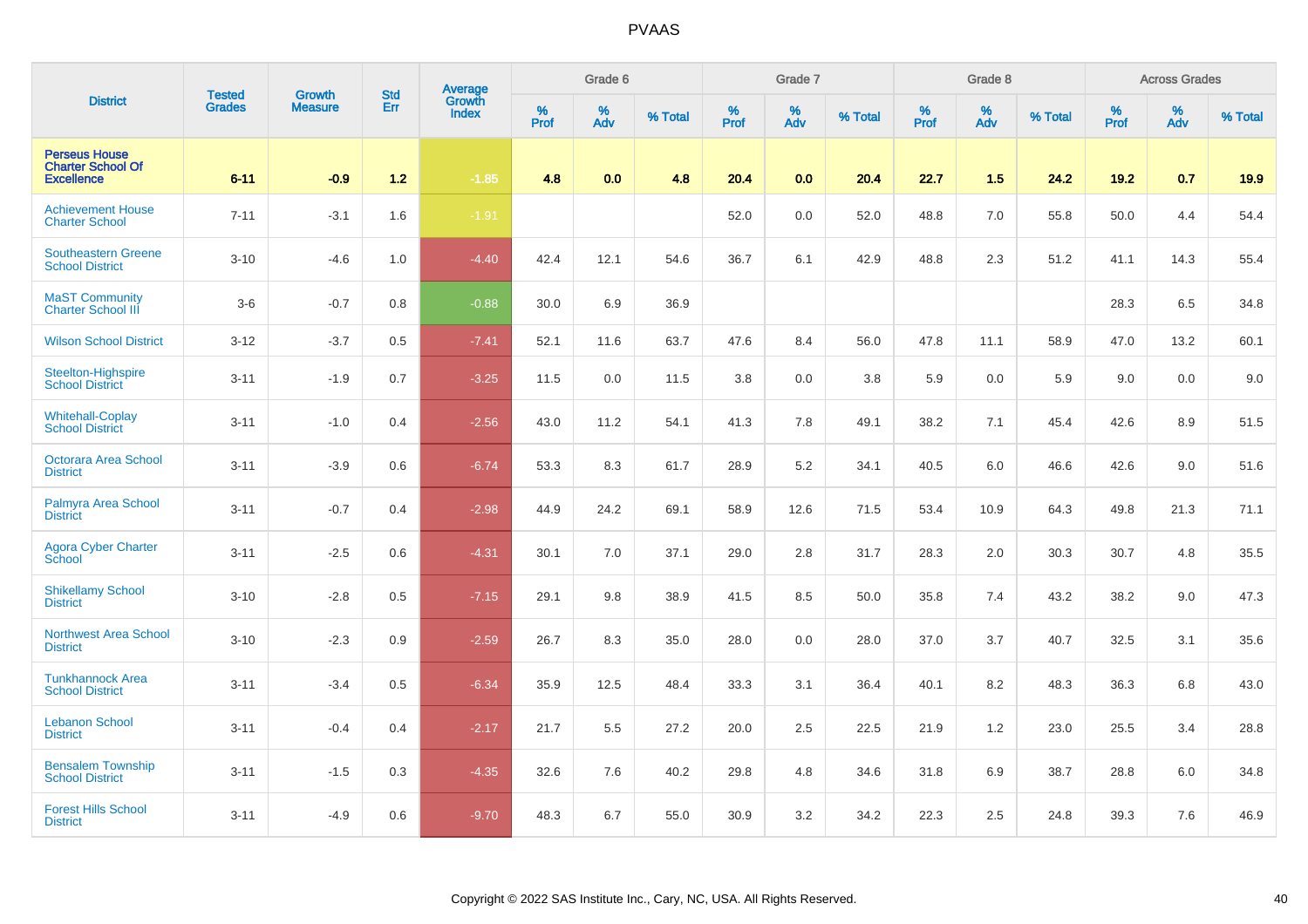|                                                                       | <b>Tested</b> | <b>Growth</b>  | Average<br>Growth<br><b>Std</b> |              |                     | Grade 6     |         |                  | Grade 7  |         |                  | Grade 8     |         |                  | <b>Across Grades</b> |         |
|-----------------------------------------------------------------------|---------------|----------------|---------------------------------|--------------|---------------------|-------------|---------|------------------|----------|---------|------------------|-------------|---------|------------------|----------------------|---------|
| <b>District</b>                                                       | <b>Grades</b> | <b>Measure</b> | Err                             | <b>Index</b> | $\%$<br><b>Prof</b> | $\%$<br>Adv | % Total | %<br><b>Prof</b> | %<br>Adv | % Total | %<br><b>Prof</b> | $\%$<br>Adv | % Total | %<br><b>Prof</b> | %<br>Adv             | % Total |
| <b>Perseus House</b><br><b>Charter School Of</b><br><b>Excellence</b> | $6 - 11$      | $-0.9$         | $1.2$                           | $-1.85$      | 4.8                 | 0.0         | 4.8     | 20.4             | 0.0      | 20.4    | 22.7             | 1.5         | 24.2    | 19.2             | 0.7                  | 19.9    |
| <b>Universal Bluford</b><br><b>Charter School</b>                     | $3-6$         | $-2.8$         | 1.2                             | $-2.37$      | 23.3                | 0.0         | 23.3    |                  |          |         |                  |             |         | 22.3             | 1.8                  | 24.1    |
| <b>South Side Area</b><br><b>School District</b>                      | $3 - 11$      | $-1.4$         | $0.8\,$                         | $-3.13$      | 33.9                | 8.1         | 41.9    | 57.6             | 6.1      | 63.6    | 49.3             | 8.4         | 57.8    | 43.1             | 10.2                 | 53.3    |
| <b>Big Beaver Falls Area</b><br><b>School District</b>                | $3 - 11$      | $-0.7$         | 0.6                             | $-3.07$      | 30.8                | 1.9         | 32.7    | 29.7             | 5.0      | 34.6    | 27.8             | 2.1         | 29.9    | 33.1             | 3.7                  | 36.8    |
| <b>Brookville Area School</b><br><b>District</b>                      | $3 - 11$      | $-3.3$         | 0.6                             | $-5.82$      | 37.1                | 12.4        | 49.4    | 34.4             | 0.8      | 35.2    | 45.0             | 7.3         | 52.3    | 40.4             | 8.7                  | 49.1    |
| Lackawanna Trail<br><b>School District</b>                            | $3 - 10$      | $-3.9$         | 0.8                             | $-5.05$      | 38.8                | 14.9        | 53.7    | 45.1             | 5.6      | 50.7    | 31.2             | 3.9         | 35.1    | 43.8             | 10.0                 | 53.8    |
| <b>Union Area School</b><br><b>District</b>                           | $3 - 11$      | $-1.4$         | 0.9                             | $-1.79$      | 41.4                | 15.5        | 56.9    | 43.9             | 5.3      | 49.1    | 55.6             | 8.9         | 64.4    | 47.6             | 12.4                 | 60.1    |
| Salisbury-Elk Lick<br><b>School District</b>                          | $3 - 11$      | $-3.9$         | 1.3                             | $-2.93$      | 50.0                | 0.0         | 50.0    | 30.0             | 0.0      | 30.0    | 28.6             | 4.8         | 33.3    | 42.2             | 3.3                  | 45.4    |
| <b>Baden Academy</b><br><b>Charter School</b>                         | $3-6$         | $-1.3$         | 1.1                             | $-1.32$      | 46.6                | 10.3        | 56.9    |                  |          |         |                  |             |         | 42.3             | 7.1                  | 49.4    |
| <b>Yough School District</b>                                          | $3 - 10$      | $-4.7$         | 0.6                             | $-8.11$      | 39.6                | 15.7        | 55.2    | 42.3             | 8.2      | 50.5    | 36.7             | 5.8         | 42.5    | 41.9             | 9.2                  | 51.1    |
| <b>Executive Education</b><br><b>Academy Charter</b><br><b>School</b> | $3 - 10$      | $-5.5$         | 1.6                             | $-3.40$      | 12.5                | 6.2         | 18.8    |                  |          |         | 38.1             | 0.0         | 38.1    | 31.4             | 2.9                  | 34.3    |
| <b>East Allegheny School</b><br><b>District</b>                       | $3 - 11$      | $-3.0$         | 0.7                             | $-4.43$      | 25.9                | 7.1         | 32.9    | 30.8             | 2.6      | 33.3    | 22.3             | 3.9         | 26.2    | 26.8             | 4.0                  | 30.9    |
| <b>First Philadelphia</b><br><b>Preparatory Charter</b><br>School     | $3 - 8$       | $-3.5$         | 0.7                             | $-5.28$      | 22.8                | 1.1         | 23.9    | 7.6              | 0.0      | 7.6     | 18.9             | 4.0         | 23.0    | 16.4             | 1.6                  | 17.9    |
| <b>East Stroudsburg Area</b><br><b>School District</b>                | $3 - 11$      | $-4.1$         | 0.5                             | $-8.53$      | 40.8                | 9.4         | 50.3    | 41.9             | 3.5      | 45.4    | 32.3             | 5.1         | 37.3    | 36.5             | 7.4                  | 43.9    |
| <b>Cocalico School</b><br><b>District</b>                             | $3 - 11$      | $-2.5$         | 0.4                             | $-5.75$      | 46.0                | 22.6        | 68.5    | 50.7             | 7.0      | 57.6    | 35.9             | 14.1        | 50.0    | 44.9             | 15.8                 | 60.7    |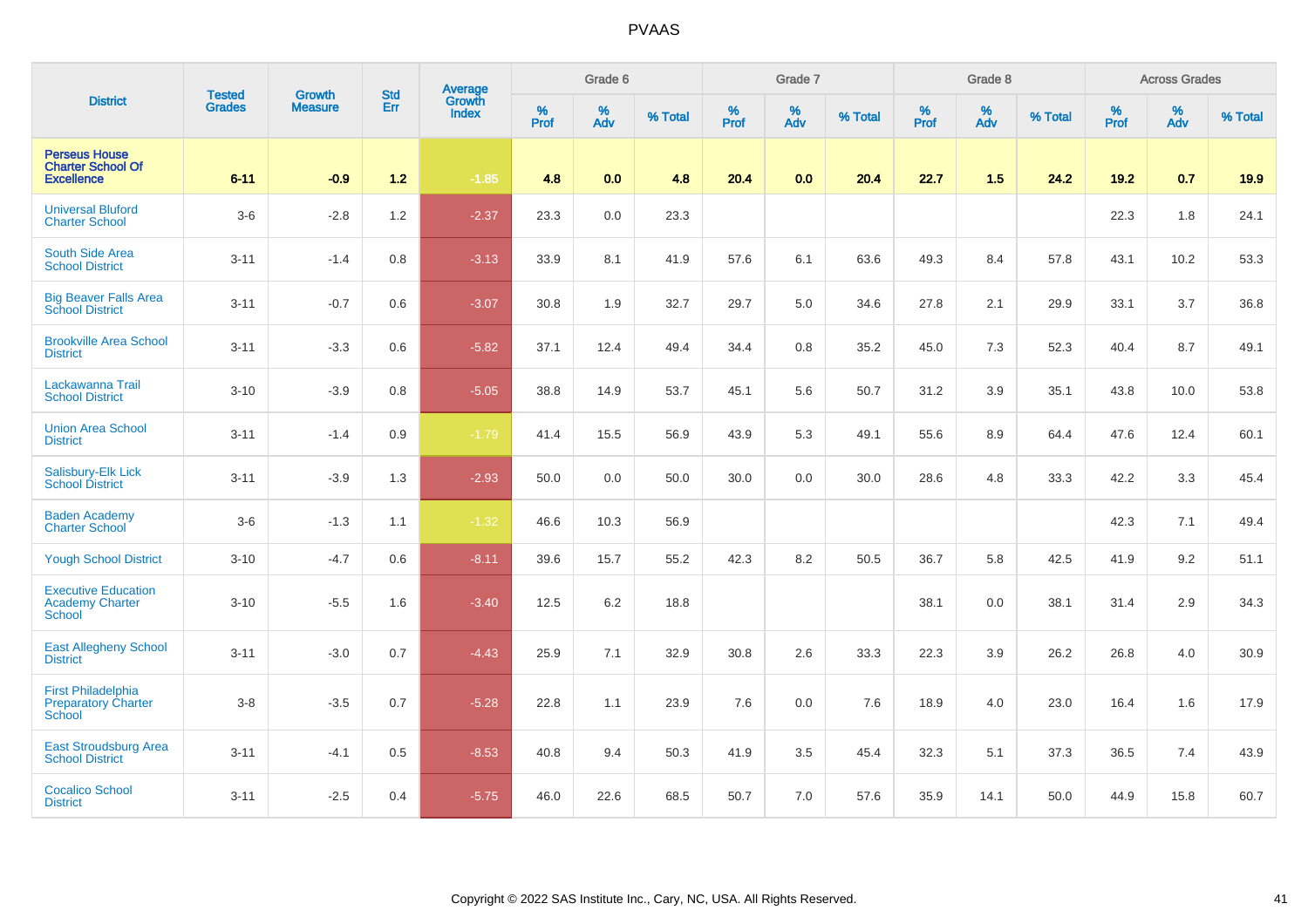|                                                                        | <b>Tested</b> |                | <b>Std</b><br><b>Growth</b> |                                   |              | Grade 6  |         |           | Grade 7  |         |           | Grade 8                       |         |           | <b>Across Grades</b> |         |
|------------------------------------------------------------------------|---------------|----------------|-----------------------------|-----------------------------------|--------------|----------|---------|-----------|----------|---------|-----------|-------------------------------|---------|-----------|----------------------|---------|
| <b>District</b>                                                        | <b>Grades</b> | <b>Measure</b> | Err                         | Average<br>Growth<br><b>Index</b> | $\%$<br>Prof | %<br>Adv | % Total | %<br>Prof | %<br>Adv | % Total | %<br>Prof | $\stackrel{\%}{\mathsf{Adv}}$ | % Total | %<br>Prof | %<br>Adv             | % Total |
| <b>Perseus House</b><br><b>Charter School Of</b><br><b>Excellence</b>  | $6 - 11$      | $-0.9$         | $1.2$                       | $-1.85$                           | 4.8          | 0.0      | 4.8     | 20.4      | 0.0      | 20.4    | 22.7      | 1.5                           | 24.2    | $19.2$    | 0.7                  | 19.9    |
| <b>Wallingford-</b><br><b>Swarthmore School</b><br><b>District</b>     | $3 - 10$      | $-1.1$         | 0.4                         | $-2.53$                           | 42.2         | 32.8     | 75.0    | 46.2      | 21.9     | 68.0    | 47.0      | 22.8                          | 69.8    | 44.7      | 32.4                 | 77.2    |
| <b>Parkland School</b><br><b>District</b>                              | $3 - 11$      | $-2.9$         | 0.3                         | $-10.53$                          | 42.4         | 30.0     | 72.4    | 50.3      | 17.5     | 67.8    | 46.6      | 14.9                          | 61.4    | 47.1      | 23.4                 | 70.5    |
| <b>Penn Hills School</b><br><b>District</b>                            | $3 - 11$      | $-4.6$         | 0.5                         | $-9.21$                           | 17.0         | 6.1      | 23.1    | 13.6      | 1.6      | 15.2    | 20.7      | 4.3                           | 25.0    | 20.9      | 2.9                  | 23.8    |
| <b>Arts Academy Charter</b><br><b>School</b>                           | $5-8$         | $-3.5$         | 1.1                         | $-3.11$                           | 46.7         | 2.2      | 48.9    | 49.1      | 1.9      | 50.9    | 45.2      | 3.2                           | 48.4    | 46.6      | 2.0                  | 48.6    |
| <b>Collegium Charter</b><br>School                                     | $3 - 10$      | $-4.5$         | 0.5                         | $-9.56$                           | 26.2         | 4.2      | 30.4    | 26.3      | 1.1      | 27.4    | 25.0      | 3.4                           | 28.4    | 31.5      | 3.2                  | 34.7    |
| <b>Wyoming Area School</b><br><b>District</b>                          | $3 - 10$      | $-4.1$         | 0.6                         | $-6.56$                           | 38.8         | 2.9      | 41.8    | 49.5      | 3.2      | 52.7    | 35.8      | 9.4                           | 45.3    | 43.5      | 7.5                  | 51.1    |
| Northwestern School<br><b>District</b>                                 | $3 - 11$      | $-4.4$         | 0.6                         | $-6.84$                           | 41.4         | 16.1     | 57.5    | 42.4      | 1.9      | 44.3    | 36.4      | 6.4                           | 42.7    | 40.4      | 8.1                  | 48.5    |
| <b>Chartiers Valley</b><br><b>School District</b>                      | $3 - 11$      | $-3.4$         | 0.4                         | $-8.00$                           | 45.9         | 15.3     | 61.2    | 46.3      | 8.7      | 55.0    | 42.9      | 7.6                           | 50.5    | 47.3      | 10.0                 | 57.4    |
| <b>Ringgold School</b><br><b>District</b>                              | $3 - 11$      | $-6.9$         | 0.5                         | $-14.33$                          | 29.5         | 0.6      | 30.1    | 21.8      | 3.5      | 25.3    | 31.7      | 4.3                           | 36.0    | 32.2      | 4.3                  | 36.4    |
| South Allegheny<br><b>School District</b>                              | $3 - 11$      | $-5.4$         | 0.9                         | $-5.76$                           | 32.6         | 6.1      | 38.8    | 31.6      | 5.3      | 36.8    | 41.5      | 12.2                          | 53.7    | 39.4      | 6.6                  | 46.0    |
| <b>New Brighton Area</b><br>School District                            | $3 - 11$      | $-4.3$         | 0.6                         | $-6.67$                           | 37.0         | 7.0      | 44.0    | 33.7      | 5.0      | 38.6    | 27.6      | 3.8                           | 31.4    | 32.4      | 4.8                  | 37.2    |
| <b>Great Valley School</b><br><b>District</b>                          | $3 - 11$      | $-2.0$         | 0.4                         | $-5.13$                           | 43.6         | 32.2     | 75.8    | 53.2      | 16.6     | 69.8    | 56.6      | 18.4                          | 75.0    | 50.6      | 21.7                 | 72.3    |
| <b>Pottstown School</b><br><b>District</b>                             | $3 - 12$      | $-5.4$         | $0.5\,$                     | $-10.46$                          | 20.1         | 2.1      | 22.2    | 16.9      | 0.6      | 17.5    | 16.5      | 1.6                           | 18.1    | 21.9      | 2.2                  | 24.0    |
| <b>Lincoln Park</b><br><b>Performing Arts</b><br><b>Charter School</b> | $7 - 11$      | $-3.9$         | 1.1                         | $-3.56$                           |              |          |         | 66.1      | 5.4      | 71.4    | 59.8      | 17.2                          | 77.0    | 62.2      | 12.6                 | 74.8    |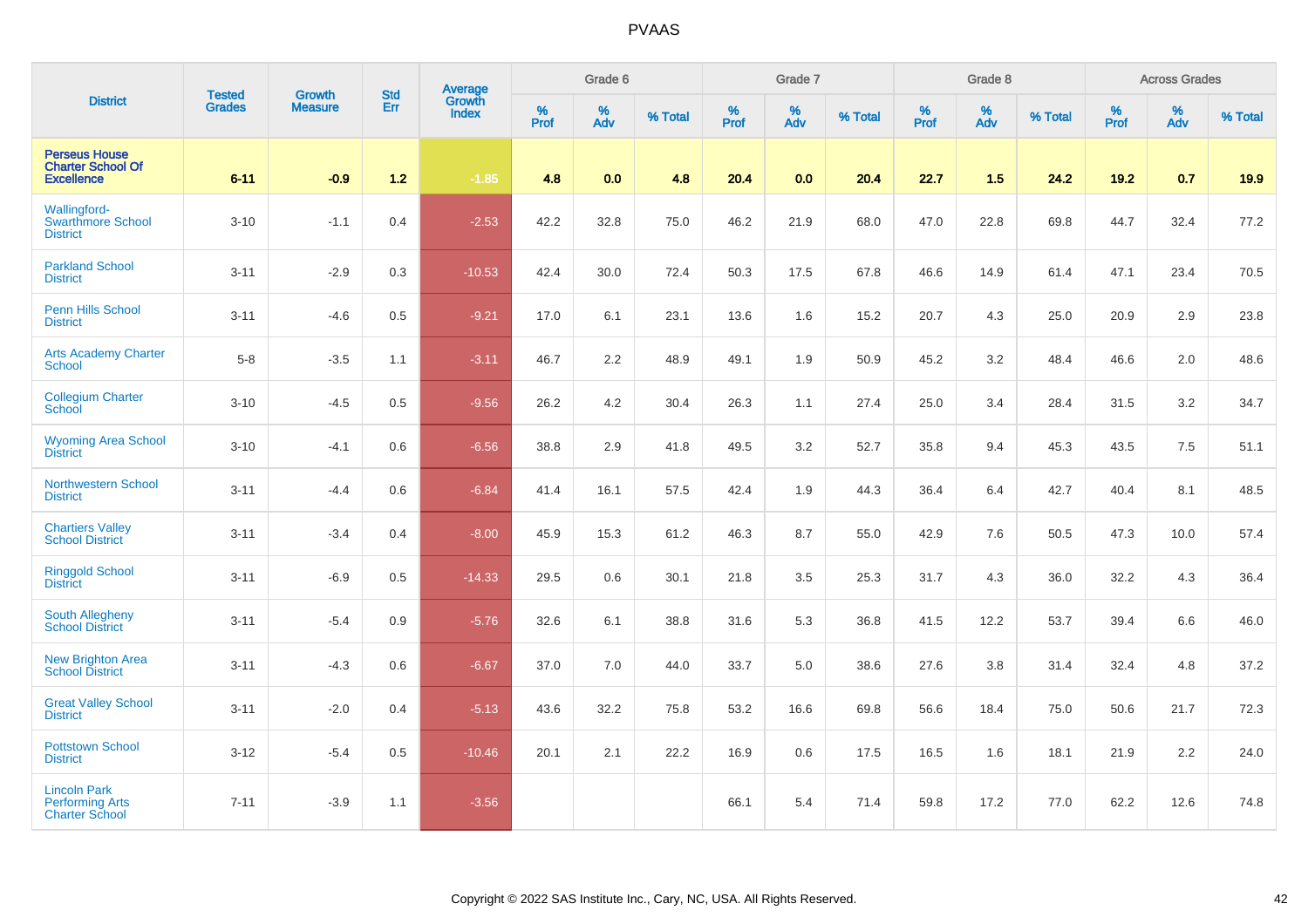|                                                                       | <b>Tested</b> | <b>Growth</b>  | <b>Std</b> | <b>Average</b><br>Growth |           | Grade 6  |         |           | Grade 7  |         |              | Grade 8  |         |           | <b>Across Grades</b> |         |
|-----------------------------------------------------------------------|---------------|----------------|------------|--------------------------|-----------|----------|---------|-----------|----------|---------|--------------|----------|---------|-----------|----------------------|---------|
| <b>District</b>                                                       | <b>Grades</b> | <b>Measure</b> | Err        | <b>Index</b>             | %<br>Prof | %<br>Adv | % Total | %<br>Prof | %<br>Adv | % Total | $\%$<br>Prof | %<br>Adv | % Total | %<br>Prof | %<br>Adv             | % Total |
| <b>Perseus House</b><br><b>Charter School Of</b><br><b>Excellence</b> | $6 - 11$      | $-0.9$         | $1.2$      | $-1.85$                  | 4.8       | 0.0      | 4.8     | 20.4      | 0.0      | 20.4    | 22.7         | 1.5      | 24.2    | 19.2      | 0.7                  | 19.9    |
| <b>Propel Charter School-</b><br><b>Mckeesport</b>                    | $3-8$         | $-7.2$         | 1.0        | $-7.15$                  | 32.4      | 0.0      | 32.4    | 34.2      | 2.6      | 36.8    | 29.7         | 2.7      | 32.4    | 32.1      | 1.4                  | 33.5    |
| <b>Montessori Regional</b><br><b>Charter School</b>                   | $3-6$         | $-3.8$         | 1.1        | $-3.39$                  | 37.3      | 8.5      | 45.8    |           |          |         |              |          |         | 32.2      | 4.5                  | 36.7    |
| <b>Jim Thorpe Area</b><br><b>School District</b>                      | $3 - 11$      | $-3.4$         | 0.6        | $-5.71$                  | 30.8      | 9.4      | 40.2    | 37.9      | 6.4      | 44.3    | 37.6         | 5.6      | 43.2    | 38.6      | 8.0                  | 46.6    |
| <b>Central Cambria</b><br><b>School District</b>                      | $3 - 11$      | $-3.0$         | 0.6        | $-5.07$                  | 33.6      | 13.3     | 46.9    | 48.2      | 4.4      | 52.6    | 38.9         | 4.8      | 43.6    | 44.9      | 10.7                 | 55.6    |
| <b>Cheltenham School</b><br><b>District</b>                           | $3 - 11$      | $-2.6$         | 0.6        | $-4.40$                  | 49.5      | 17.8     | 67.3    | 48.3      | 9.4      | 57.7    | 35.2         | 7.7      | 42.9    | 44.0      | 14.8                 | 58.8    |
| <b>Propel Charter School-</b><br><b>Pitcairn</b>                      | $3-8$         | $-5.3$         | 1.2        | $-4.63$                  | 29.6      | 11.1     | 40.7    | 18.2      | 0.0      | 18.2    | 16.7         | 0.0      | 16.7    | 17.3      | 2.5                  | 19.8    |
| <b>Neshaminy School</b><br><b>District</b>                            | $3 - 11$      | $-2.8$         | 0.3        | $-9.73$                  | 46.0      | 14.0     | 60.0    | 44.0      | 7.6      | 51.6    | 41.9         | 9.1      | 51.0    | 44.7      | 12.5                 | 57.2    |
| <b>Marple Newtown</b><br><b>School District</b>                       | $3 - 11$      | $-4.5$         | 0.5        | $-9.87$                  | 47.9      | 22.8     | 70.6    | 50.8      | 9.4      | 60.2    | 51.2         | 7.2      | 58.4    | 51.2      | 18.8                 | 69.9    |
| <b>Burrell School District</b>                                        | $3 - 11$      | $-3.3$         | 0.7        | $-4.68$                  | 46.2      | 7.7      | 53.8    | 46.8      | 6.5      | 53.2    | 41.0         | 4.9      | 45.9    | 45.9      | 7.5                  | 53.4    |
| <b>Avon Grove School</b><br><b>District</b>                           | $3 - 10$      | $-1.5$         | 0.4        | $-5.53$                  | 44.6      | 18.7     | 63.3    | 59.8      | 14.8     | 74.6    | 46.8         | 16.7     | 63.5    | 46.7      | 15.4                 | 62.1    |
| <b>Maritime Academy</b><br><b>Charter School</b>                      | $3 - 10$      | $-6.3$         | 0.7        | $-9.48$                  | 18.1      | 2.4      | 20.5    | 24.1      | 3.4      | 27.6    | 22.7         | 0.0      | 22.7    | 19.4      | 1.9                  | 21.3    |
| <b>West Chester Area</b><br><b>School District</b>                    | $3 - 11$      | $-1.6$         | 0.3        | $-7.85$                  | 51.5      | 23.7     | 75.1    | 53.1      | 14.1     | 67.2    | 57.3         | 13.9     | 71.2    | 52.6      | 21.5                 | 74.0    |
| Northampton Area<br><b>School District</b>                            | $3 - 11$      | $-4.3$         | 0.7        | $-6.25$                  | 34.2      | 19.3     | 53.5    | 27.4      | 6.8      | 34.2    | 40.0         | 5.0      | 45.0    | 42.3      | 12.8                 | 55.1    |
| <b>Roberto Clemente</b><br><b>Charter School</b>                      | $3 - 12$      | $-5.1$         | 1.0        | $-5.25$                  | 23.1      | 5.1      | 28.2    | 11.6      | 0.0      | 11.6    | 12.2         | 0.0      | 12.2    | 15.5      | 1.7                  | 17.2    |
| <b>Mastery Charter</b><br>School - Smedley<br>Campus                  | $3-6$         | $-4.0$         | 1.3        | $-3.20$                  | 31.0      | 1.7      | 32.8    |           |          |         |              |          |         | 21.4      | 2.2                  | 23.6    |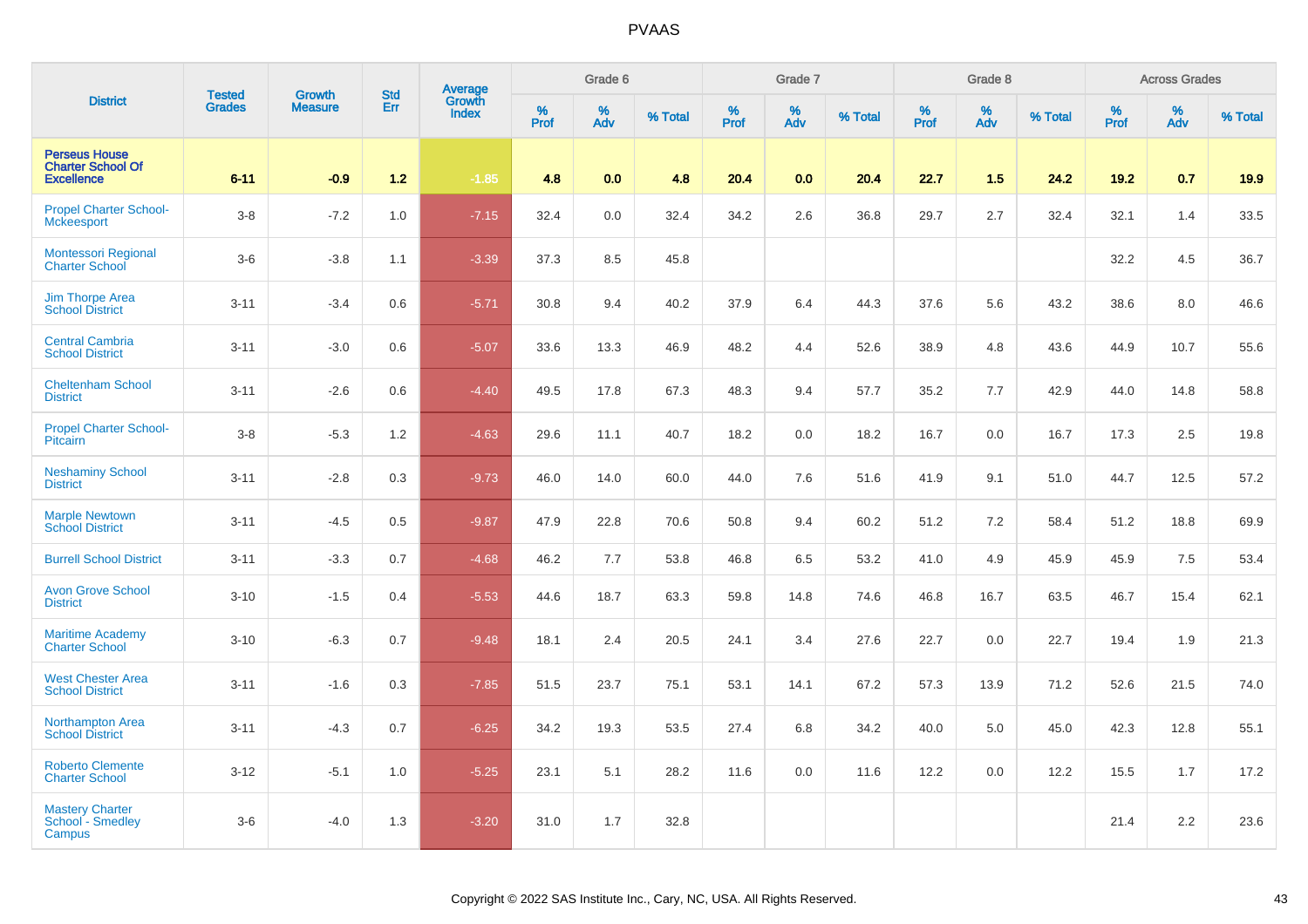|                                                                       | <b>Tested</b> | <b>Growth</b>  | Average<br><b>Std</b><br>Growth |              | Grade 6      |          |         | Grade 7   |          |         | Grade 8   |          |         | <b>Across Grades</b> |          |         |
|-----------------------------------------------------------------------|---------------|----------------|---------------------------------|--------------|--------------|----------|---------|-----------|----------|---------|-----------|----------|---------|----------------------|----------|---------|
| <b>District</b>                                                       | <b>Grades</b> | <b>Measure</b> | Err                             | <b>Index</b> | $\%$<br>Prof | %<br>Adv | % Total | %<br>Prof | %<br>Adv | % Total | %<br>Prof | %<br>Adv | % Total | %<br>Prof            | %<br>Adv | % Total |
| <b>Perseus House</b><br><b>Charter School Of</b><br><b>Excellence</b> | $6 - 11$      | $-0.9$         | $1.2$                           | $-1.85$      | 4.8          | 0.0      | 4.8     | 20.4      | 0.0      | 20.4    | 22.7      | 1.5      | 24.2    | 19.2                 | 0.7      | 19.9    |
| <b>Manheim Township</b><br><b>School District</b>                     | $3 - 12$      | $-2.7$         | 0.3                             | $-8.26$      | 40.2         | 34.8     | 75.0    | 50.6      | 15.3     | 65.8    | 42.1      | 17.4     | 59.5    | 45.0                 | 24.3     | 69.3    |
| <b>Erie City School</b><br><b>District</b>                            | $3 - 12$      | $-2.9$         | 0.3                             | $-10.54$     | 15.4         | 2.7      | 18.1    | 16.6      | 1.6      | 18.2    | 18.4      | 2.3      | 20.7    | 17.5                 | 2.2      | 19.8    |
| <b>Muhlenberg School</b><br><b>District</b>                           | $3 - 10$      | $-2.8$         | 0.4                             | $-7.00$      | 23.8         | 0.9      | 24.7    | 27.7      | 2.0      | 29.6    | 26.4      | 1.4      | 27.8    | 28.8                 | 3.0      | 31.8    |
| <b>Seneca Valley School</b><br><b>District</b>                        | $3 - 11$      | $-3.6$         | 0.3                             | $-12.57$     | 44.4         | 27.6     | 72.0    | 53.0      | 9.8      | 62.9    | 51.1      | 14.5     | 65.6    | 47.2                 | 20.2     | 67.4    |
| <b>Dallas School District</b>                                         | $3 - 11$      | $-5.2$         | 0.5                             | $-9.60$      | 50.7         | 12.7     | 63.4    | 49.2      | 3.2      | 52.4    | 48.7      | 14.3     | 63.0    | 50.5                 | 13.7     | 64.2    |
| <b>Bristol Township</b><br><b>School District</b>                     | $3 - 11$      | $-3.8$         | 0.4                             | $-10.35$     | 30.0         | 5.5      | 35.5    | 30.2      | 2.2      | 32.4    | 24.1      | 2.8      | 26.9    | 26.9                 | 2.9      | 29.8    |
| <b>Wilson Area School</b><br><b>District</b>                          | $3 - 11$      | $-5.9$         | 0.5                             | $-10.96$     | 40.2         | 18.0     | 58.2    | 29.2      | 6.8      | 36.0    | 38.6      | 8.3      | 47.0    | 41.0                 | 12.4     | 53.4    |
| <b>Garnet Valley School</b><br><b>District</b>                        | $3 - 10$      | $-3.6$         | 0.4                             | $-9.46$      | 51.3         | 23.0     | 74.4    | 53.8      | 10.5     | 64.3    | 53.4      | 12.2     | 65.6    | 51.6                 | 17.8     | 69.4    |
| <b>New Castle Area</b><br><b>School District</b>                      | $3 - 12$      | $-5.0$         | 0.4                             | $-11.37$     | 18.2         | 4.2      | 22.4    | 18.3      | 0.0      | 18.3    | 20.9      | 0.9      | 21.9    | 17.6                 | 1.9      | 19.5    |
| <b>Perkiomen Valley</b><br><b>School District</b>                     | $3 - 11$      | $-3.7$         | 0.3                             | $-11.07$     | 52.5         | 21.5     | 74.0    | 51.0      | 12.6     | 63.6    | 48.7      | 12.2     | 60.9    | 51.1                 | 18.7     | 69.8    |
| <b>Plum Borough School</b><br><b>District</b>                         | $3 - 11$      | $-5.8$         | 0.4                             | $-13.65$     | 45.8         | 25.1     | 70.9    | 50.0      | 6.0      | 56.0    | 49.0      | 5.7      | 54.6    | 47.5                 | 15.8     | 63.2    |
| <b>Boyertown Area</b><br><b>School District</b>                       | $3 - 11$      | $-3.6$         | 0.4                             | $-10.13$     | 38.5         | 13.6     | 52.1    | 46.4      | 12.8     | 59.3    | 42.2      | 8.4      | 50.6    | 42.6                 | 10.7     | 53.4    |
| <b>Lancaster School</b><br><b>District</b>                            | $3 - 12$      | $-4.1$         | 0.3                             | $-14.65$     | 21.2         | 5.2      | 26.3    | 20.2      | 1.6      | 21.8    | 17.0      | 2.1      | 19.1    | 21.5                 | 3.7      | 25.2    |
| <b>Pennridge School</b><br><b>District</b>                            | $3 - 10$      | $-4.2$         | 0.3                             | $-14.02$     | 42.6         | 18.6     | 61.3    | 49.7      | 8.2      | 57.8    | 46.2      | 10.0     | 56.1    | 49.6                 | 11.6     | 61.1    |